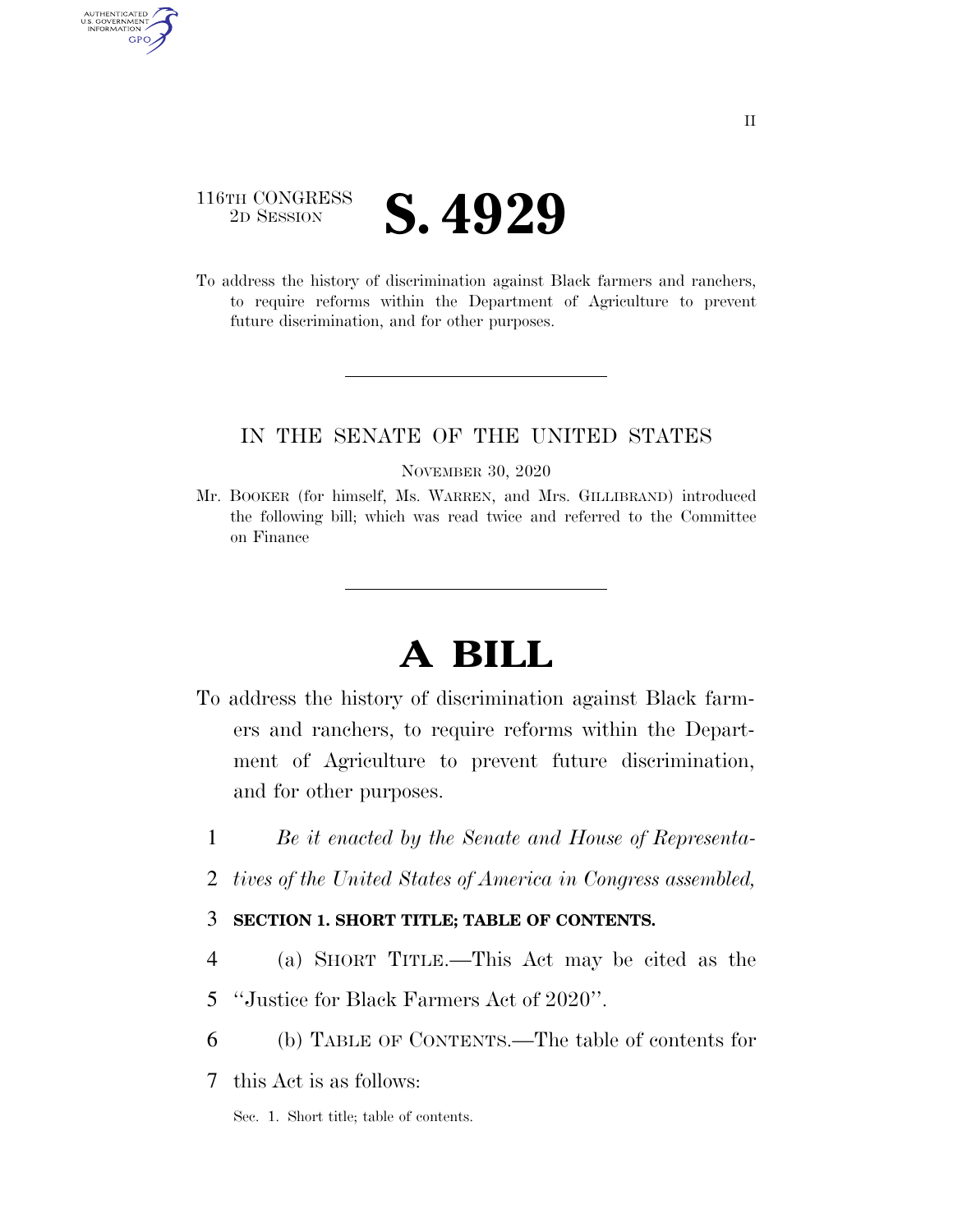Sec. 2. Definitions.

#### TITLE I—DEPARTMENT OF AGRICULTURE CIVIL RIGHTS REFORMS

- Sec. 101. Definitions.
- Sec. 102. Independent Civil Rights Oversight Board.
- Sec. 103. Equity Commission.
- Sec. 104. Office of the Assistant Secretary for Civil Rights reforms.
- Sec. 105. Data collection and reporting.

#### TITLE II—BLACK FARMER LAND GRANTS

- Sec. 201. Definitions.
- Sec. 202. Establishment of the Under Secretary of Agriculture for Equitable Land Access and the Equitable Land Access Service.
- Sec. 203. Provision of land grants.
- Sec. 204. Identification of land.
- Sec. 205. Restrictions on conveyed land.
- Sec. 206. Eligibility for assistance.
- Sec. 207. Completion of farmer training program and succession planning.
- Sec. 208. Grants for qualified entities.
- Sec. 209. Farm Conservation Corps.
- Sec. 210. Annual report to Congress.

#### TITLE III—FUNDING FOR HISTORICALLY BLACK COLLEGES AND UNIVERSITIES

Sec. 301. Funding for Historically Black Colleges and Universities.

Sec. 302. USDA/1890 National Scholars Program.

#### TITLE IV—LAND RETENTION AND CREDIT ASSISTANCE

- Sec. 401. Protections for land ownership.
- Sec. 402. Access to credit for socially disadvantaged farmers and ranchers.
- Sec. 403. Additional credit assistance.
- Sec. 404. Foreclosure moratorium.

#### TITLE V—AGRICULTURAL SYSTEM REFORMS

Subtitle A—Amendments to Packers and Stockyards Act, 1921

- Sec. 501. Definitions.
- Sec. 502. Unlawful practices.
- Sec. 503. Spot market purchases of livestock by packers.
- Sec. 504. Investigation of live poultry dealers.
- Sec. 505. Award of attorney fees.
- Sec. 506. Technical amendments.

#### Subtitle B—Local Agriculture Market Program

Sec. 511. Local Agriculture Market Program.

Subtitle C—Conservation and Renewable Energy Programs

- Sec. 521. Conservation technical assistance.
- Sec. 522. Conservation Stewardship Program.
- Sec. 523. Rural Energy for America Program.
- Sec. 524. Conservation and renewable energy programs priority.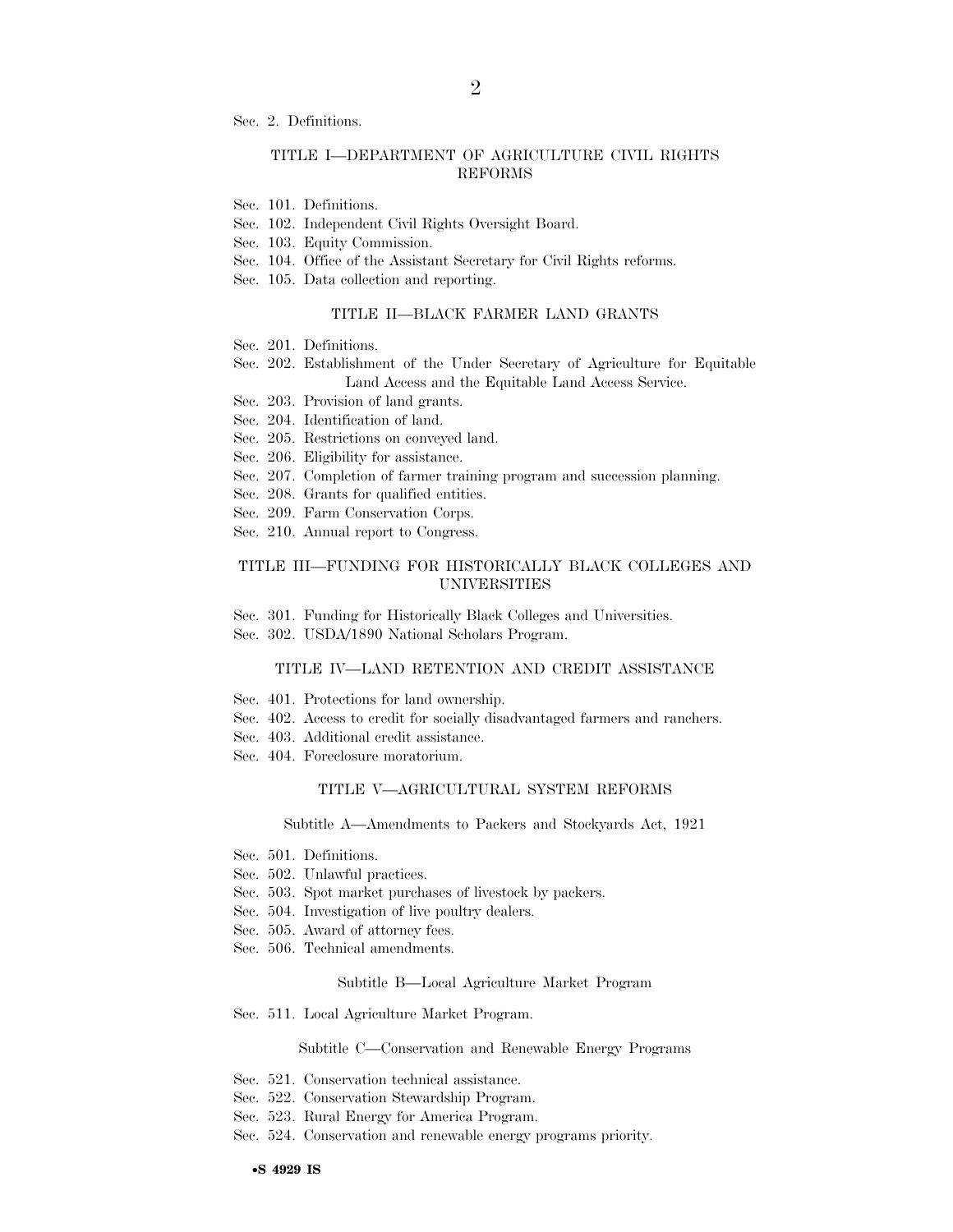### **SEC. 2. DEFINITIONS.**

In this Act:

 (1) SECRETARY.—The term ''Secretary'' means the Secretary of Agriculture.

 (2) SOCIALLY DISADVANTAGED FARMER OR RANCHER.—The term ''socially disadvantaged farm- er or rancher'' means a farmer or rancher who is a member of a socially disadvantaged group.

 (3) SOCIALLY DISADVANTAGED GROUP.—The term ''socially disadvantaged group'' means a group whose members have been subjected to racial or eth- nic prejudice because of their identity as members of a group without regard to their individual qualities. **TITLE I—DEPARTMENT OF AGRI- CULTURE CIVIL RIGHTS RE-FORMS** 

**SEC. 101. DEFINITIONS.** 

In this title:

 (1) ASSISTANT SECRETARY.—The term ''Assist- ant Secretary'' means the Assistant Secretary of Ag-riculture for Civil Rights.

 (2) BOARD.—The term ''Board'' means the De- partment of Agriculture Civil Rights Oversight 24 Board established by section  $102(a)$ .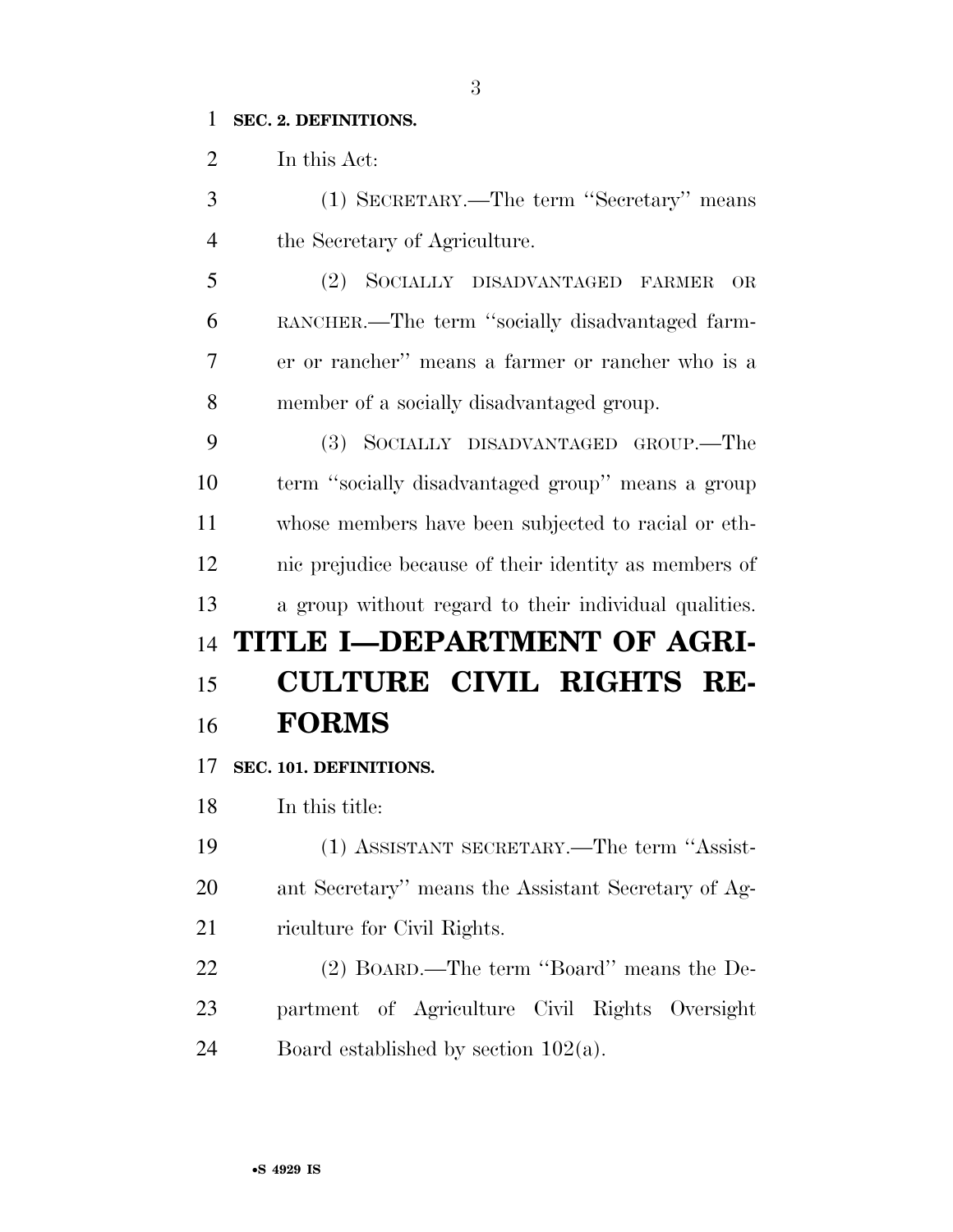(3) COMMISSION.—The term ''Commission'' means the Equity Commission established by section 3  $103(a)(1)$ .

 (4) OFFICE.—The term ''Office'' means the Of-fice of the Assistant Secretary.

**SEC. 102. INDEPENDENT CIVIL RIGHTS OVERSIGHT BOARD.** 

 (a) IN GENERAL.—There is established in the De- partment of Agriculture an independent board, to be known as the ''Department of Agriculture Civil Rights Oversight Board''—

(1) to oversee the Office; and

 (2) to protect the rights of individuals who seek to file, or do file, a discrimination complaint with the Office.

(b) DUTIES.—The Board shall—

 (1)(A) conduct a de novo review with fact find- ing power, including notice and opportunity for a hearing, of any appeal of a decision made by the Of- fice, including any appeal of a dismissal of a com-plaint; and

 (B) issue a written decision within 180 days of receipt of an appeal or dismissal described in sub-paragraph (A);

 (2) investigate reports of discrimination within the Department of Agriculture, make findings of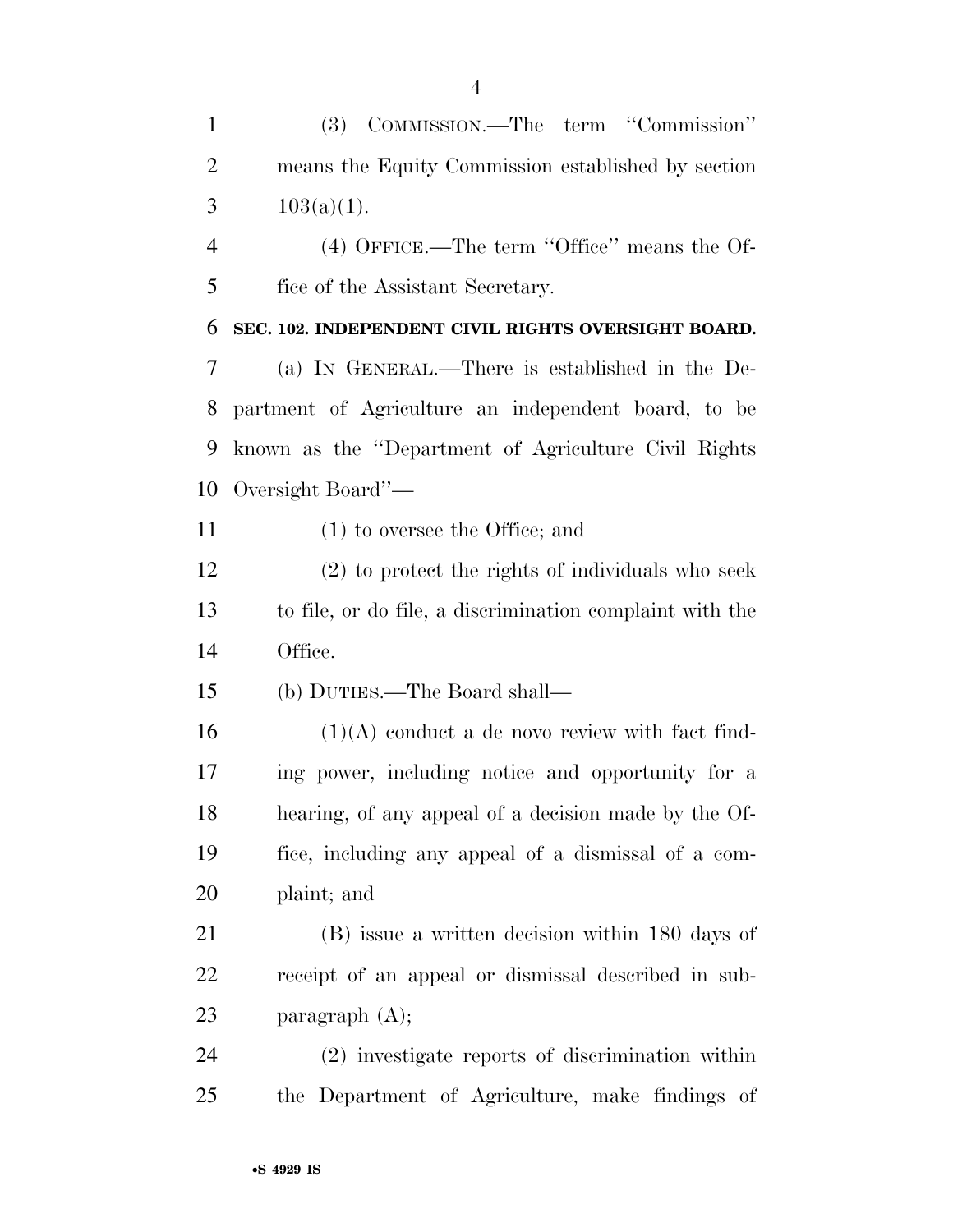| $\mathbf{1}$   | fact and conclusions of law in accordance with the    |
|----------------|-------------------------------------------------------|
| $\overline{2}$ | findings, and recommend to the Secretary appro-       |
| 3              | priate actions relative to specific findings;         |
| $\overline{4}$ | (3) recommend improvements to Department of           |
| 5              | Agriculture policies and procedures to address pat-   |
| 6              | terns and practices of discrimination and to prevent  |
| 7              | further discrimination;                               |
| 8              | (4) conduct regular reviews to assess the com-        |
| 9              | pliance of the Office with civil rights, fair employ- |
| 10             | ment, and pay equity laws and policies applicable to  |
| 11             | the Office;                                           |
| 12             | (5) provide oversight over Farm Service Agency        |
| 13             | county committees;                                    |
| 14             | $(6)(A)$ assess the progress made by the pro-         |
| 15             | grams and policies established under this Act and     |
| 16             | the amendments made by this Act; and                  |
| 17             | (B) submit recommendations for improvements           |
| 18             | to those programs or policies to the Secretary; and   |
| 19             | $(7)(A)$ prepare an annual report on the status       |
| 20             | of socially disadvantaged farmers and ranchers and    |
| 21             | the treatment of socially disadvantaged farmers and   |
| 22             | ranchers by the Department of Agriculture;            |
| 23             | (B) make each report prepared under subpara-          |
| 24             | $graph(A)$ publicly available; and                    |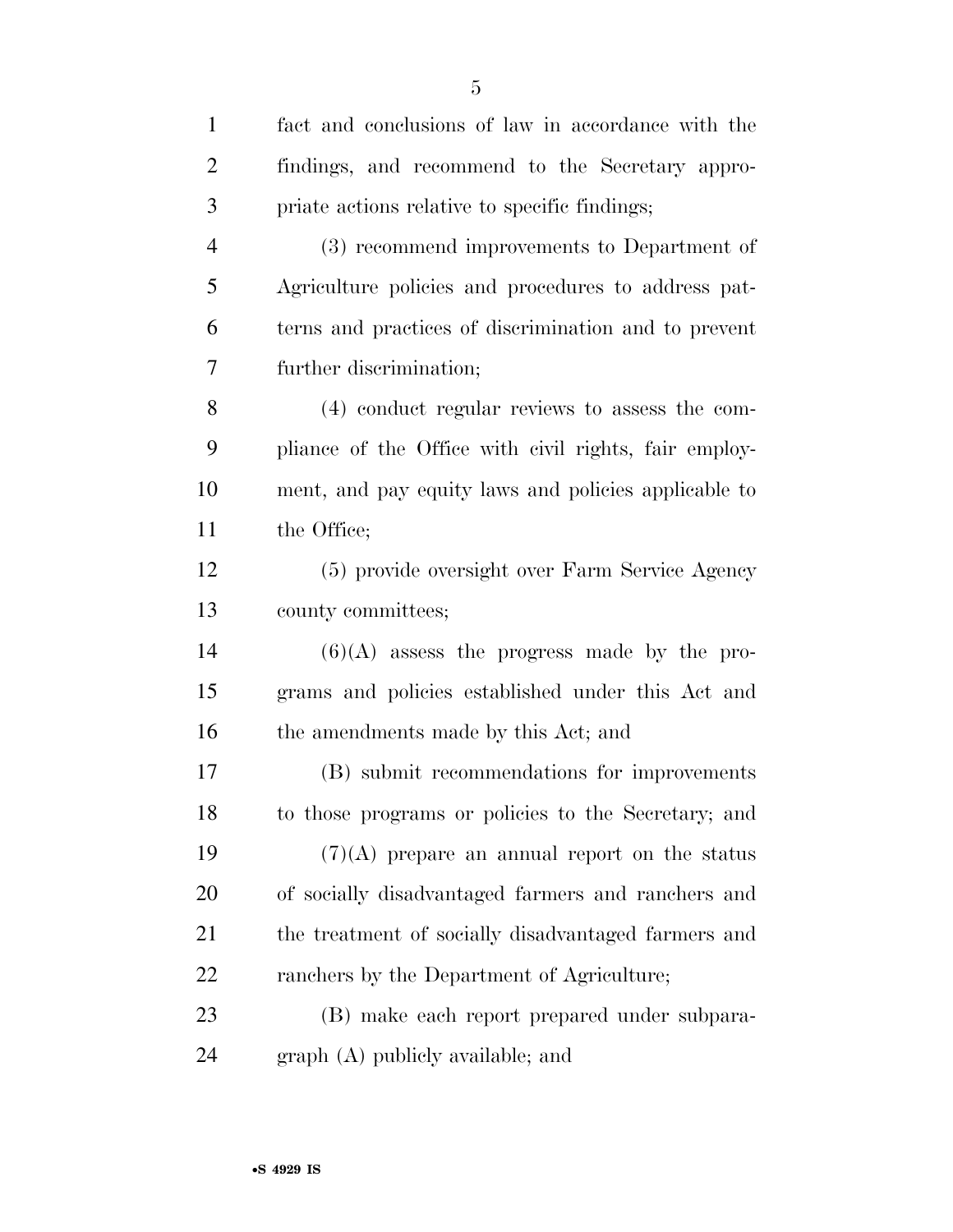(C) submit each report prepared under sub-paragraph (A) to the Attorney General.

 (c) AUTHORIZATION OF APPROPRIATIONS.—There are authorized to be appropriated for each of fiscal years 2021 through 2030 such sums as are necessary to carry out this section.

### **SEC. 103. EQUITY COMMISSION.**

(a) ESTABLISHMENT.—

 (1) IN GENERAL.—There is established in the Department of Agriculture the Equity Commission, 11 the purposes of which are—

 (A) to study historical and continuing dis- crimination by the Department of Agriculture against Black farmers and ranchers that is fos- tered or perpetuated by the laws, policies, or practices of the Department of Agriculture; and

 (B) to recommend actions to end the sys- tematic disparities in treatment of Black farm- ers and ranchers, particularly by the Depart-ment of Agriculture.

(2) MEMBERSHIP.—

 (A) COMPOSITION.—The Commission shall be composed of 9 members, to be appointed by the Secretary, of whom—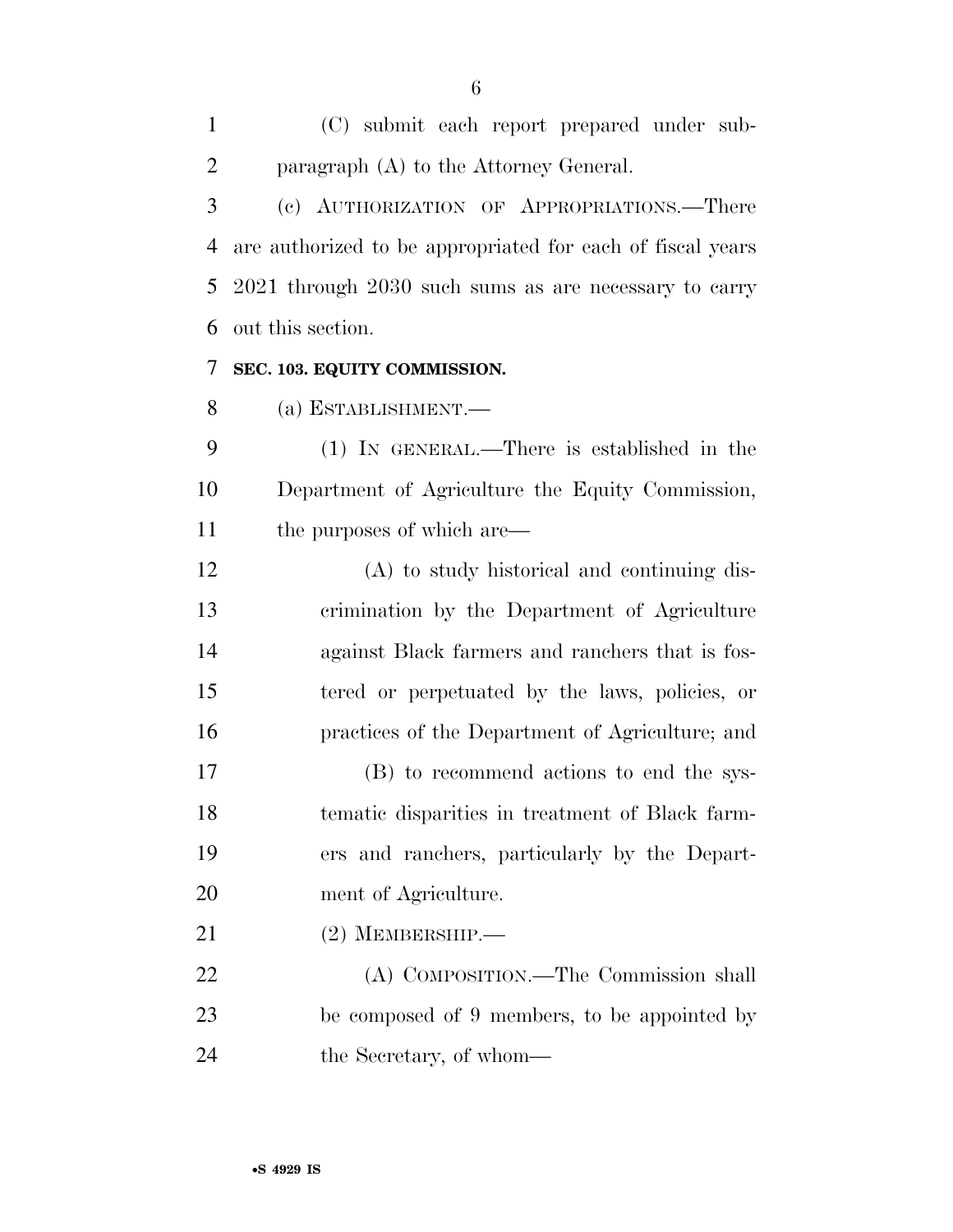| $\mathbf{1}$   | (i) 3 shall be Black farmers or ranch-         |
|----------------|------------------------------------------------|
| $\overline{2}$ | ers with not less than 10 years of experi-     |
| 3              | ence in farming or ranching;                   |
| $\overline{4}$ | (ii) 3 shall be employees or board             |
| 5              | members of nonprofit organizations that        |
| 6              | have not less than 7 years of experience       |
| $\tau$         | providing meaningful agricultural, business    |
| 8              | assistance, legal assistance, or advocacy      |
| 9              | services to Black farmers or ranchers; and     |
| 10             | (iii) 3 shall be faculty or staff from         |
| 11             | 1890 Institutions (as defined in section 2)    |
| 12             | of the Agricultural Research, Extension,       |
| 13             | and Education Reform Act of 1998 (7            |
| 14             | U.S.C. $7601$ ) or the University of the Dis-  |
| 15             | trict of Columbia.                             |
| 16             | (B) DATE.—The appointments of the              |
| 17             | members of the Commission shall be made not    |
| 18             | later than 90 days after the date of enactment |
| 19             | of this Act.                                   |
| 20             | (3) PERIOD OF APPOINTMENT; VACANCIES.—         |
| 21             | $(A)$ IN GENERAL.— $A$ member of the Com-      |
| 22             | mission shall be appointed for the life of the |
| 23             | Commission.                                    |
| 24             | (B) VACANCIES.—A vacancy in the Com-           |
| 25             | mission-                                       |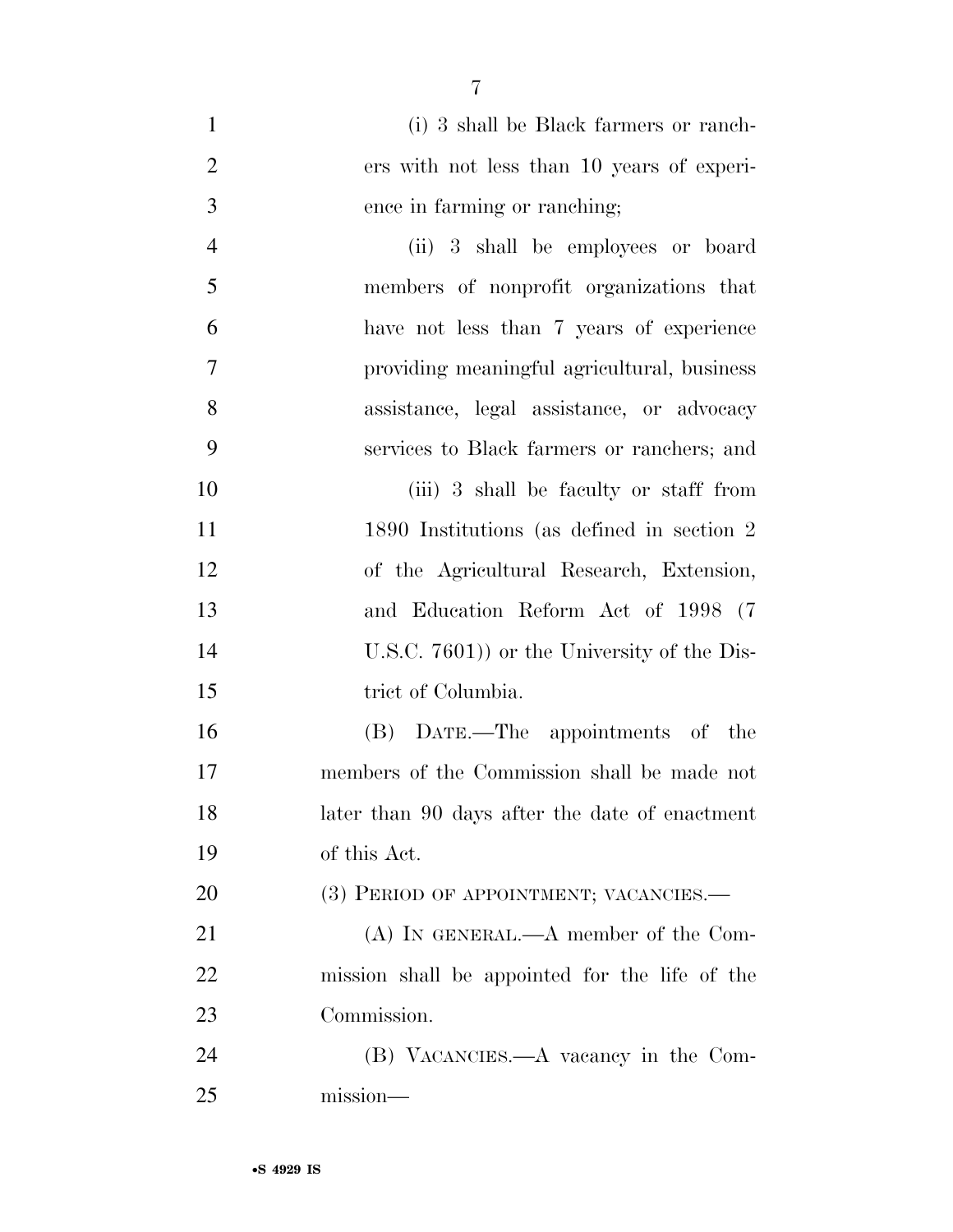| $\mathbf{1}$   | (i) shall not affect the powers of the             |
|----------------|----------------------------------------------------|
| $\overline{2}$ | Commission; and                                    |
| 3              | (ii) shall be filled in the same manner            |
| $\overline{4}$ | as the original appointment.                       |
| 5              | $(4)$ MEETINGS.—                                   |
| 6              | (A) INITIAL MEETING.—Not later than 30             |
| 7              | days after the date on which all members of the    |
| 8              | Commission have been appointed, the Commis-        |
| 9              | sion shall hold the first meeting of the Commis-   |
| 10             | sion.                                              |
| 11             | (B) FREQUENCY.—The Commission shall                |
| 12             | meet at the call of the Chairperson.               |
| 13             | (C) QUORUM.—A majority of the members              |
| 14             | of the Commission shall constitute a quorum,       |
| 15             | but a lesser number of members may hold hear-      |
| 16             | ings.                                              |
| 17             | (5) CHAIRPERSON AND VICE CHAIRPERSON.—             |
| 18             | The Commission shall select a Chairperson and Vice |
| 19             | Chairperson from among the members of the Com-     |
| 20             | mission.                                           |
| 21             | (b) DUTIES OF THE COMMISSION.-                     |
| 22             | (1) STUDY.—The Commission shall study dis-         |
| 23             | crimination against Black farmers and ranchers by  |
| 24             | the Department of Agriculture, including by con-   |
| 25             | ducting investigations of—                         |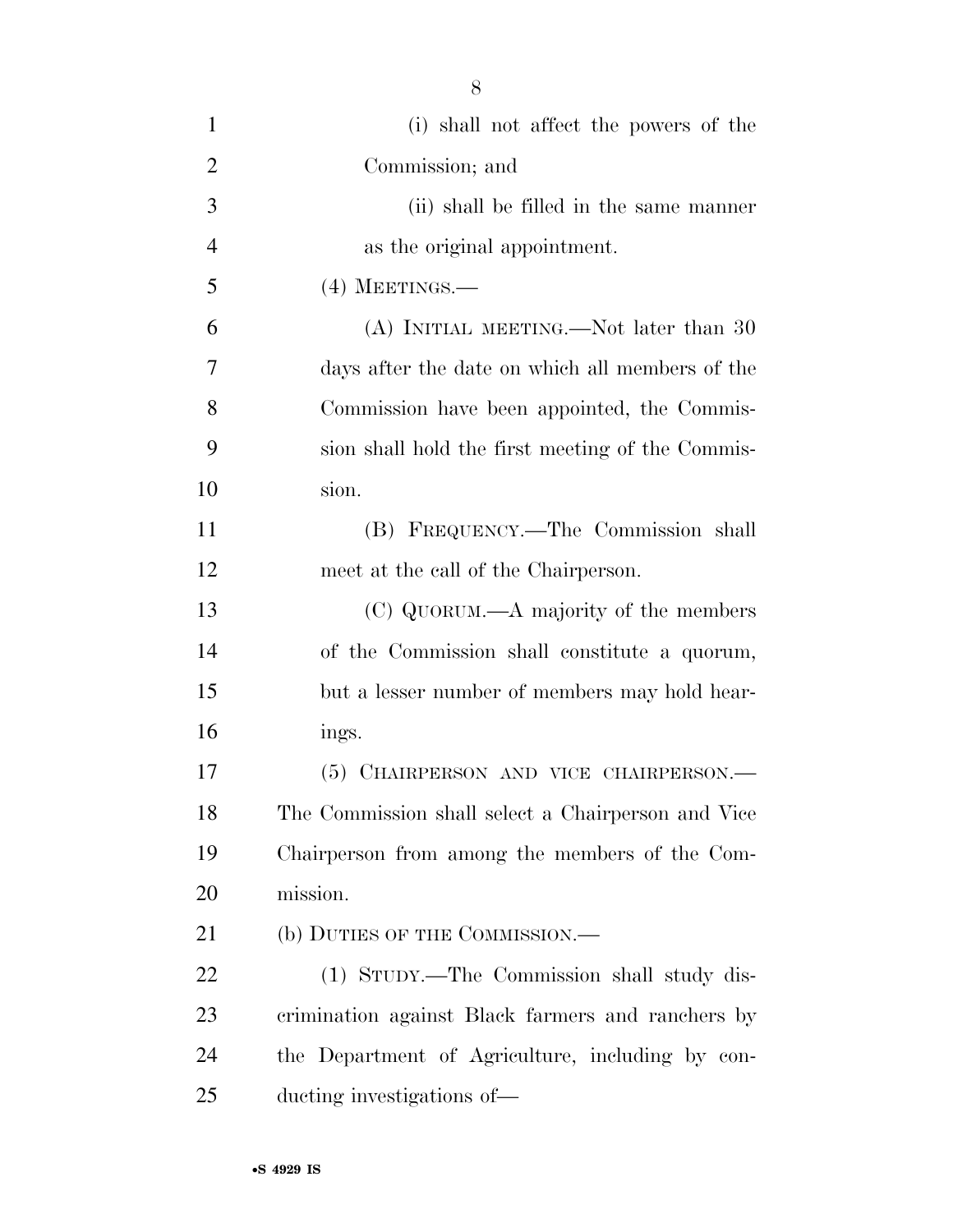| $\mathbf{1}$   | (A) the prevalence of discrimination             |
|----------------|--------------------------------------------------|
| $\overline{2}$ | against Black farmers and ranchers in Depart-    |
| 3              | ment of Agriculture agencies and programs, in-   |
| $\overline{4}$ | cluding Farm Service Agency county commit-       |
| 5              | tees; and                                        |
| 6              | (B) the status of claimants who filed for        |
| 7              | relief under the settlement agreement and con-   |
| 8              | sent decree in Pigford v. Glickman, 185 F.R.D.   |
| 9              | 82 (D.D.C. 1999) or the settlement agreement     |
| 10             | in Black Farmers Discrimination Litigation,      |
| 11             | Misc. No. $08$ -mc- $0511$ (PLF), with a par-    |
| 12             | ticular focus on the status of claimants who did |
| 13             | not receive payments.                            |
| 14             | (2) RECOMMENDATIONS.—The Commission              |
| 15             | shall develop recommendations for—               |
| 16             | (A) ending the systematic disparities in         |
| 17             | treatment of Black farmers and ranchers, par-    |
| 18             | ticularly by the Department of Agriculture;      |
| 19             | (B) improving the structure of Farm Serv-        |
| 20             | ice Agency county committees to better serve     |
| 21             | socially disadvantaged farmers and ranchers,     |
| 22             | including, if necessary, recommending the elimi- |
| 23             | nation and replacement of those committees;      |
| 24             | and                                              |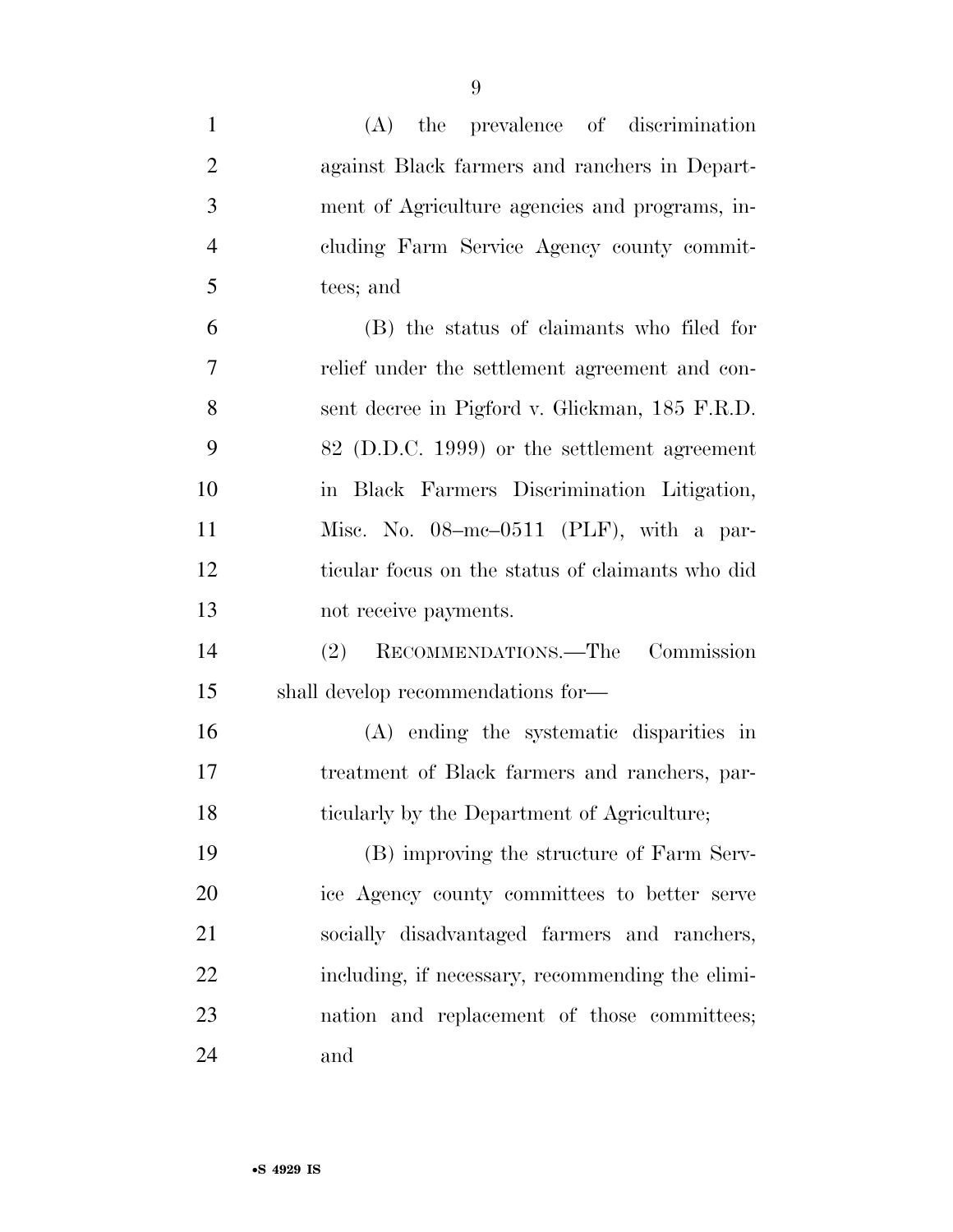| $\mathbf{1}$   | (C) addressing any mishandling of pay-              |
|----------------|-----------------------------------------------------|
| $\overline{2}$ | ments identified through studying the matters       |
| 3              | under paragraph $(1)(B)$ .                          |
| $\overline{4}$ | (3) OUTREACH.—In studying the matters under         |
| 5              | paragraph (1) and developing recommendations        |
| 6              | under paragraph $(2)$ , the Commission shall—       |
| $\overline{7}$ | (A) consult with the Socially Disadvan-             |
| 8              | taged Farmers and Ranchers Policy Research          |
| 9              | Center; and                                         |
| 10             | (B) hold town hall meetings with socially           |
| 11             | disadvantaged farmers and ranchers, research-       |
| 12             | ers, and civil rights advocates.                    |
| 13             | (4) REPORT.—Not later than 2 years after the        |
| 14             | date of enactment of this Act, the Commission shall |
| 15             | make publicly available a detailed report that de-  |
| 16             | scribes—                                            |
| 17             | (A) the findings of the study under para-           |
| 18             | $graph(1);$ and                                     |
| 19             | (B) the recommendations developed under             |
| 20             | paragraph $(2)$ .                                   |
| 21             | (c) POWERS OF COMMISSION.—                          |
| 22             | HEARINGS.—The Commission shall<br>(1)<br>hold       |
| 23             | open, televised, and public hearings, during which  |
| 24             | the Commission may sit and act at such times and    |
| 25             | places, take such testimony, and receive such evi-  |
|                |                                                     |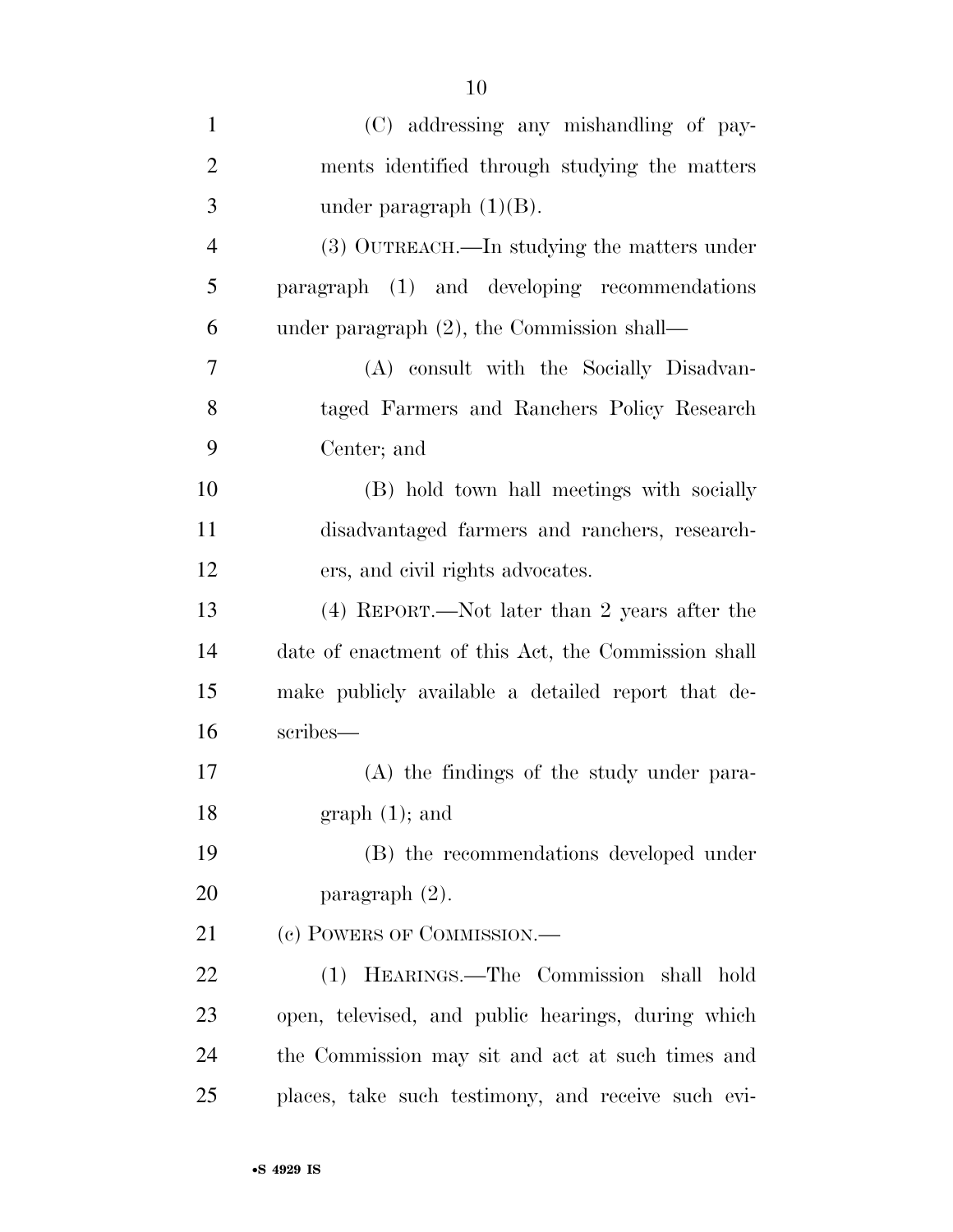| $\mathbf{1}$   | dence as the Commission considers advisable to         |
|----------------|--------------------------------------------------------|
| $\overline{2}$ | carry out this section.                                |
| 3              | (2) INFORMATION FROM FEDERAL AGENCIES.—                |
| $\overline{4}$ | (A) IN GENERAL.—The Commission may                     |
| 5              | secure directly from a Federal department or           |
| 6              | agency such information as the Commission              |
| 7              | considers necessary to carry out this section.         |
| 8              | (B) FURNISHING INFORMATION. - On re-                   |
| 9              | quest of the Chairperson of the Commission,            |
| 10             | the head of the department or agency shall fur-        |
| 11             | nish the information to the Commission.                |
| 12             | (3) POSTAL SERVICES.—The Commission may                |
| 13             | use the United States mails in the same manner and     |
| 14             | under the same conditions as other departments and     |
| 15             | agencies of the Federal Government.                    |
| 16             | (4) GIFTS.—The Commission may accept, use,             |
| 17             | and dispose of gifts or donations of services or prop- |
| 18             | erty.                                                  |
| 19             | (d) COMMISSION PERSONNEL MATTERS.—                     |
| 20             | (1) COMPENSATION OF MEMBERS.—A member                  |
| 21             | of the Commission who is not an officer or employee    |
| 22             | of the Federal Government shall be compensated at      |
| 23             | a rate equal to the daily equivalent of the annual     |
| 24             | rate of basic pay prescribed for level IV of the Exec- |
| 25             | utive Schedule under section 5315 of title 5, United   |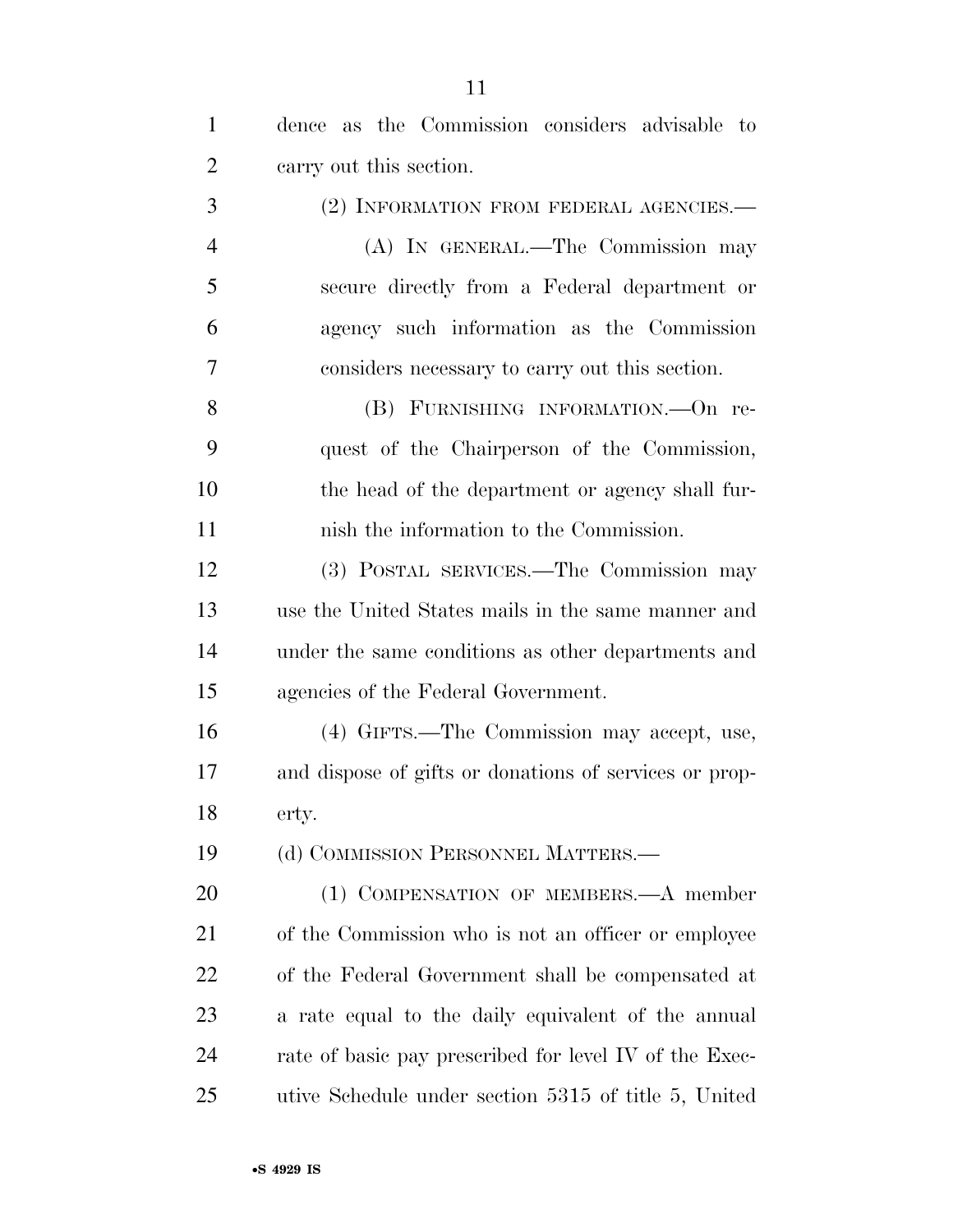| $\mathbf{1}$   | States Code, for each day (including travel time)     |
|----------------|-------------------------------------------------------|
| $\overline{2}$ | during which the member is engaged in the perform-    |
| 3              | ance of the duties of the Commission.                 |
| $\overline{4}$ | (2) TRAVEL EXPENSES.—A member of the                  |
| 5              | Commission shall be allowed travel expenses, includ-  |
| 6              | ing per diem in lieu of subsistence, at rates author- |
| 7              | ized for employees of agencies under subchapter I of  |
| 8              | chapter 57 of title 5, United States Code, while      |
| 9              | away from their homes or regular places of business   |
| 10             | in the performance of services for the Commission.    |
| 11             | $(3)$ STAFF.                                          |
| 12             | (A) IN GENERAL.—The Chairperson of the                |
| 13             | Commission may, without regard to the civil           |
| 14             | service laws (including regulations), appoint         |
| 15             | and terminate an executive director and such          |
| 16             | other additional personnel as may be necessary        |
| 17             | to enable the Commission to perform its duties,       |
| 18             | except that the employment of an executive di-        |
| 19             | rector shall be subject to confirmation by the        |
| 20             | Commission.                                           |
|                |                                                       |

 (B) COMPENSATION.—The Chairperson of the Commission may fix the compensation of the executive director and other personnel with- out regard to chapter 51 and subchapter III of chapter 53 of title 5, United States Code, relat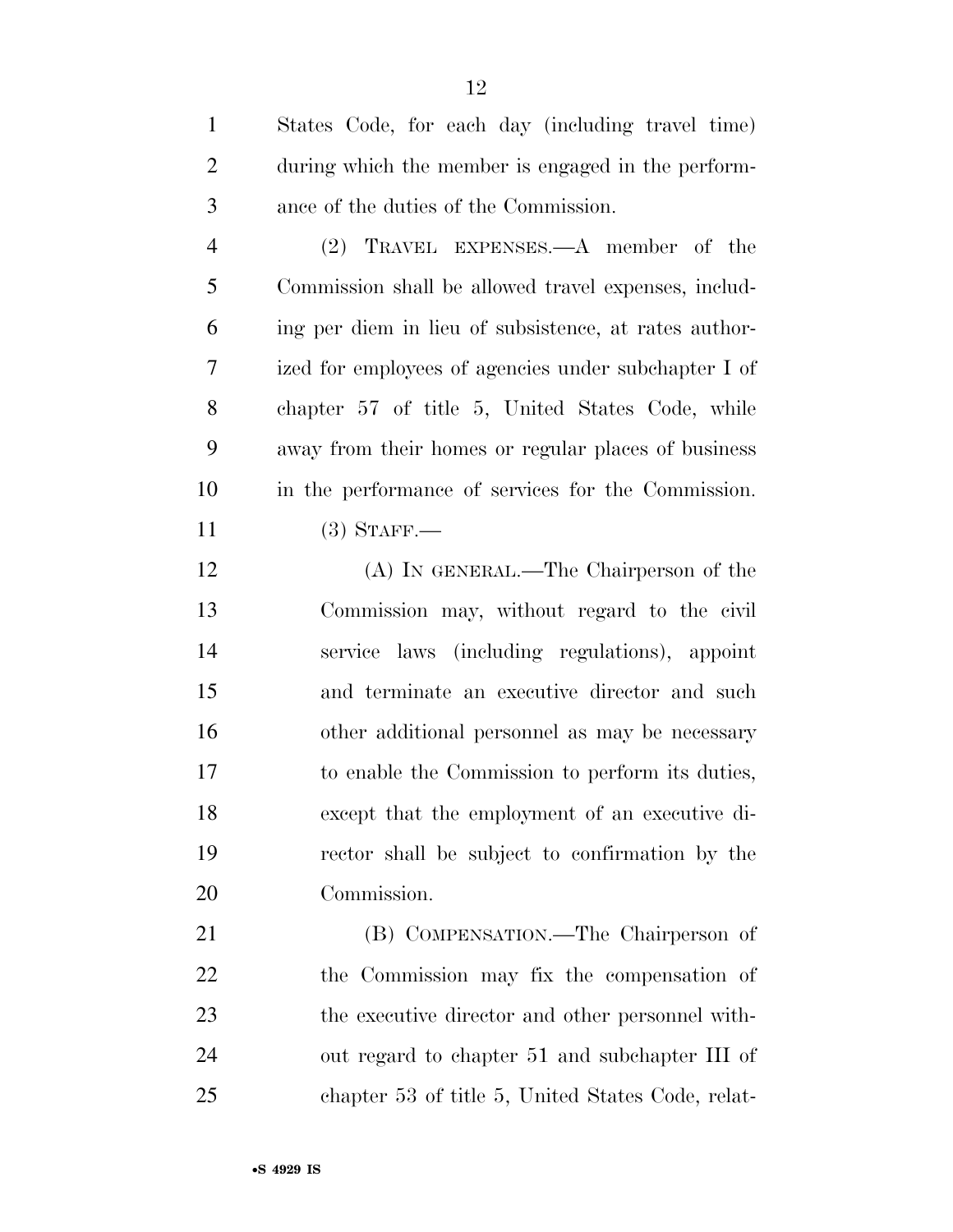ing to classification of positions and General Schedule pay rates, except that the rate of pay for the executive director and other personnel may not exceed the rate payable for level V of the Executive Schedule under section 5316 of that title.

 (4) DETAIL OF GOVERNMENT EMPLOYEES.—A Federal Government employee may be detailed to the Commission without reimbursement, and such detail shall be without interruption or loss of civil service status or privilege.

12 (5) PROCUREMENT OF TEMPORARY AND INTER- MITTENT SERVICES.—The Chairperson of the Com- mission may procure temporary and intermittent services under section 3109(b) of title 5, United States Code, at rates for individuals that do not ex- ceed the daily equivalent of the annual rate of basic pay prescribed for level V of the Executive Schedule under section 5316 of that title.

 (e) TERMINATION OF COMMISSION.—The Commis- sion shall terminate on the date that is 30 days after the date on which the Commission makes publicly available the report under subsection (b)(4).

 (f) AUTHORIZATION OF APPROPRIATIONS.—There are authorized to be appropriated for each of fiscal years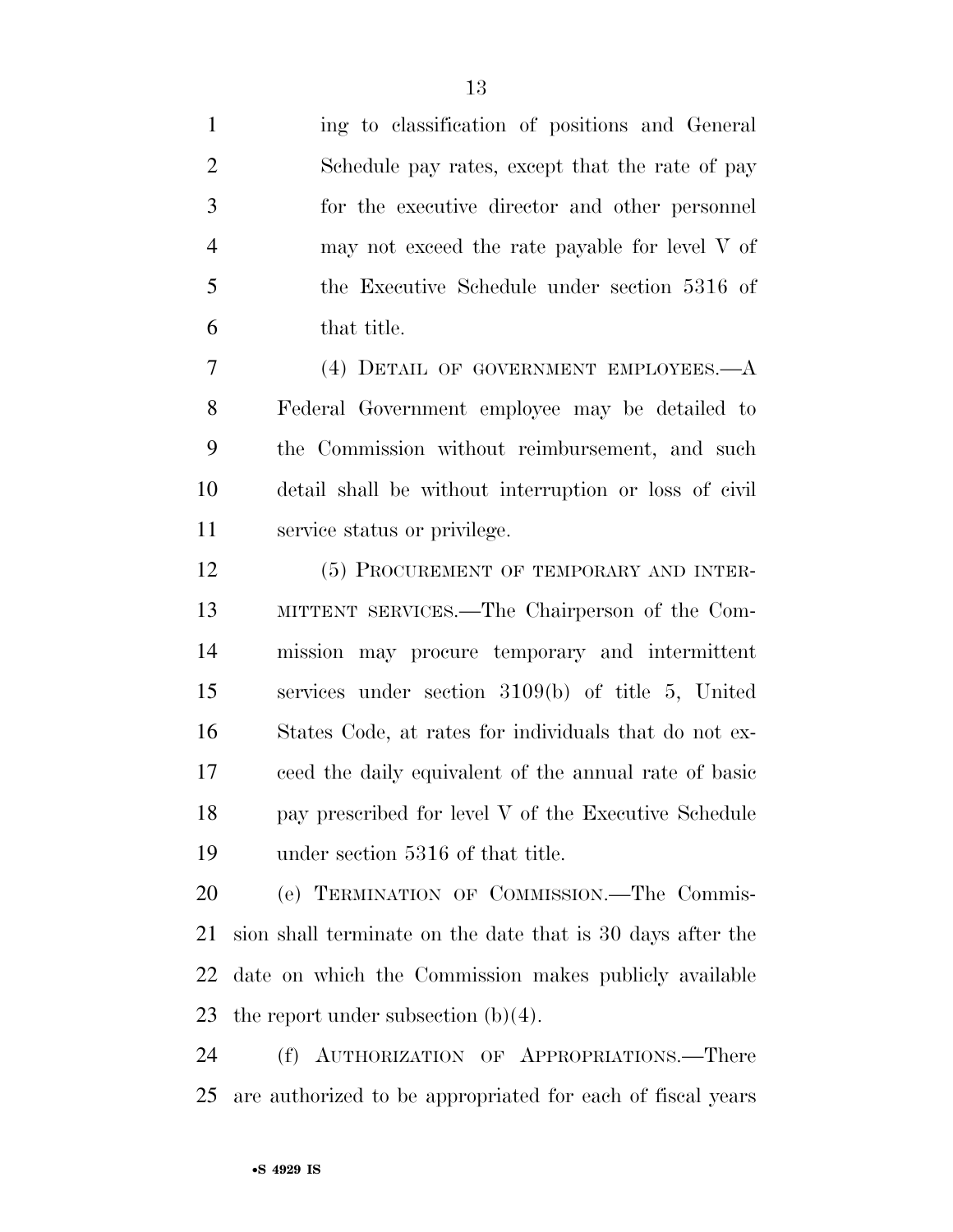2021 through 2030 such sums as are necessary to carry out this section.

## **SEC. 104. OFFICE OF THE ASSISTANT SECRETARY FOR CIVIL RIGHTS REFORMS.**

 (a) OMBUDSMAN.—The Secretary shall establish in the Department of Agriculture a position of Civil Rights Ombudsman—

 (1) to assist individuals in navigating Office programs; and

 (2) to provide recommendations to the Sec-retary for grants provided under subsection (g).

 (b) DEADLINE FOR DECISIONS.—Not later than 180 days after the date on which the Office receives a civil rights complaint, the Assistant Secretary shall make a final decision of the Assistant Secretary regarding the merit of the complaint and the appropriate disposition of the matter.

(c) APPEALS TO BOARD.—

 (1) IN GENERAL.—A person that receives an adverse decision or dismissal by the Office on a civil rights complaint filed by the person may appeal the decision or dismissal to the Board for a final deci-sion.

 (2) DEADLINE.—An appeal under paragraph (1) shall be filed not later than 1 year after the date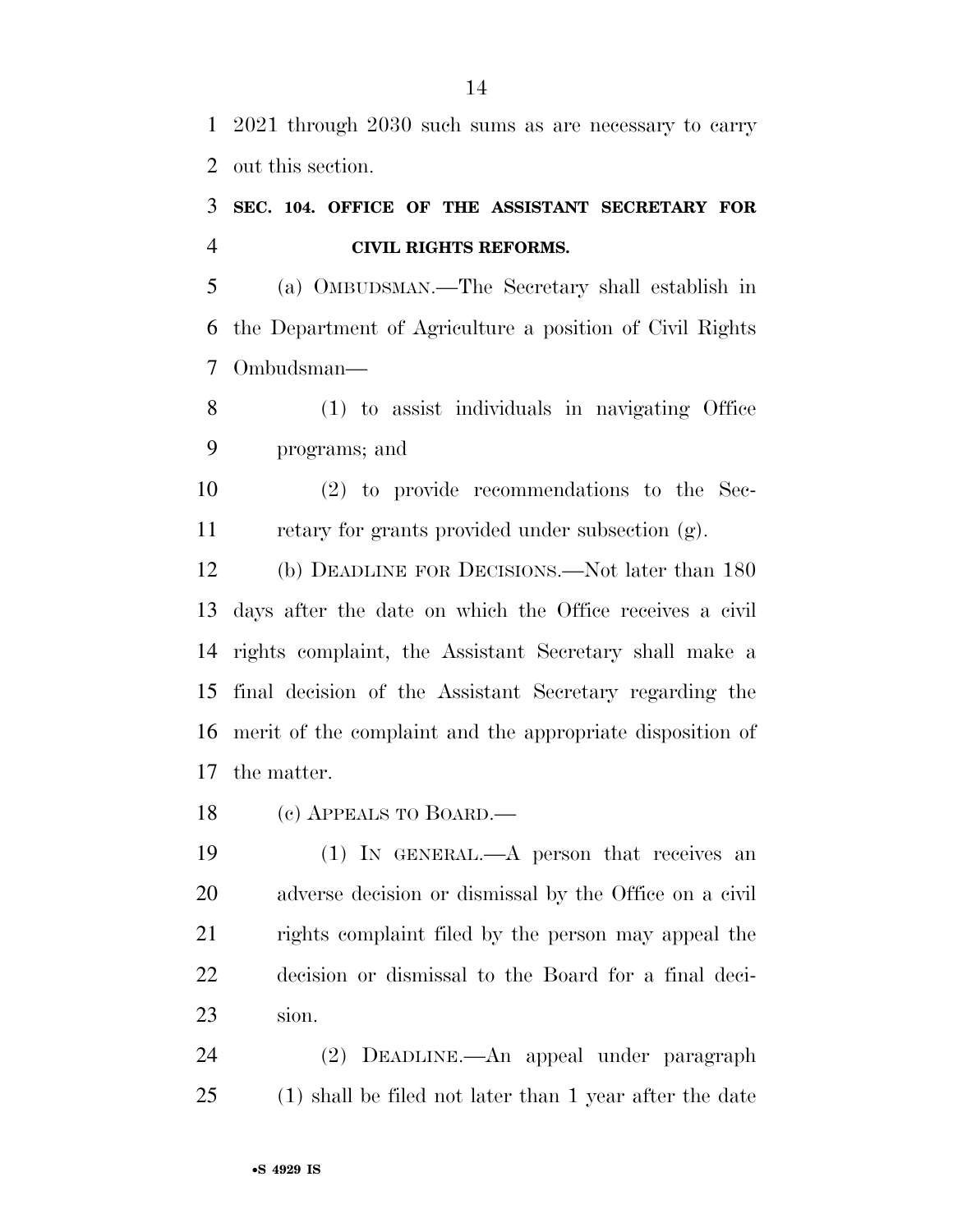of the adverse decision or dismissal described in that paragraph.

 (3) EFFECT OF BOARD DECISION.—A decision of the Board on an appeal filed under paragraph (1), or a dismissal of such an appeal for lack of ju- risdiction, shall constitute exhaustion of administra-tive remedies and be reviewable in Federal court.

 (d) MORATORIUM ON FORECLOSURES.—The Sec- retary shall not take any action on a foreclosure pro- ceeding against any farmer or rancher during any period that a civil rights complaint filed by the farmer or rancher with the Office is outstanding, including an appeal to the Board under subsection (c)(1).

(e) REPORTS.—The Assistant Secretary shall—

 (1) publish on the website of the Office and submit to the Board a report of each civil rights complaint filed with the Office and the results of each such complaint; and

 (2) include in each report described in para- graph (1) a description of the race, ethnicity, gen-der, and geographic region of the complainant.

22 (f) PROHIBITION ON INTERFERENCE BY THE OFFICE OF THE GENERAL COUNSEL.—The Office of General Counsel of the Department of Agriculture shall not have any involvement with the investigation, adjudication, or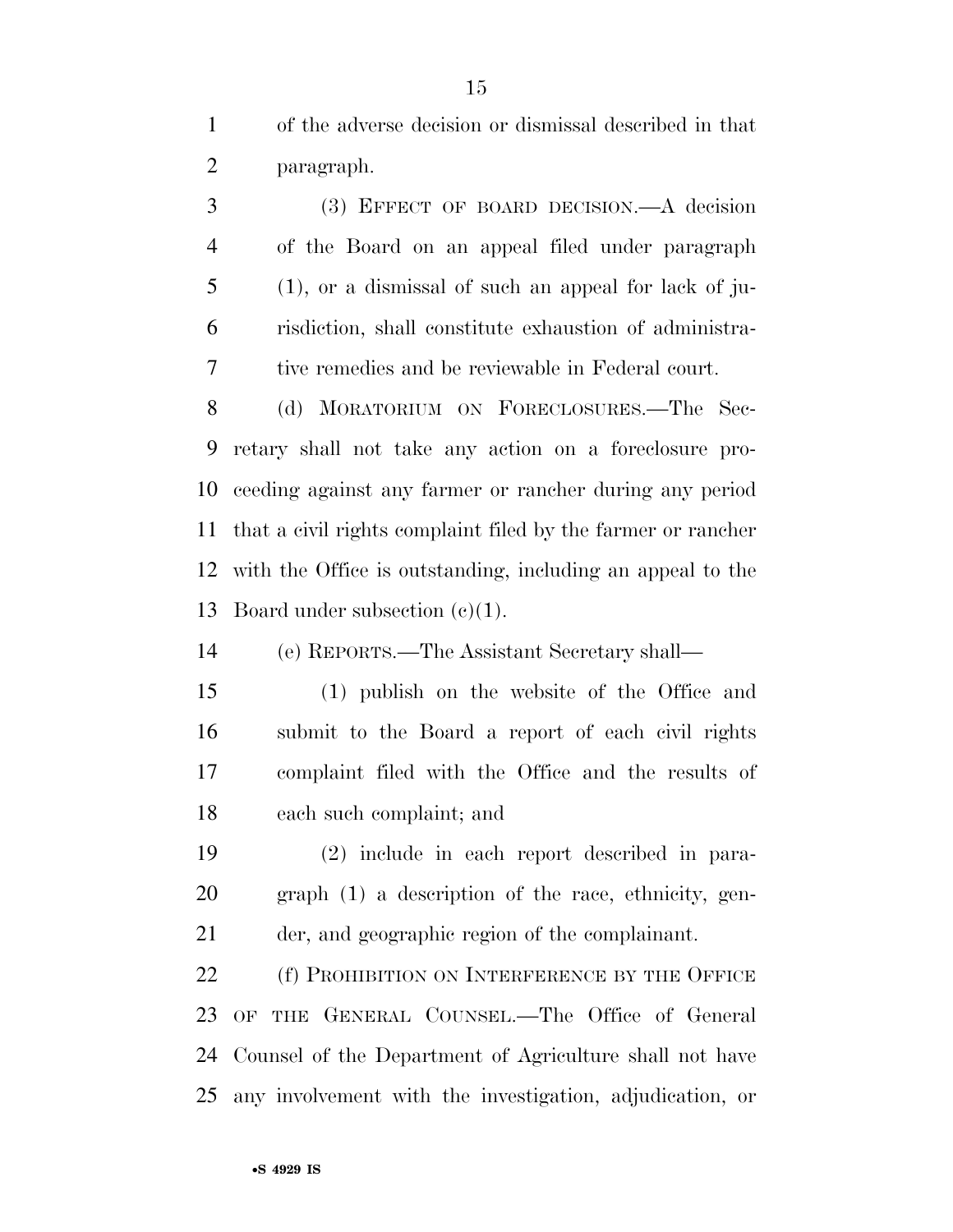resolution of any civil rights complaint brought against the Secretary.

 $3 \quad$  (g) GRANTS.—

 (1) IN GENERAL.—The Secretary, based on rec- ommendations from the Civil Rights Ombudsman, shall provide grants to community-based organiza- tions and advocates with a history of working with socially disadvantaged farmers and ranchers to pro- vide technical assistance to farmers and ranchers seeking to file a civil rights complaint with the Of-fice.

 (2) FUNDING.—There is authorized to be ap- propriated, and there is appropriated, out of amounts in the Treasury not otherwise appropriated, \$50,000,000 for each of fiscal years 2021 through 16 2030 to carry out this subsection.

 (h) DIRECT REPORTING TO THE SECRETARY OF AG- RICULTURE.—Section 218(c) of the Department of Agri- culture Reorganization Act of 1994 (7 U.S.C. 6918(c)) is amended—

 (1) in the subsection heading, by striking ''DU-22 TIES OF";

 (2) by redesignating paragraphs (1) through (3) as subparagraphs (A) through (C), respectively, and indenting appropriately;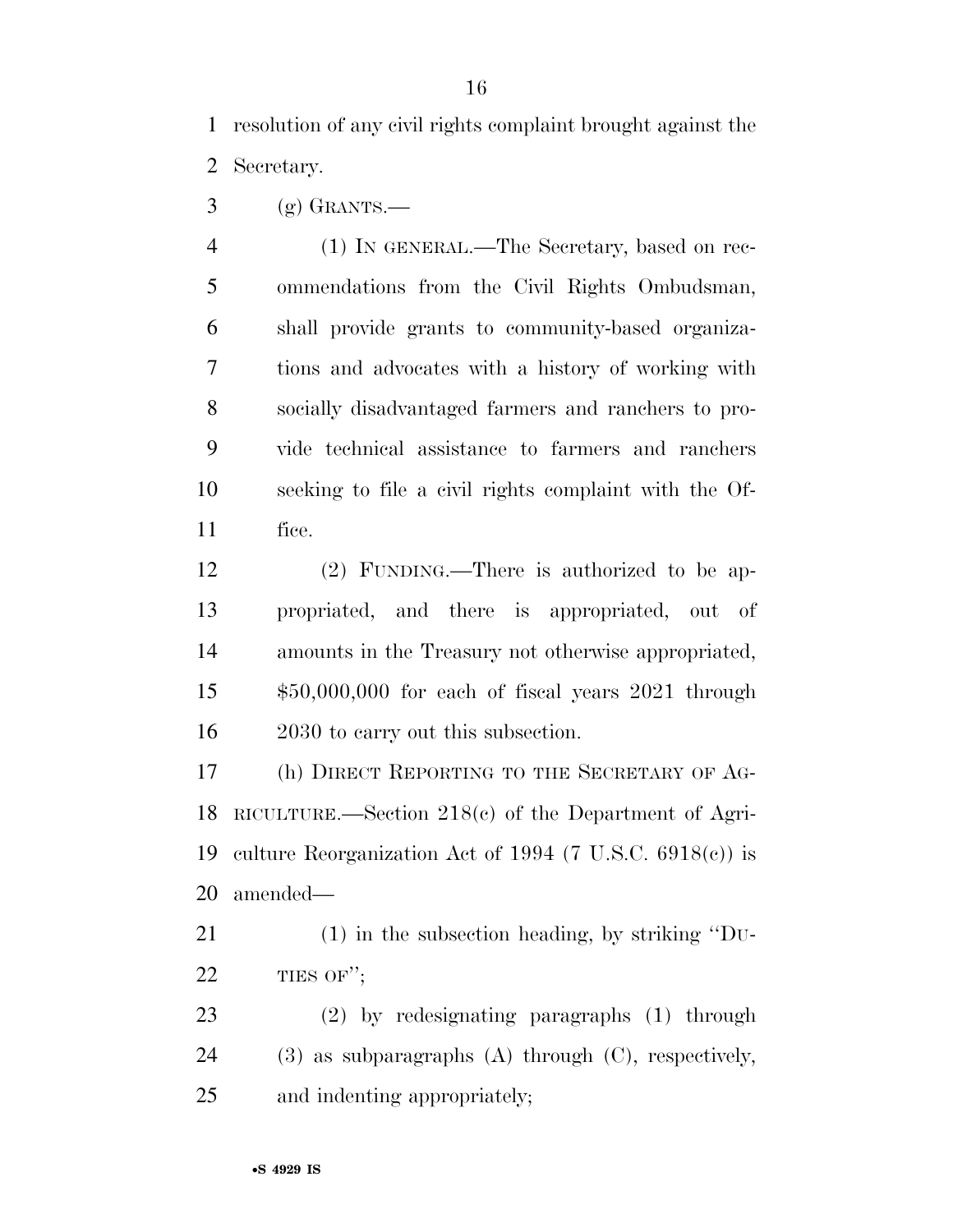| $\mathbf{1}$   | $(3)$ in the matter preceding subparagraph $(A)$              |
|----------------|---------------------------------------------------------------|
| $\overline{2}$ | (as so redesignated), by striking "The Secretary"             |
| 3              | and inserting the following:                                  |
| $\overline{4}$ | "(1) DUTIES.—The Secretary"; and                              |
| 5              | (4) by adding at the end the following:                       |
| 6              | $``(2)$ DIRECT REPORTING<br>TO<br><b>THE</b><br>SEC-          |
| 7              | RETARY.—If the Secretary establishes the position             |
| 8              | of Assistant Secretary for Civil Rights under sub-            |
| 9              | section $(a)(3)$ , the Assistant Secretary for Civil          |
| 10             | Rights shall report directly to the Secretary.".              |
| 11             | (i) AUTHORIZATION OF APPROPRIATIONS. In addi-                 |
|                | 12 tion to amounts made available under subsection $(g)(2)$ , |
| 13             | there are authorized to be appropriated for each of fiscal    |
|                | 14 years 2021 through 2030 such sums as are necessary to      |
|                |                                                               |

 carry out this section and the amendments made by this section.

## **SEC. 105. DATA COLLECTION AND REPORTING.**

 (a) IN GENERAL.—The Secretary shall make publicly available annual reports describing data on the recipients of Department of Agriculture assistance, including assist- ance from farm subsidy programs, and the amounts of the assistance, delineated by the race, ethnicity, and gender of the recipients.

 (b) ERS RESEARCH OF SOCIALLY DISADVANTAGED FARMERS AND RANCHERS.—The Secretary, acting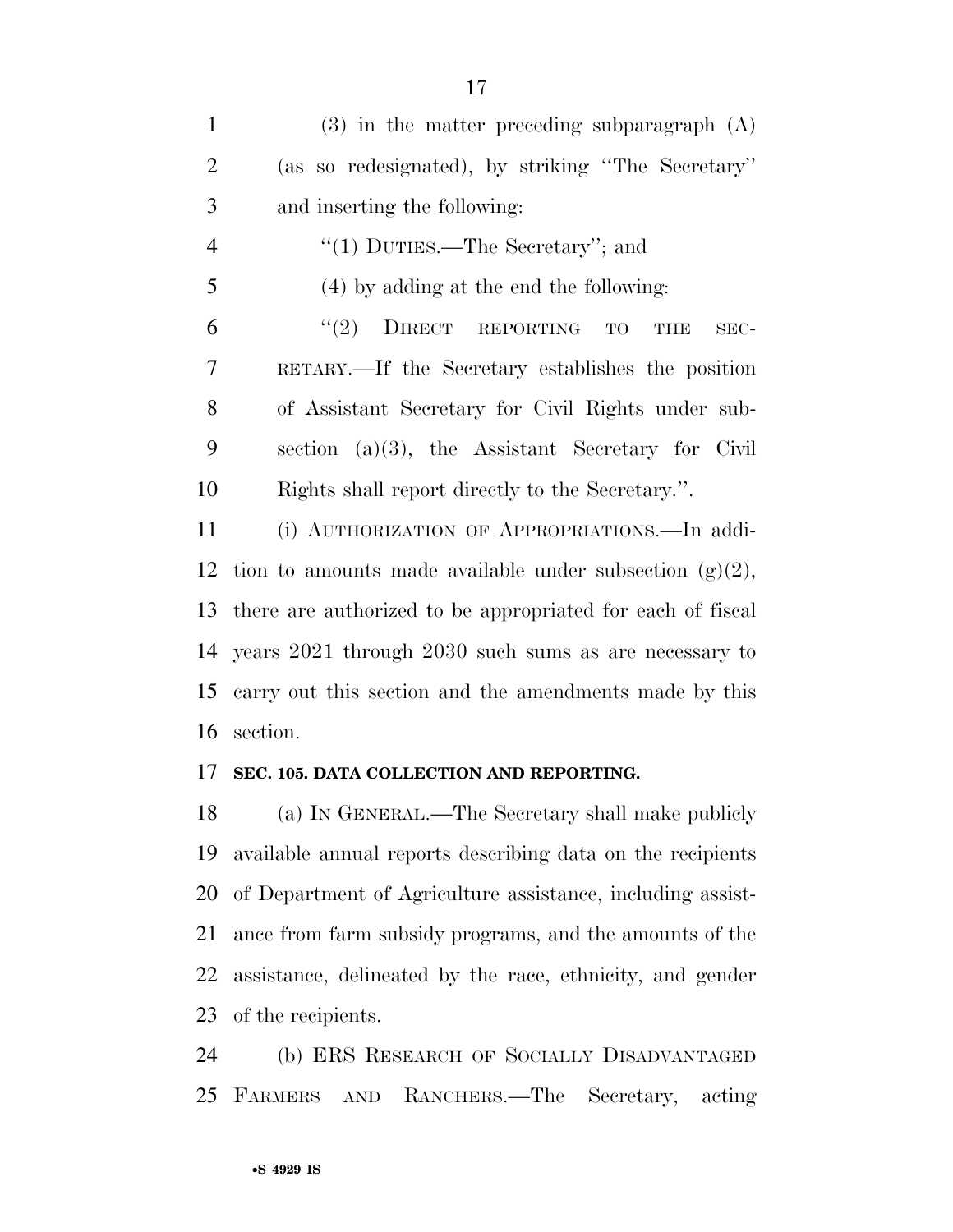through the Administrator of the Economic Research Service, shall conduct research on the status of socially disadvantaged farmers and ranchers, including— (1) the share of land ownership of those socially disadvantaged farmers and ranchers as compared to all farmers and ranchers, delineated by the race, ethnicity, and gender of the landowners; (2) the share of the amount of assistance those socially disadvantaged farmers and ranchers receive from the Department of Agriculture as compared to all farmers and ranchers, delineated by the race, ethnicity, and gender of the recipients; (3) the share, status, and receipt of Farm Cred- it System loans by socially disadvantaged farmers and ranchers as compared to all farmers and ranch- ers, delineated by the race, ethnicity, and gender of the recipients; and (4) an assessment of the reasons for disparities in land ownership, assistance from the Department of Agriculture, and Farm Credit System loans for socially disadvantaged farmers and ranchers com- pared to all farmers and ranchers. (c) ERS RESEARCH OF FARMWORKERS.—The Sec-retary, acting through the Administrator of the Economic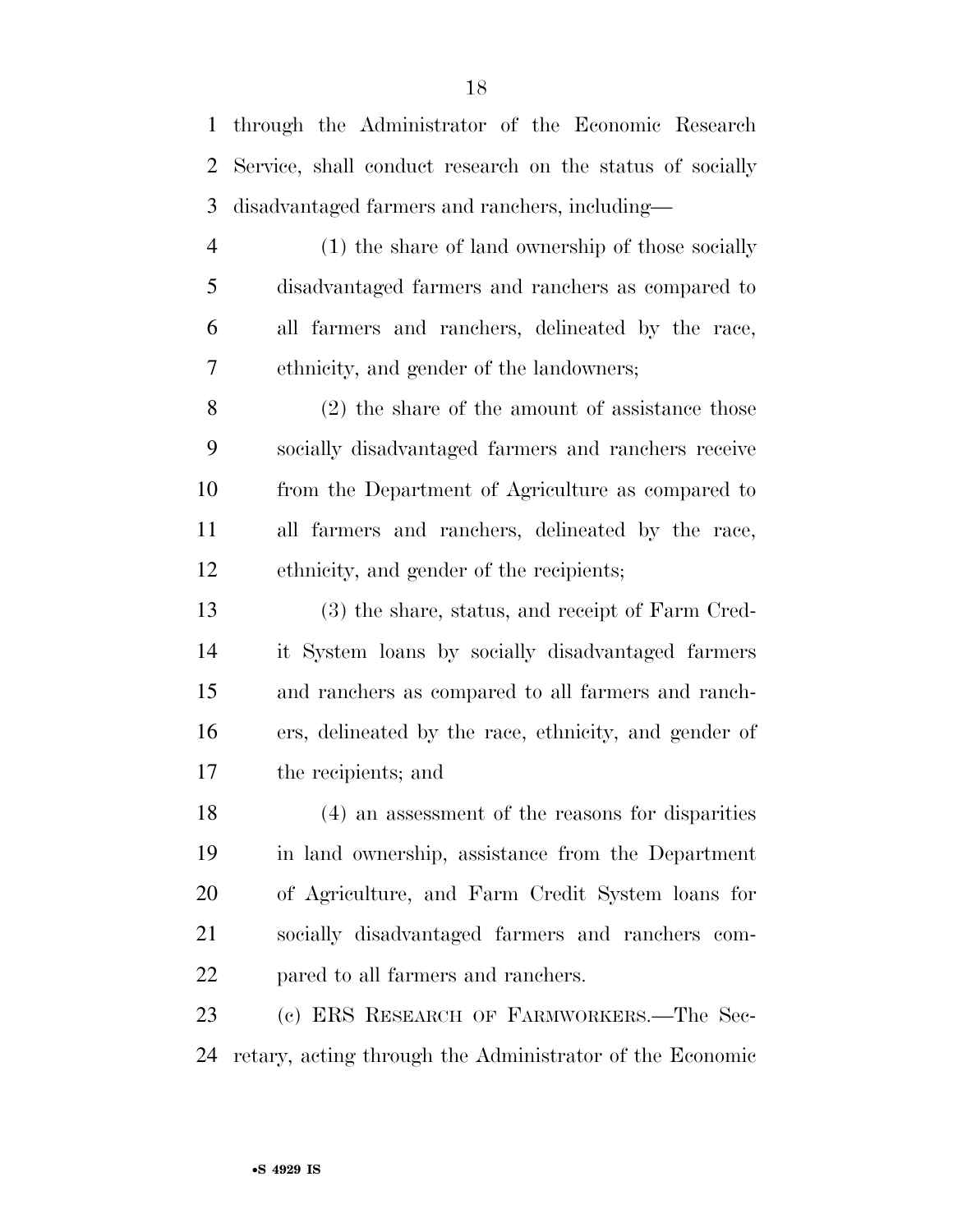| 1              | Research Service, shall conduct research on the demo-  |
|----------------|--------------------------------------------------------|
| 2              | graphics and status of farmworkers, including—         |
| 3              | (1) the races, ethnicities, ages, localities, wages    |
| $\overline{4}$ | and benefits, and working conditions of farm-          |
| 5              | workers;                                               |
| 6              | (2) the economic contributions of farmworkers          |
| 7              | to the United States economy; and                      |
| 8              | (3) satisfaction of farmworkers with their em-         |
| 9              | ployment.                                              |
| 10             | (d) CENSUS OF AGRICULTURE.—The Secretary, act-         |
| 11             | ing through the Administrator of the National Agricul- |
| 12             | tural Statistics Service, shall—                       |
| 13             | (1) investigate historical changes in reporting        |
| 14             | methodology and misreporting of Black farmers and      |
| 15             | ranchers in the census of agriculture;                 |
| 16             | $(2)$ develop procedures to ensure that census of      |
| 17             | agriculture surveys accurately capture the status of   |
| 18             | socially disadvantaged farmers and ranchers engaged    |
| 19             | in urban agriculture; and                              |
| 20             | (3) conduct, concurrently with each census of          |
| 21             | agriculture, a review to assess—                       |
| 22             | (A) the outreach and methodologies used                |
| 23             | in conducting the census of agriculture; and           |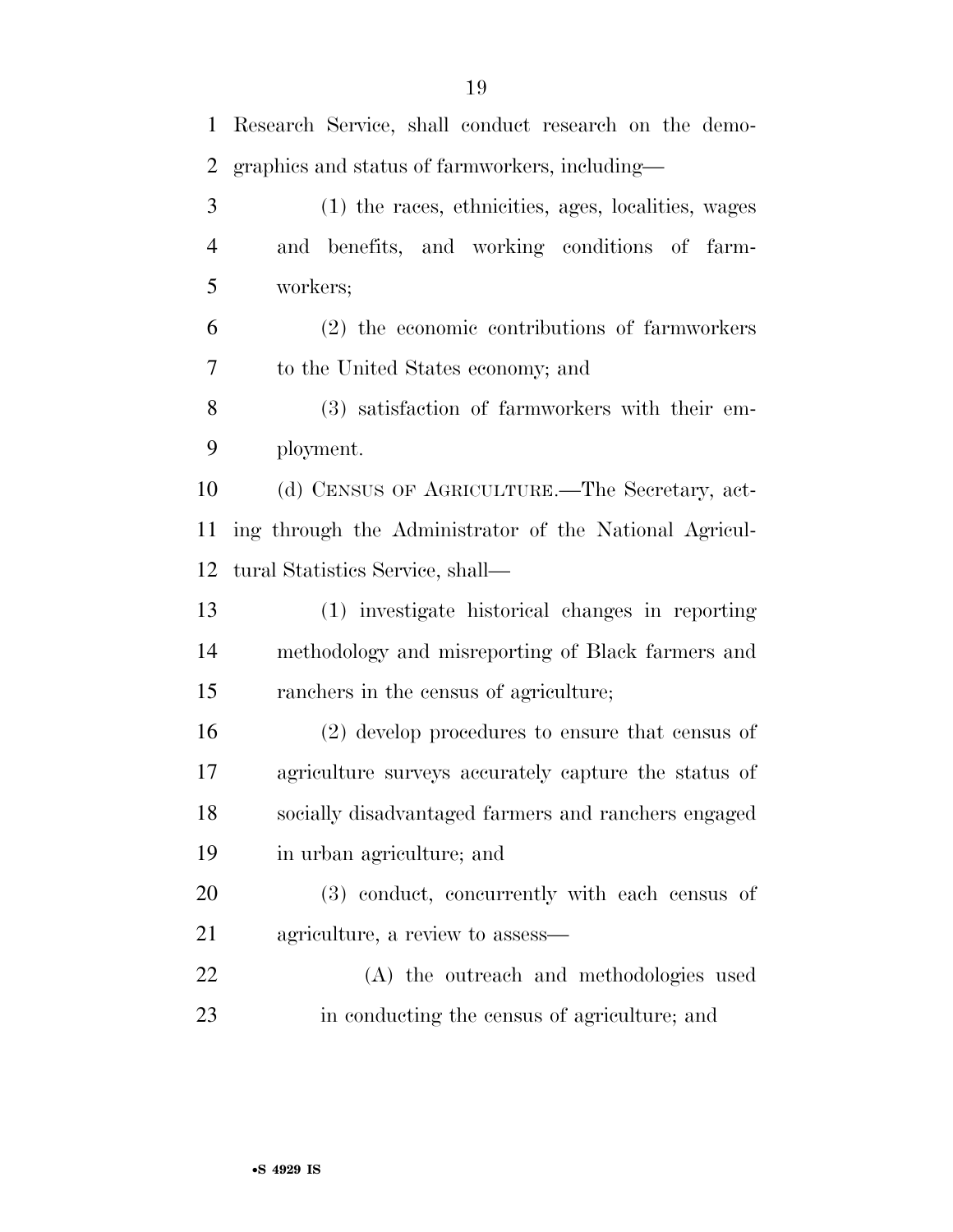(B) how such outreach and methodologies have affected the counting of socially disadvan-taged farmers and ranchers.

 (e) CORPORATE OWNERSHIP OF FARMLAND.—The Secretary shall annually conduct, and annually make pub- licly available reports describing, in-depth research and analysis of corporate (domestic and foreign) land invest- ment and ownership in the United States, with specific attention given to the impact of corporate land investment and ownership on—

 (1) land consolidation trends in the United States;

 (2) challenges and opportunities for new and beginning farmers and ranchers accessing land for farming or ranching;

 (3) challenges and opportunities for members of socially disadvantaged groups accessing land for farming or ranching; and

(4) crop selection and production trends.

 (f) FUNDING.—There is authorized to be appro- priated, and there is appropriated, out of amounts in the Treasury not otherwise appropriated, \$10,000,000 for each of fiscal years 2021 through 2030 to carry out this section.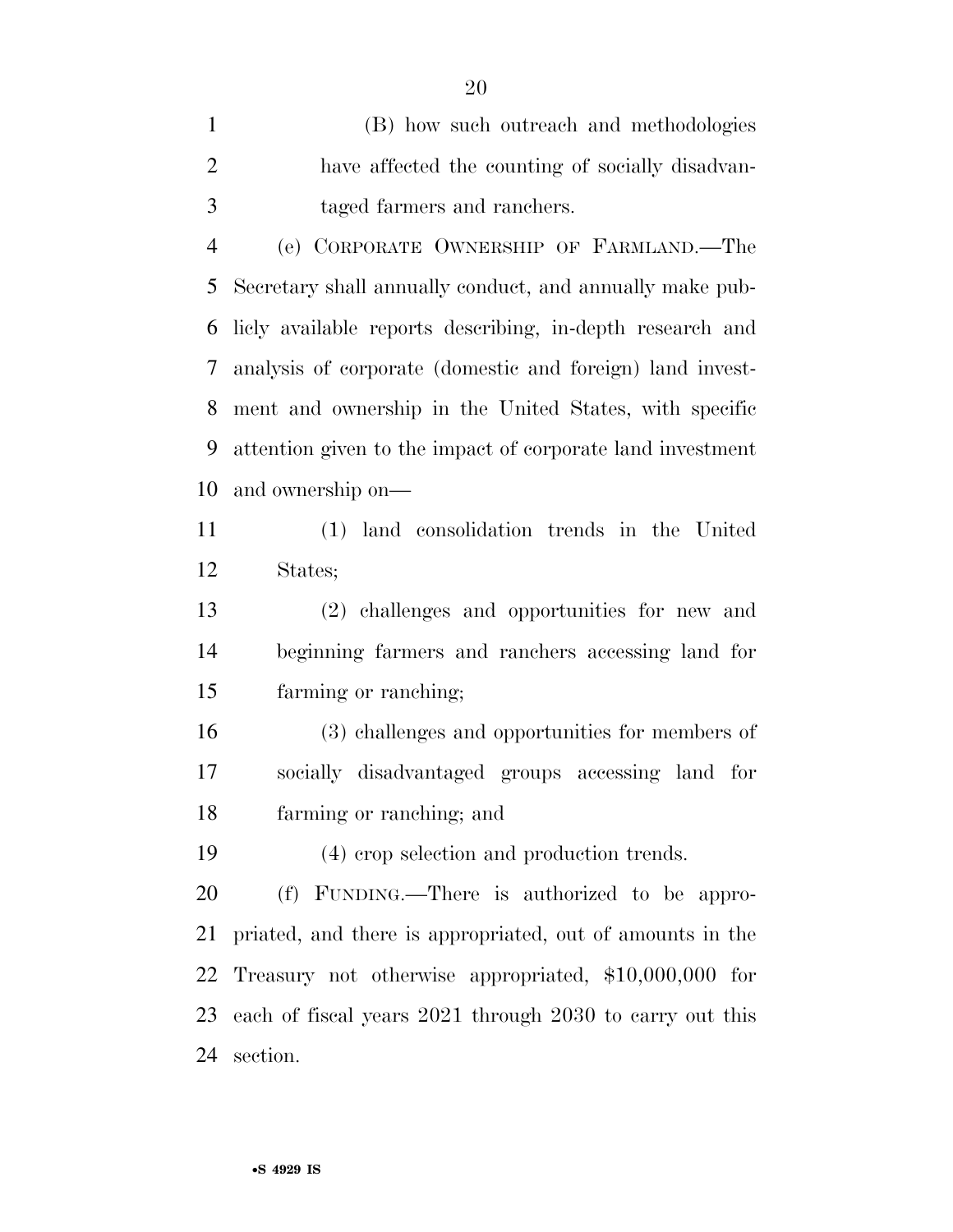# **TITLE II—BLACK FARMER LAND GRANTS**

### **SEC. 201. DEFINITIONS.**

In this title:

 (1) ANIMAL FEEDING OPERATION.—The term ''animal feeding operation'' means a lot or facility at which—

 (A) for not less than a total of 45 days in any 12-month period, animals (other than aquatic animals) are—

- (i) stabled or confined; and
- (ii) fed or maintained; and

 (B) crops, vegetation, forage growth, or postharvest residues are not sustained in the normal growing season over any portion of the 16 lot or facility.

 (2) ELIGIBLE BLACK INDIVIDUAL.—The term ''eligible Black individual'' means a person who—

 (A) was born in the United States; 20 (B) is at least 21 years of age; (C) has previously identified as Black or African American; and (D) has at least 1 parent of African ances-

24 try.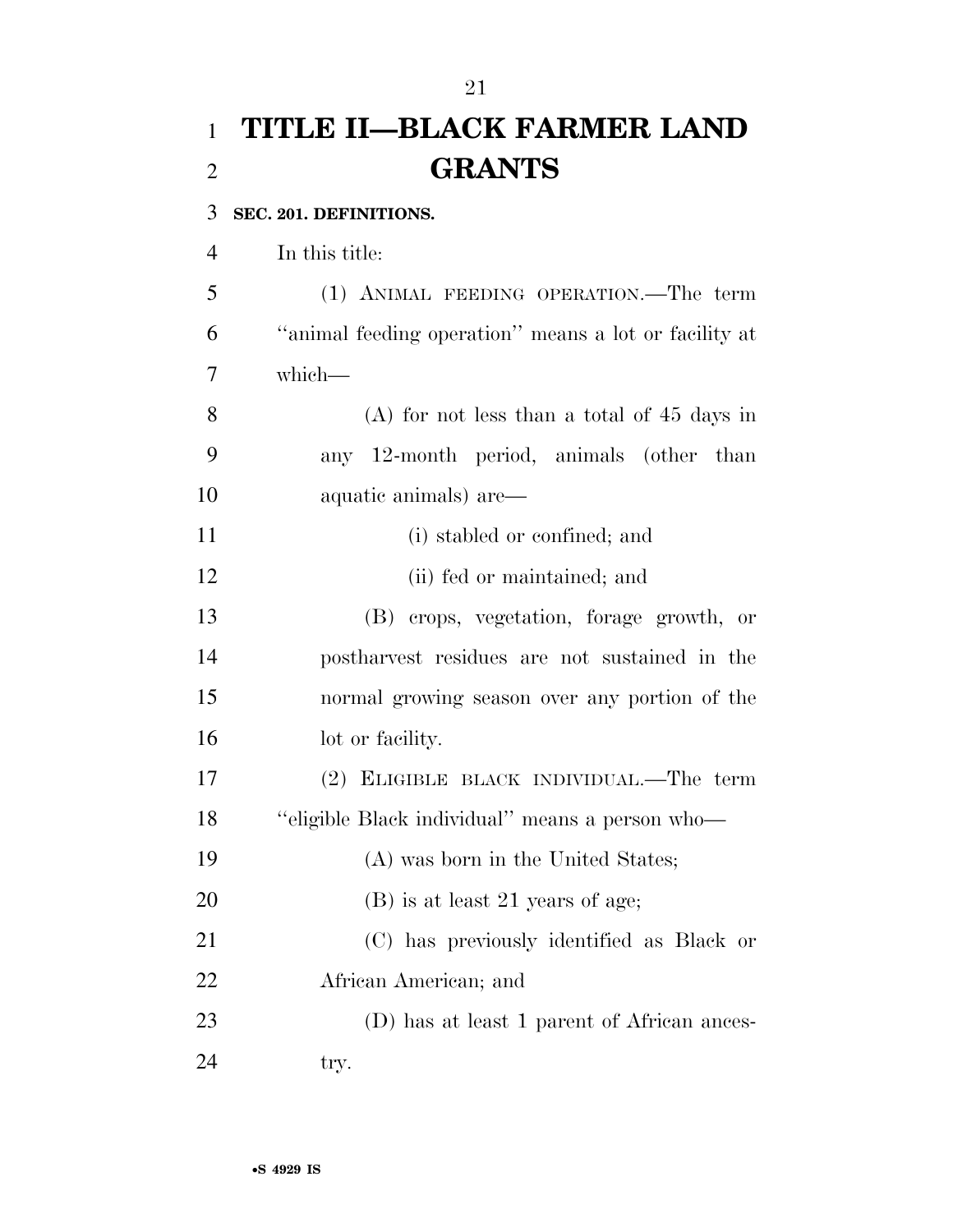| $\mathbf{1}$   | (3) FARMER TRAINING.—The term "farmer"           |
|----------------|--------------------------------------------------|
| $\overline{2}$ | training" means a program that—                  |
| 3              | (A) provides eligible Black individuals and      |
| $\overline{4}$ | other enrollees with the basic skills to operate |
| 5              | a farm or ranch profitably with a primary focus  |
| 6              | on regenerating the soil, ecosystem, and local   |
| 7              | community;                                       |
| 8              | (B) provides a course of study that is           |
| 9              | equivalent to not less than 30 academic credit   |
| 10             | hours of study, which may be provided as direct  |
| 11             | in-field instruction;                            |
| 12             | (C) is approved by the Undersecretary of         |
| 13             | the Equitable Land Access Service as an au-      |
| 14             | thorized program to meet the farmer training     |
| 15             | program requirement under section $207(a)$ for   |
| 16             | recipients of land grants under section          |
| 17             | 203(a)(2);                                       |
| 18             | (D) focuses training on low-capital-inten-       |
| 19             | sive techniques and technologies; and            |
| 20             | (E) includes a robust study of local and re-     |
| 21             | gional food systems and the market opportuni-    |
| <u>22</u>      | ties those systems present.                      |
| 23             | (4) QUALIFIED ENTITY.—The term "qualified        |
| 24             | entity" means—                                   |
| 25             | $(A)$ an organization—                           |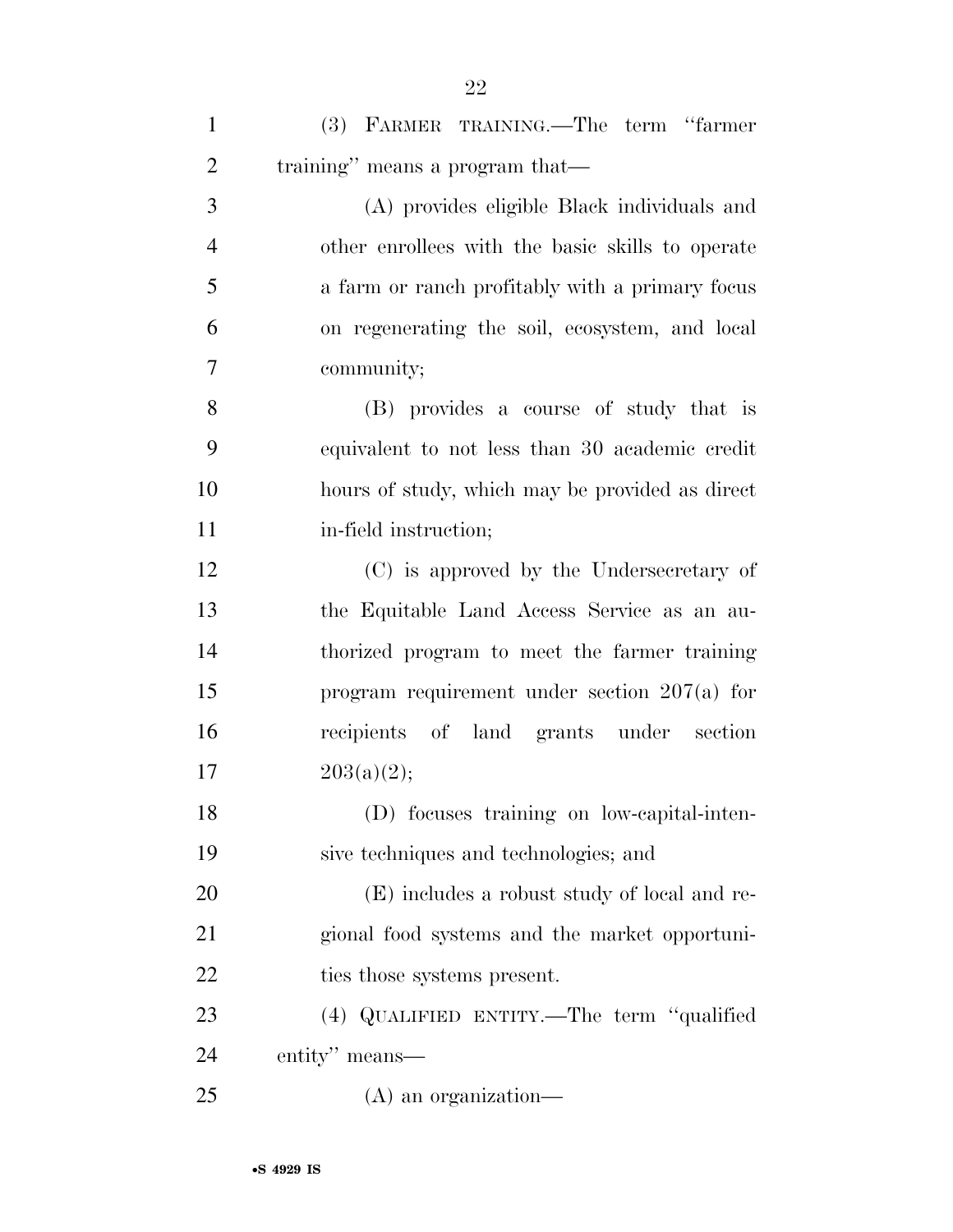1 (i)(I) described in section  $501(c)(3)$  of 2 the Internal Revenue Code of 1986 and ex- empt from taxation under 501(a) of that Code; or (II) that has a fiscal sponsor that is an organization described in subclause (I); (ii) that has not less than 3 years of experience providing meaningful agricul- tural, business assistance, legal assistance, or advocacy services to Black farmers or ranchers; and 12 (iii) at least 50 percent of the mem- bers of the board of directors of which are Black; and (B) an 1890 Institution (as defined in sec-16 tion 2 of the Agricultural Research, Extension, and Education Reform Act of 1998 (7 U.S.C. 7601)), including the University of the District of Columbia. (5) SECRETARY.—The term ''Secretary'' means the Secretary, acting through the Under Secretary of Agriculture for Equitable Land Access.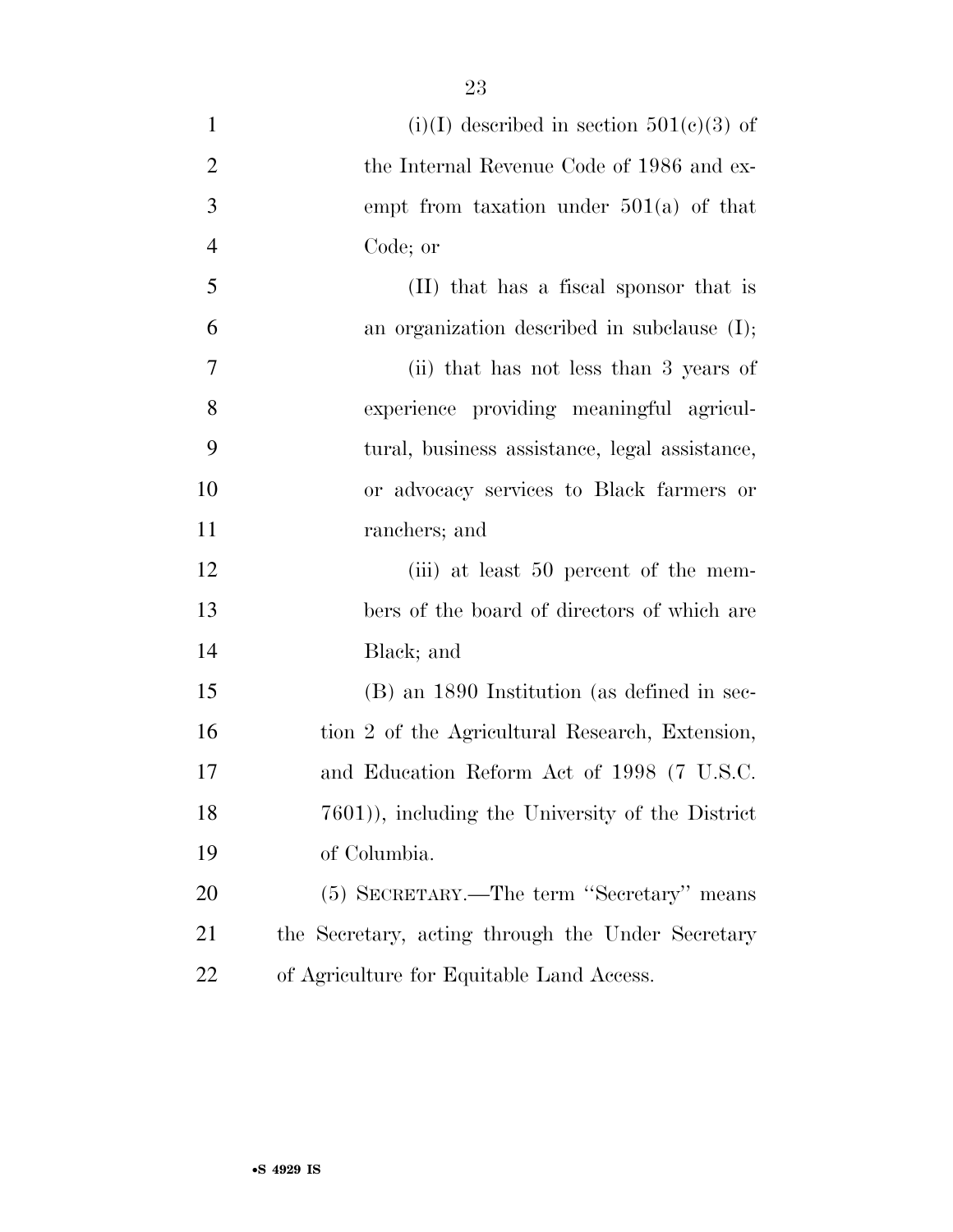**SEC. 202. ESTABLISHMENT OF THE UNDER SECRETARY OF AGRICULTURE FOR EQUITABLE LAND AC- CESS AND THE EQUITABLE LAND ACCESS SERVICE.** 

 (a) ESTABLISHMENT.—The Department of Agri- culture Reorganization Act of 1994 (7 U.S.C. 6901 et seq.) is amended by adding at the end the following:

# **''Subtitle L—Equitable Land Access ''SEC. 297. UNDER SECRETARY OF AGRICULTURE FOR EQUI-TABLE LAND ACCESS.**

11 "(a) IN GENERAL.—The Secretary shall establish in the Department the position of Under Secretary of Agri-

culture for Equitable Land Access.

 ''(b) CONFIRMATION REQUIRED.—The Under Sec- retary of Agriculture for Equitable Land Access shall be appointed by the President, by and with the advice and consent of the Senate.

 ''(c) FUNCTIONS.—The Secretary shall delegate to the Under Secretary of Agriculture for Equitable Land Access the functions of the Department carried out through the Equitable Land Access Service.

## **''SEC. 297A. EQUITABLE LAND ACCESS SERVICE.**

 ''(a) ESTABLISHMENT.—There is established in the Department the Equitable Land Access Service.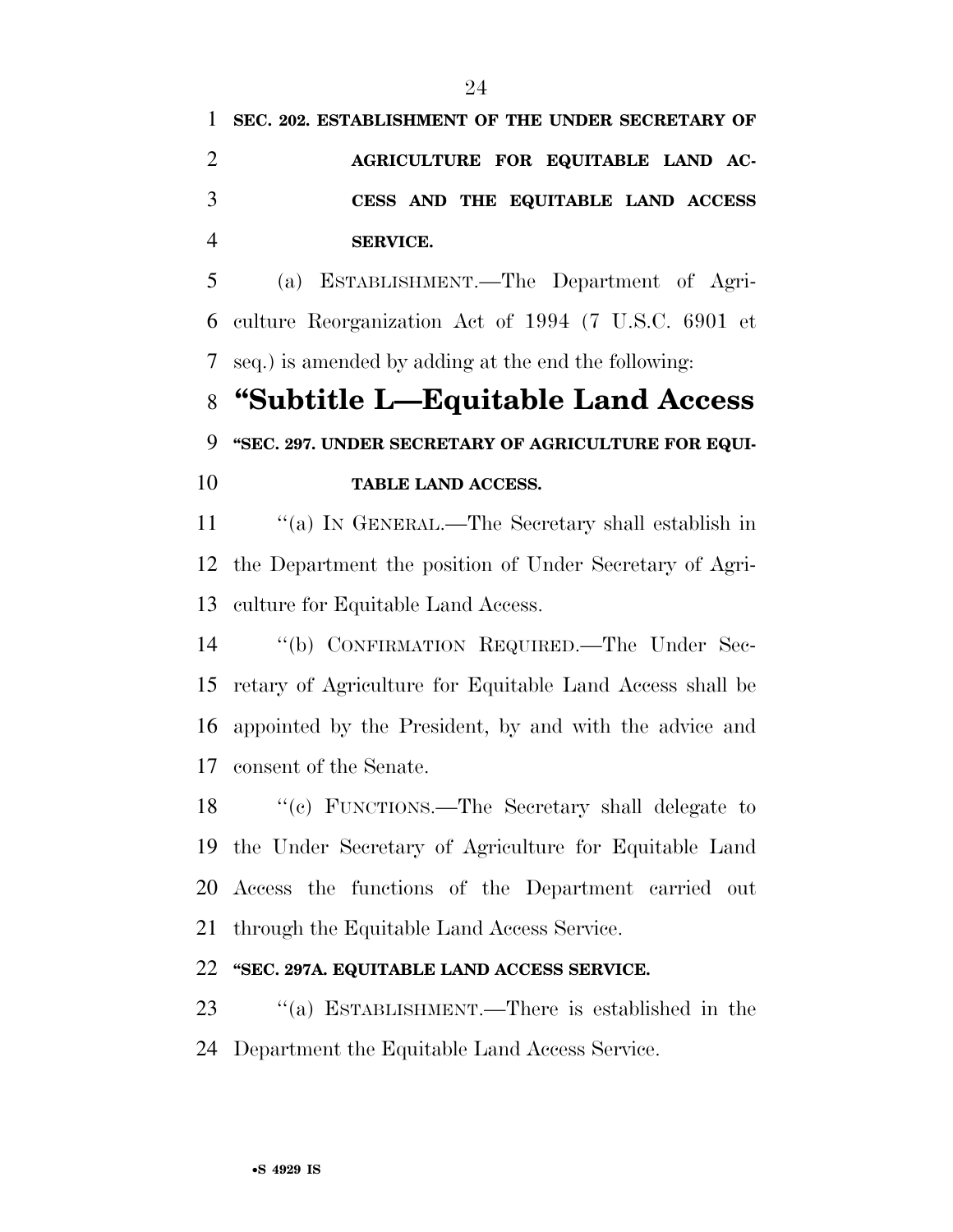''(b) UNDER SECRETARY.—The Equitable Land Ac- cess Service shall be headed by the Under Secretary of Agriculture for Equitable Land Access.

 ''(c) FUNCTIONS.—The Secretary shall carry out through the Equitable Land Access Service title II of the Justice for Black Farmers Act of 2020.''.

 (b) TECHNICAL AND CONFORMING AMENDMENTS.— (1) Subtitle A of the Department of Agriculture Reorganization Act of 1994 is amended by redesig- nating section 225 (7 U.S.C. 6925) as section 224A. (2) Section 296(b) of the Department of Agri- culture Reorganization Act of 1994 (7 U.S.C. 7014(b)) is amended by adding at the end the fol-lowing:

15 ''(11) The authority of the Secretary to carry out the amendments made to this Act by the Justice 17 for Black Farmers Act of 2020.".

 (3) Section 5314 of title 5, United States Code, is amended by inserting after the item relating to the Under Secretary of Agriculture for Marketing and Regulatory Programs the following:

 ''Under Secretary of Agriculture for Equitable Land Access.''.

## **SEC. 203. PROVISION OF LAND GRANTS.**

(a) IN GENERAL.—The Secretary shall—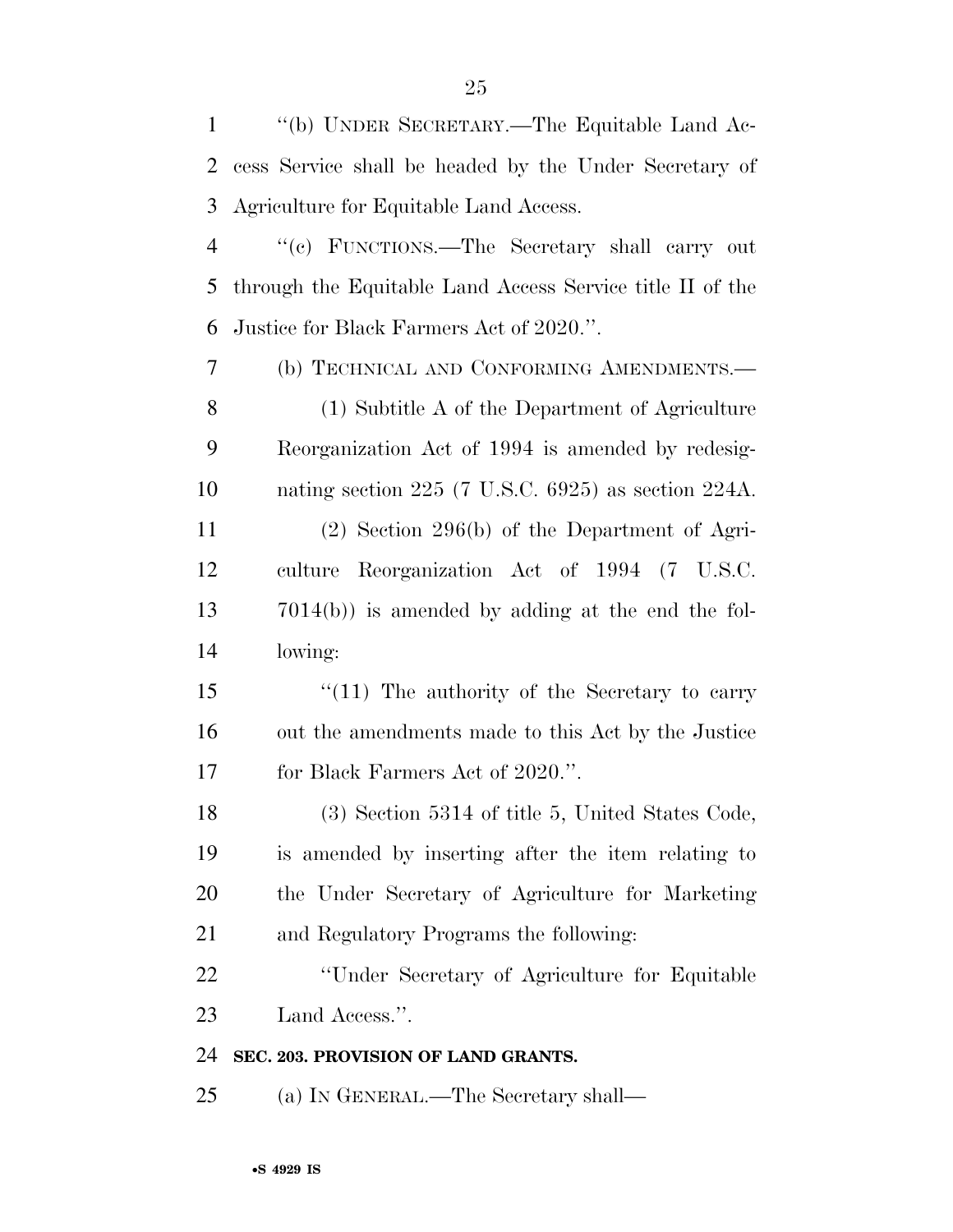(1) purchase from willing sellers, at a price not greater than fair market value, available agricultural land in the United States; and

 (2) subject to section 205, convey grants of that land to eligible Black individuals at no cost to the eligible Black individuals.

 (b) REQUIREMENT.—To the maximum extent prac- ticable, if sufficient applications are submitted by eligible Black individuals, the Secretary shall convey not less than 20,000 land grants to eligible Black individuals under sub- section (a)(2) for each of fiscal years 2021 through 2030. (c) MAXIMUM ACREAGE.—A land grant to an eligible Black individual under subsection (a)(2) shall be not more than 160 acres.

(d) APPLICATIONS.—

 (1) IN GENERAL.—An eligible Black individual seeking a land grant under subsection (a)(2) shall submit to the Secretary an application at such time, in such manner, and containing such information as the Secretary may require, including a legal descrip- tion of the land identified under section 204 of which the eligible Black individual is seeking the grant.

24 (2) QUALIFIED ENTITIES.—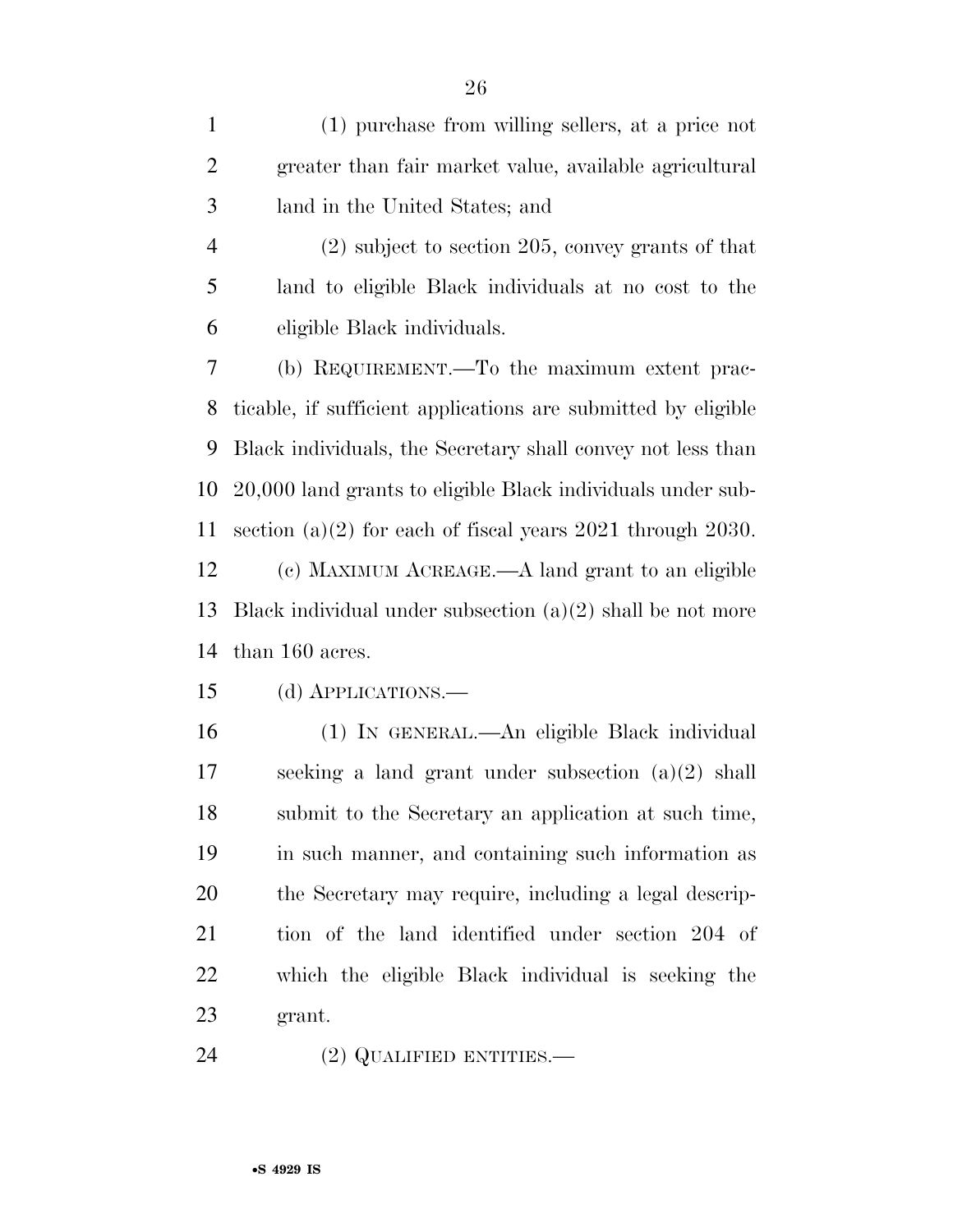| $\mathbf{1}$   | $(A)$ In GENERAL.— $A$ qualified entity that         |
|----------------|------------------------------------------------------|
| $\overline{2}$ | receives a grant under section 208 may submit        |
| 3              | to the Secretary an application under para-          |
| $\overline{4}$ | graph (1) on behalf of 1 or more eligible Black      |
| 5              | individuals seeking a land grant under sub-          |
| 6              | section $(a)(2)$ .                                   |
| 7              | (B) APPLICATIONS TO SUBDIVIDE<br>AND                 |
| 8              | CONVEY.—If applicable, an application sub-           |
| 9              | mitted under subparagraph (A) shall include a        |
| 10             | proposal for how the land will be subdivided         |
| 11             | and conveyed separately to eligible Black indi-      |
| 12             | viduals as described in section $204(b)$ .           |
| 13             | (e) PRIORITY.—The Secretary shall give priority to   |
| 14             | applications submitted under subsection (c) for land |
| 15             | $grants$ to —                                        |
| 16             | (1) eligible Black individuals who are currently     |
| 17             | farmers or ranchers;                                 |
| 18             | (2) eligible Black individuals with a family his-    |
| 19             | tory of land dispossession;                          |
| 20             | (3) eligible Black individuals with experience in    |
| 21             | agriculture, including experience obtained through   |
| 22             | participation in the Farm Conservation Corps estab-  |
| 23             | lished under section 209; and                        |
|                |                                                      |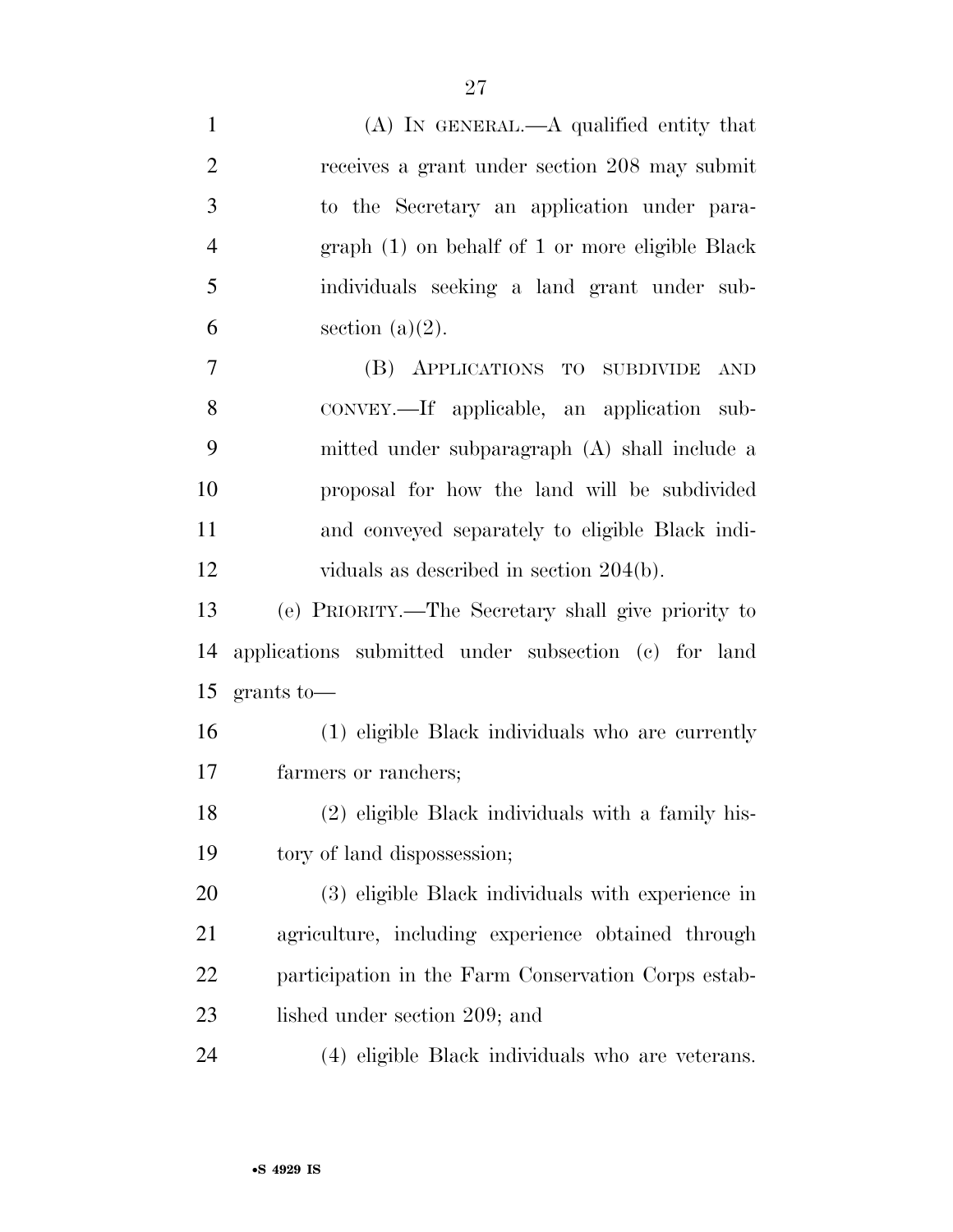(f) TAX TREATMENT.—For purposes of the Internal Revenue Code of 1986, no amount shall be includible in gross income of an eligible Black individual by reason of the receipt of any land grant under this section.

 (g) FUNDING.—There is authorized to be appro- priated, and there is appropriated, out of amounts in the Treasury not otherwise appropriated, \$8,000,000,000 for each of fiscal years 2021 through 2030 to carry out this section.

#### **SEC. 204. IDENTIFICATION OF LAND.**

 (a) IN GENERAL.—The Secretary shall refer an eligi- ble Black individual seeking a land grant under section 203 to a qualified entity that receives a grant under sec- tion 208 to assist the eligible Black individual in identi- fying available agricultural land in the United States that is suitable for purchase by the Secretary and conveyance to the eligible Black individual under section 203.

 (b) SUBDIVISIONS.—In carrying out subsection (a), a qualified entity may assist eligible Black individuals in identifying land described in that subsection that is suit- able to be subdivided and conveyed separately to multiple eligible Black individuals under section 203.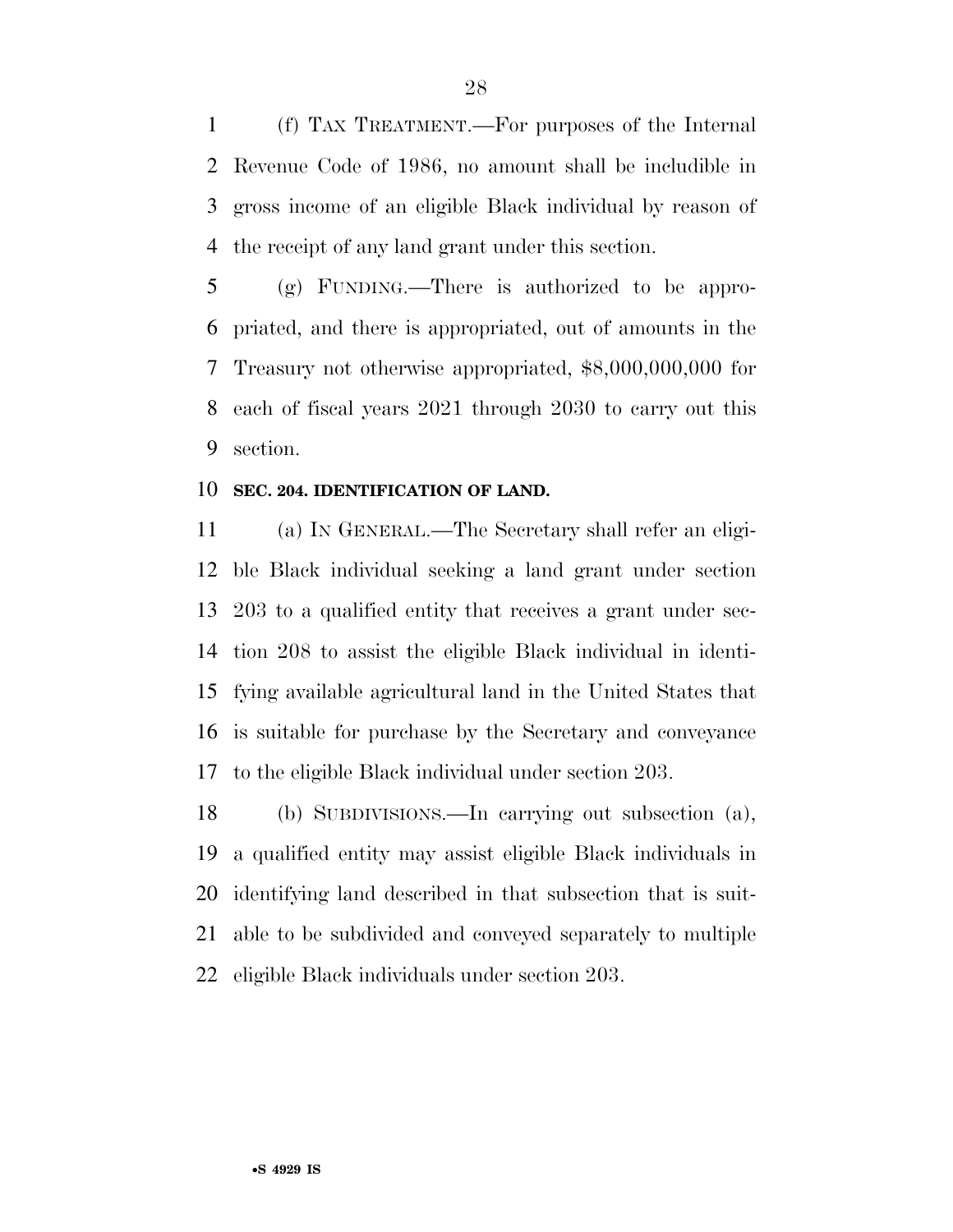| $\mathbf{1}$   | SEC. 205. RESTRICTIONS ON CONVEYED LAND.                      |
|----------------|---------------------------------------------------------------|
| $\overline{2}$ | (a) IN GENERAL.—Before conveying a land grant                 |
| 3              | under section $203(a)(2)$ , the Secretary shall attach to the |
| 4              | land an easement requiring that the land be—                  |
| 5              | (1) restricted in perpetuity for agricultural use,            |
| 6              | but with an allowance for constructing or improving           |
| 7              | and maintaining 1 primary residence and housing               |
| 8              | for farmworkers on the land; and                              |
| 9              | (2) subject in perpetuity to the conservation re-             |
| 10             | quirements that—                                              |
| 11             | (A) an animal feeding operation may not                       |
| 12             | be operated on the land, with the exception that              |
| 13             | an animal feeding operation with fewer than                   |
| 14             | 299 animal units may be operated during times                 |
| 15             | of the year that outdoor access is not possible               |
| 16             | due to weather conditions; and                                |
| 17             | (B) the land shall be subject to applicable                   |
| 18             | highly erodible land and wetland conservation                 |
| 19             | requirements in effect on the date of enactment               |
| 20             | of this Act under subtitles B and C of title XII              |
| 21             | of the Food Security Act of 1985 (16 U.S.C.                   |
| 22             | $3811$ et seq.).                                              |
| 23             | (b) RIGHT OF REENTRY.—                                        |
| 24             | $(1)$ IN GENERAL.— $A$ deed conveying a land                  |

 grant under section 203(a)(2) shall include a right of reentry for the Secretary if the Secretary—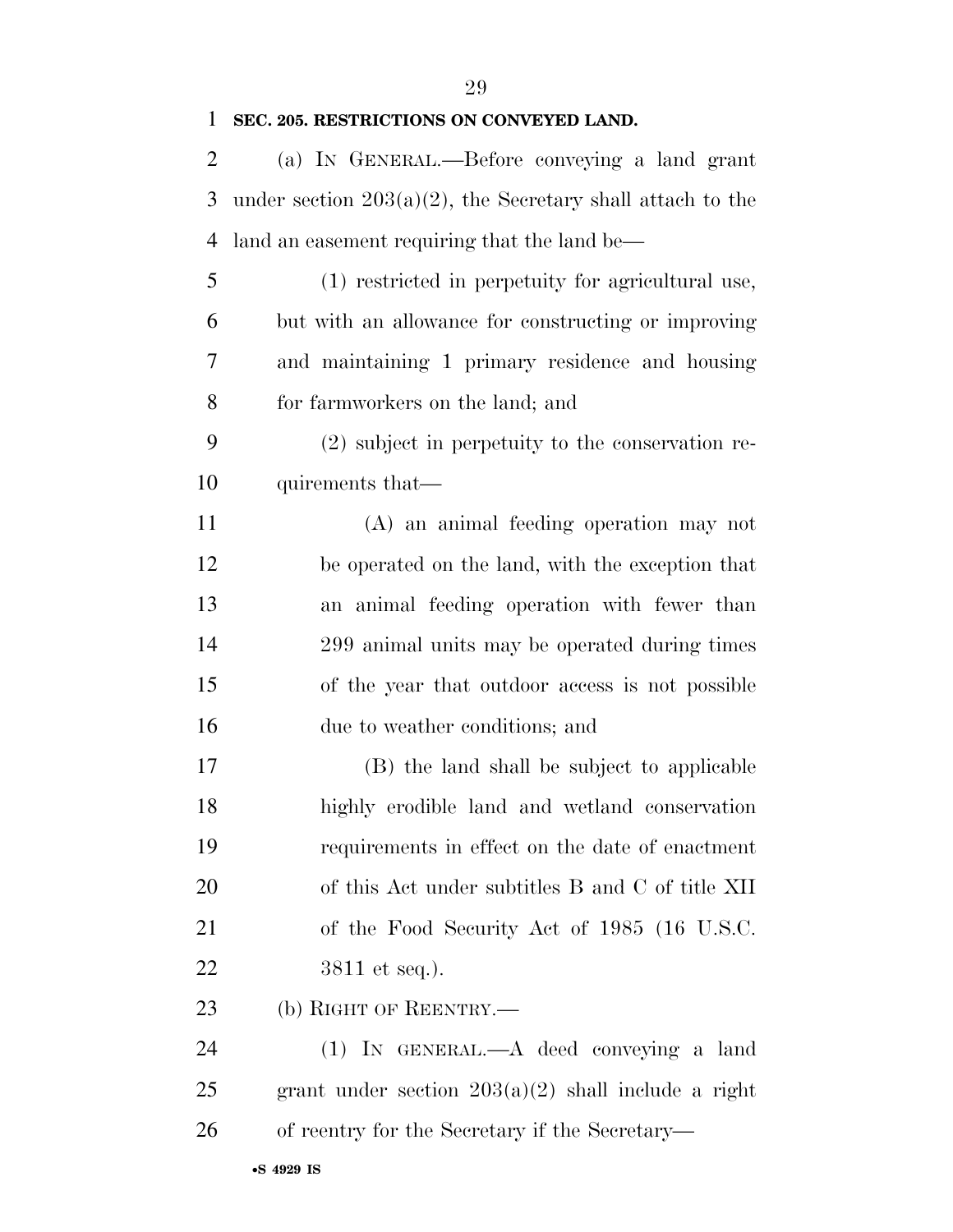| $\mathbf{1}$   | (A) determines, after giving notice and a                     |
|----------------|---------------------------------------------------------------|
| $\overline{2}$ | reasonable opportunity for a hearing, that a re-              |
| 3              | quirement described in subsection (a) of an                   |
| $\overline{4}$ | easement attached to that land has been vio-                  |
| 5              | lated; and                                                    |
| 6              | (B) determines that the violation has not                     |
| 7              | been remedied within 60 days after the date of                |
| 8              | the determination under subparagraph $(A)$ .                  |
| 9              | (2) EXPIRATION.—The right of reentry de-                      |
| 10             | scribed in paragraph (1) shall expire on the date             |
| 11             | that is 5 years after the date of conveyance.                 |
| 12             | (c) RIGHT OF FIRST REFUSAL.—                                  |
| 13             | (1) IN GENERAL.—Beginning on the day after                    |
| 14             | the expiration date described in subsection $(b)(2)$ —        |
| 15             | (A) the recipient of the land grant may sell                  |
| 16             | the land; but                                                 |
| 17             | (B) the Secretary shall have a right of first                 |
| 18             | refusal to purchase the land at the appraised                 |
| 19             | value of the land.                                            |
| 20             | (2) DELEGATION.—The Secretary may, on a                       |
| 21             | case-by-case basis, delegate the right of first refusal       |
| 22             | under paragraph $(1)(B)$ to a qualified entity that re-       |
| 23             | quests the delegation.                                        |
| 24             | (d) REQUIREMENT.—If the Secretary purchases land              |
| 25             | under subsection $(e)(1)(B)$ , the Secretary shall convey the |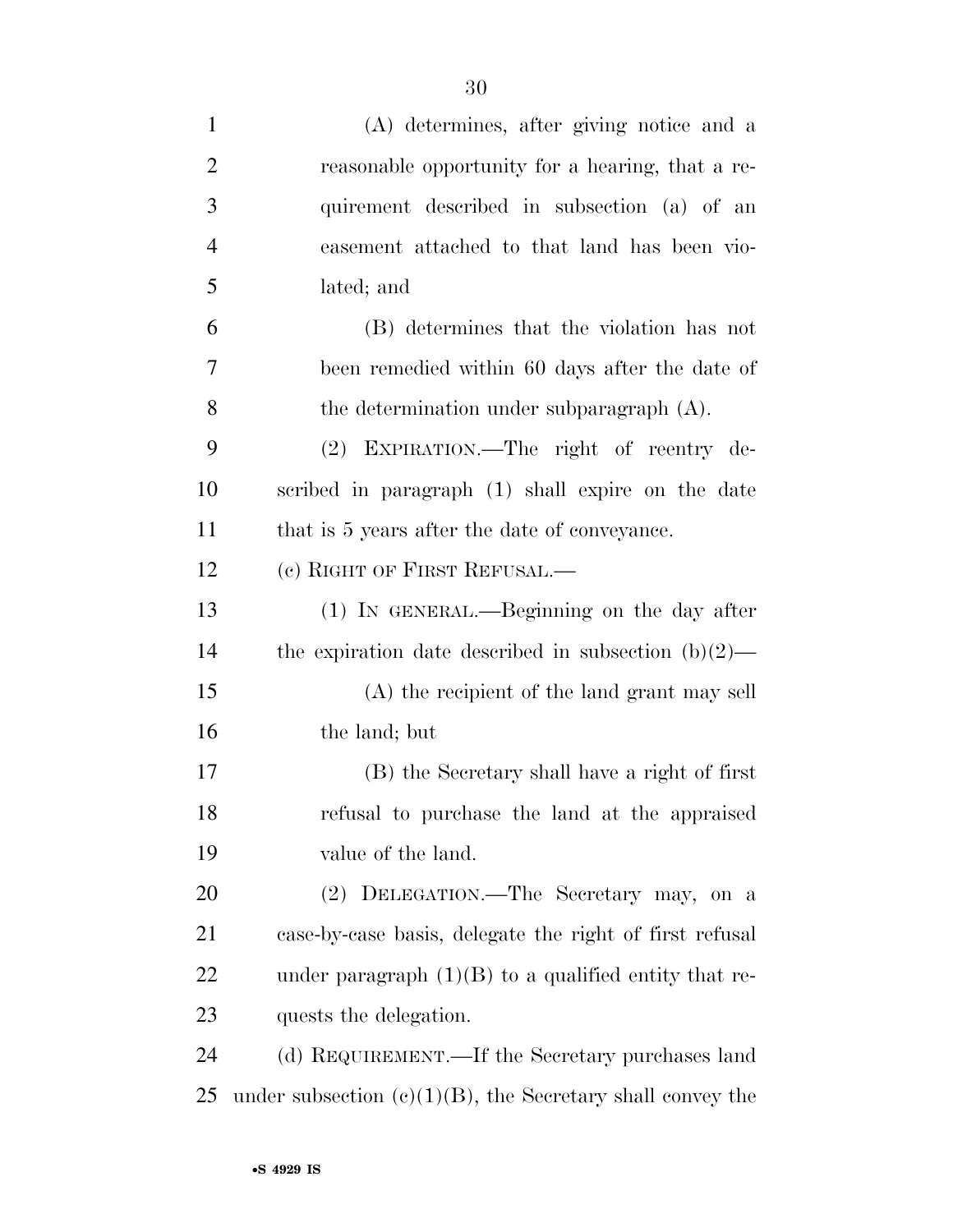land to another eligible Black individual under section 2  $203(a)(2)$ .

#### **SEC. 206. ELIGIBILITY FOR ASSISTANCE.**

### (a) FARM OPERATING LOANS.—

 (1) ELIGIBLE BLACK INDIVIDUALS.—Beginning on the date of conveyance of a land grant under sec-7 tion  $203(a)(2)$ , the eligible Black individual that re- ceives the land grant shall be eligible for a direct op- erating loan under subtitle B of the Consolidated Farm and Rural Development Act (7 U.S.C. 1941 et seq.), notwithstanding any borrower eligibility re- quirements under subparagraph (B) or (D) of sec-13 tion  $311(a)(1)$  of that Act (7 U.S.C. 1941(a)(1)) for such a loan.

 (2) SOCIALLY DISADVANTAGED FARMERS AND RANCHERS.—During the 5-year period beginning on the date of enactment of this Act, any socially dis- advantaged farmer or rancher shall be eligible for a direct operating loan under subtitle B of the Con- solidated Farm and Rural Development Act (7 U.S.C. 1941 et seq.), notwithstanding any borrower eligibility requirements under subparagraph (B) or 23 (D) of section  $311(a)(1)$  of that Act (7 U.S.C. 24 1941(a)(1)) for such a loan.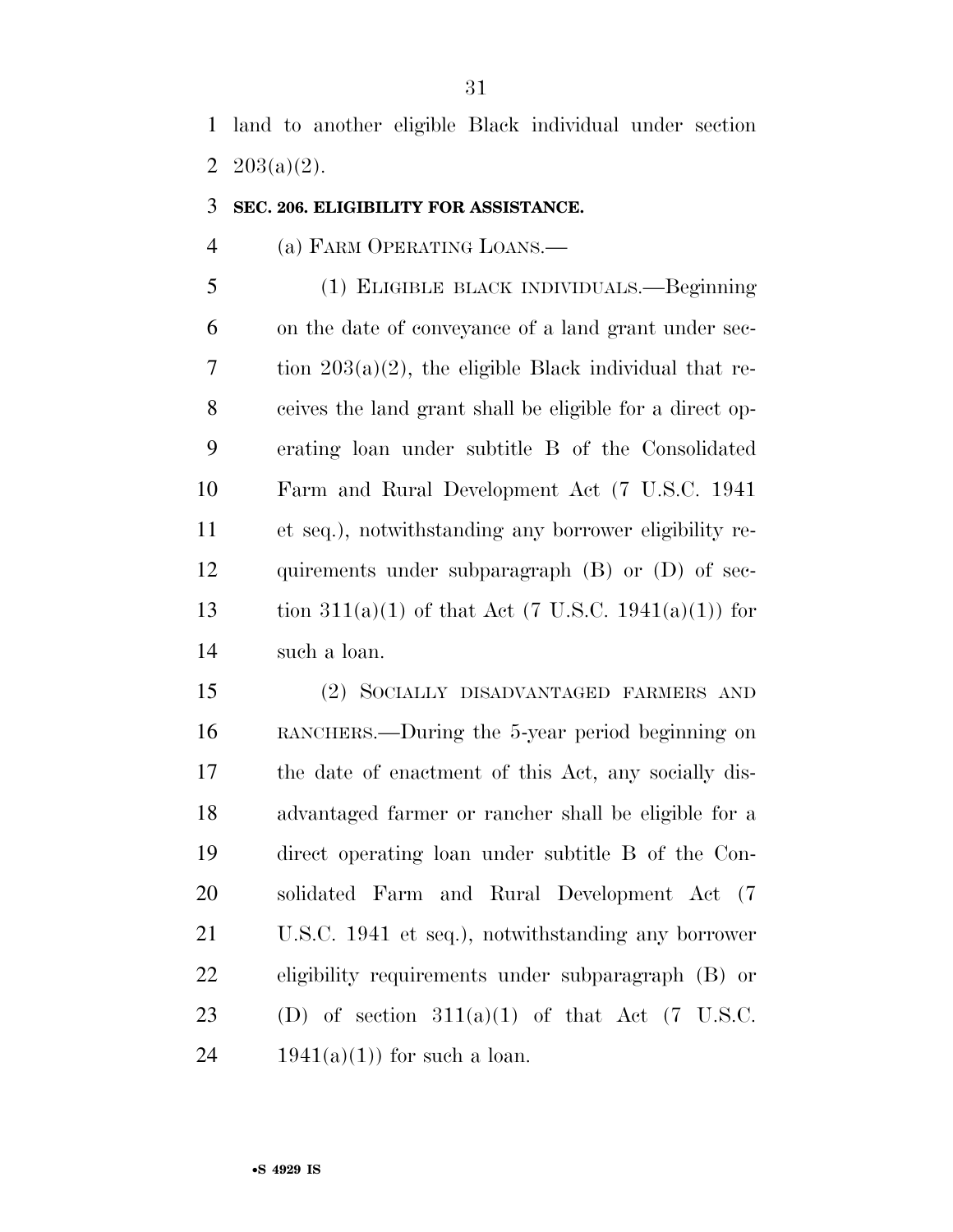| $\mathbf{1}$   | (3) INTEREST AND DEFERMENT.—In the case                       |
|----------------|---------------------------------------------------------------|
| $\overline{2}$ | of an operating loan under paragraph $(1)$ or $(2)$ —         |
| 3              | $(A)$ the interest rate shall be zero percent                 |
| $\overline{4}$ | for the first 7 years of the term of the loan; and            |
| 5              | (B) the Secretary of Agriculture shall defer                  |
| 6              | payments for the first 24 months.                             |
| $\tau$         | (b) SINGLE FAMILY HOME MORTGAGES.—Beginning                   |
| 8              | on the date of conveyance of a land grant under section       |
| 9              | $203(a)(2)$ , the eligible Black individual that receives the |
| 10             | land grant shall be eligible for a direct loan under section  |
| 11             | 502 of the Housing Act of 1949 (42 U.S.C. 1472), not-         |
| 12             | withstanding any borrower eligibility requirements for        |
| 13             | such a loan, for the construction or improvement of a sin-    |
| 14             | gle family home on the conveyed land.                         |
| 15             | (c) FUNDING.—There are authorized to be appro-                |
| 16             | priated such sums as are necessary to carry out this sec-     |
| 17             | tion for each of fiscal years 2021 through 2030.              |
| 18             | SEC. 207. COMPLETION OF FARMER TRAINING PROGRAM               |
| 19             | AND SUCCESSION PLANNING.                                      |
| 20             | (a) REQUIRED TRAINING.—As a condition on the re-              |
| 21             | ceipt of a land grant under section $203(a)(2)$ , any recipi- |
| 22             | ent who does not have at least 2 years of prior experience    |
| 23             | in agriculture shall be required to complete, at no cost,     |
| 24             | a farmer training program established pursuant to section     |
|                | $25 \quad 208(a)(4)$ .                                        |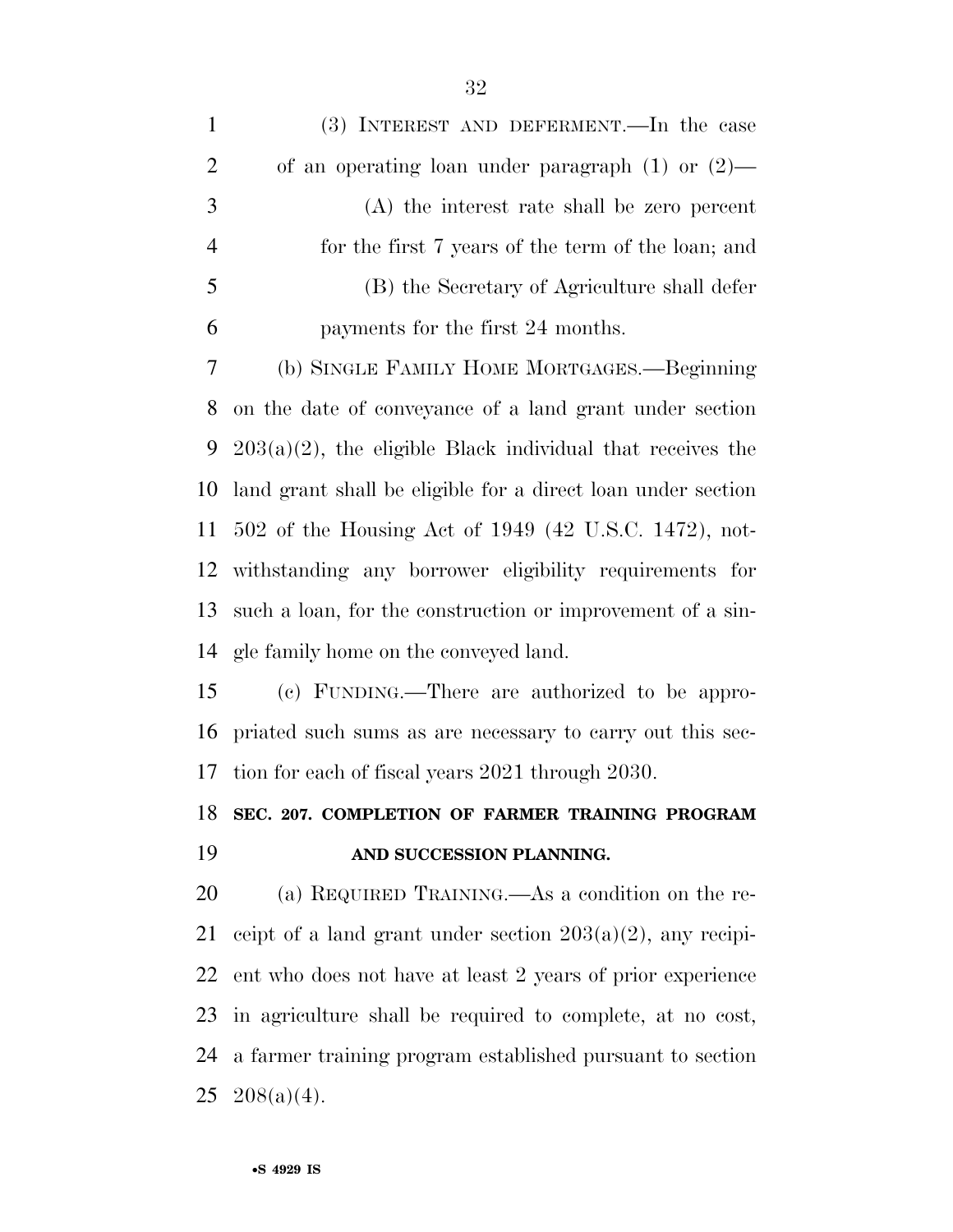(b) OPTIONAL TRAINING.—Any eligible Black indi- vidual who has at least 2 years of prior experience in agri- culture, and any socially disadvantaged farmer or rancher, may complete, at no cost, a farmer training program es-5 tablished pursuant to section  $208(a)(4)$ .

 (c) SUCCESSION PLANNING.—As a condition on the receipt of a land grant under section 203(a)(2), each re- cipient shall collaborate with a qualified entity to develop a succession plan.

#### **SEC. 208. GRANTS FOR QUALIFIED ENTITIES.**

 (a) IN GENERAL.—The Secretary shall establish a program to provide grants to qualified entities to use as operating amounts—

 (1) to support eligible Black individuals in iden- tifying land under section 204, including developing proposals for how land may be subdivided as de-scribed in subsection (b) of that section;

 (2) to support eligible Black individuals in ac- quiring that land through a land grant under section  $20 \qquad 203(a)(2)$ , including by submitting applications on behalf of eligible Black individuals under section  $203(d)(2);$ 

 (3) to support eligible Black individuals in starting up farm operations on that land;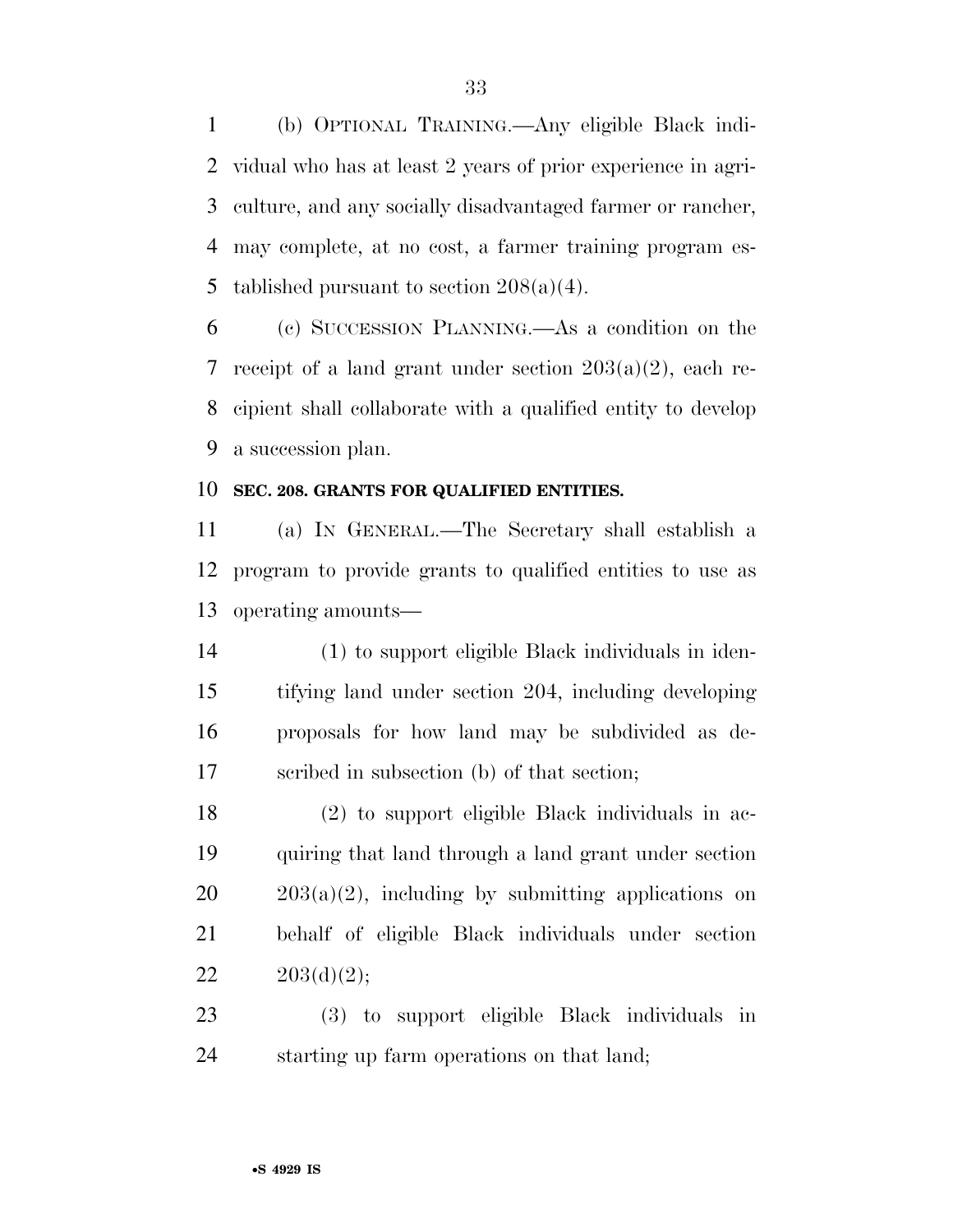(4) to provide eligible Black individuals and so- cially disadvantaged farmers and ranchers with farmer training; and

 (5) to provide other assistance, including legal advocacy, succession planning, and support for the development of farmer cooperatives, to eligible Black individuals and other Black farmers and ranchers.

 (b) FUNDING.—There is authorized to be appro- priated, and there is appropriated, out of amounts in the Treasury not otherwise appropriated, \$1,000,000,000 for each of fiscal years 2021 through 2030 to carry out this section.

#### **SEC. 209. FARM CONSERVATION CORPS.**

 (a) IN GENERAL.—The Secretary shall establish a ci- vilian conservation corps, to be known as the ''Farm Con- servation Corps'' to provide young adults ages 18 to 29 from socially disadvantaged groups with the academic, vo- cational, and social skills necessary to pursue long-term, productive careers in farming and ranching.

 (b) REQUIREMENT.—To the maximum extent prac- ticable, the Secretary shall enroll not fewer than 20,000 young adults in the Farm Conservation Corps pursuant to subsection (a) in each of fiscal years 2021 through 2030.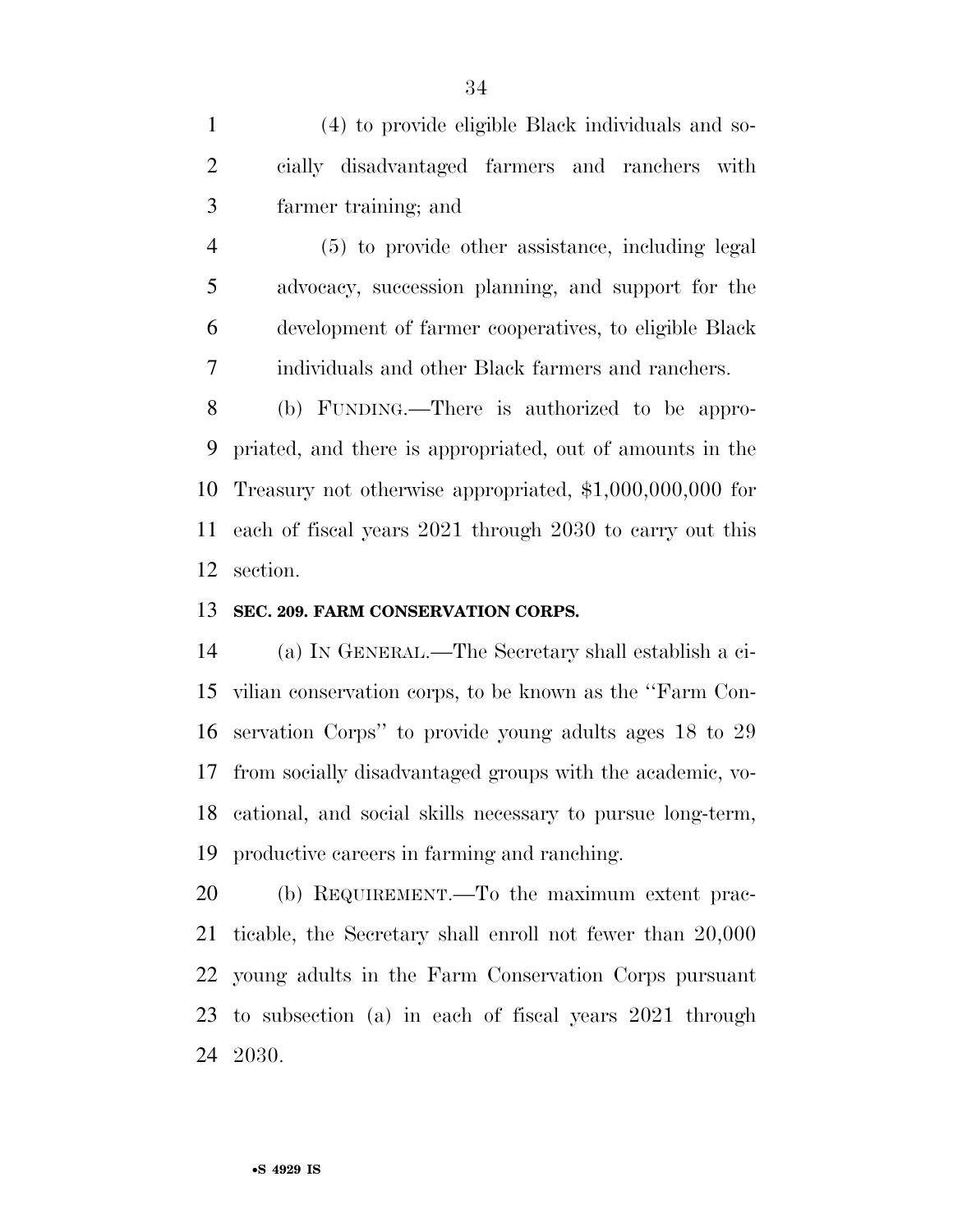| 1      | (c) FARMWORKER SERVICES.—Members of the Farm              |
|--------|-----------------------------------------------------------|
| 2      | Conservation Corps shall serve as on-farm apprentices, at |
| 3      | no cost, to-                                              |
| 4      | (1) socially disadvantaged farmers and ranch-             |
| 5      | ers, the annual gross farm income of whom is less         |
| 6      | than $$250,000;$                                          |
| $\tau$ | (2) beginning farmers and ranchers, the annual            |
| 8      | gross farm income of whom is less than $$250,000;$        |
| 9      | and                                                       |
| 10     | (3) farmers and ranchers operating certified or-          |
| 11     | ganic farms (as defined in section 2103 of the Or-        |
| 12     | ganic Foods Production Act of 1990 (7 U.S.C.              |
| 13     | $(6502)$ , the annual gross farm income of whom is        |
| 14     | less than $$250,000$ .                                    |
| 15     | (d) DURATION OF PARTICIPATION. An individual              |
| 16     | shall serve in the Farm Conservation Corps for not more   |
| 17     | than 2 years.                                             |
| 18     | (e) HOUSING AND CARE.—The Secretary shall pro-            |
| 19     | vide to each member of the Farm Conservation Corps, for   |
| 20     | the duration of the participation—                        |
| 21     | (1) housing, subsistence, clothing, medical at-           |
| 22     | tention (including hospitalization), and transpor-        |
| 23     | tation; or                                                |
| 24     | $(2)$ a cash allowance sufficient for the applica-        |
| 25     | ble locality to cover costs described in paragraph (1).   |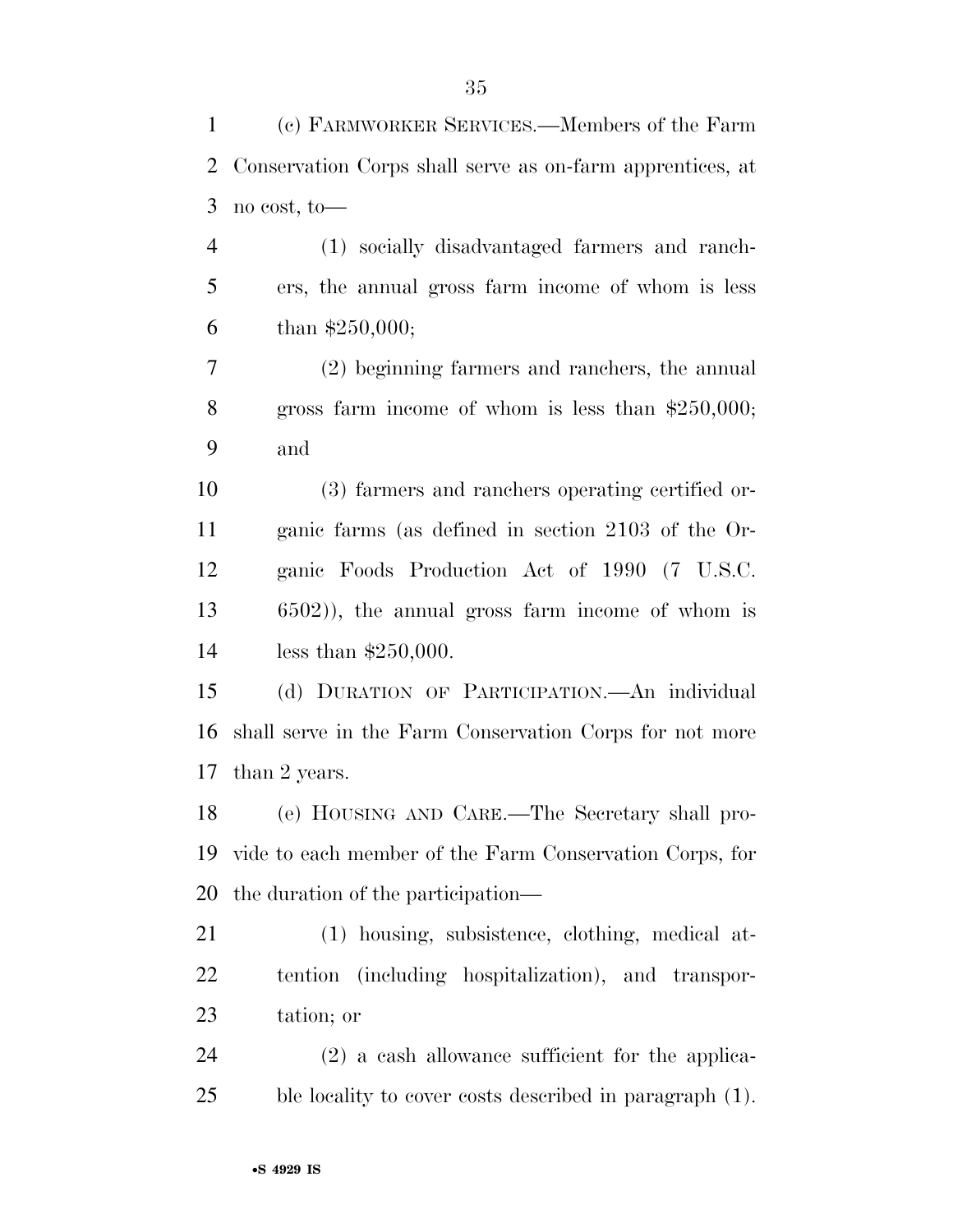(f) COMPENSATION.—Members of the Farm Con- servation Corps shall be paid for their services as a farm- worker at a rate consistent with the minimum wage appli- cable to a nonimmigrant described in section 101(a)(15)(H)(ii) of the Immigration and Nationality Act 6 (8 U.S.C.  $1101(a)(15)(H)(ii)$ ) for services as a farm-worker in the applicable locality.

 (g) FUNDING.—There is authorized to be appro- priated, and there is appropriated, out of amounts in the Treasury not otherwise appropriated, \$1,000,000,000 for each of fiscal years 2021 through 2030 to carry out this section.

#### **SEC. 210. ANNUAL REPORT TO CONGRESS.**

 The Secretary shall submit to Congress and make publicly available annual reports describing data on land grants under this title, including—

- (1) the number of land grants;
- (2) the recipients of land grants;

(3) the total number of acres of land granted;

- (4) the number of acres of land granted by
- county; and
- (5) the types of new farming or ranching oper-ations established on the granted land.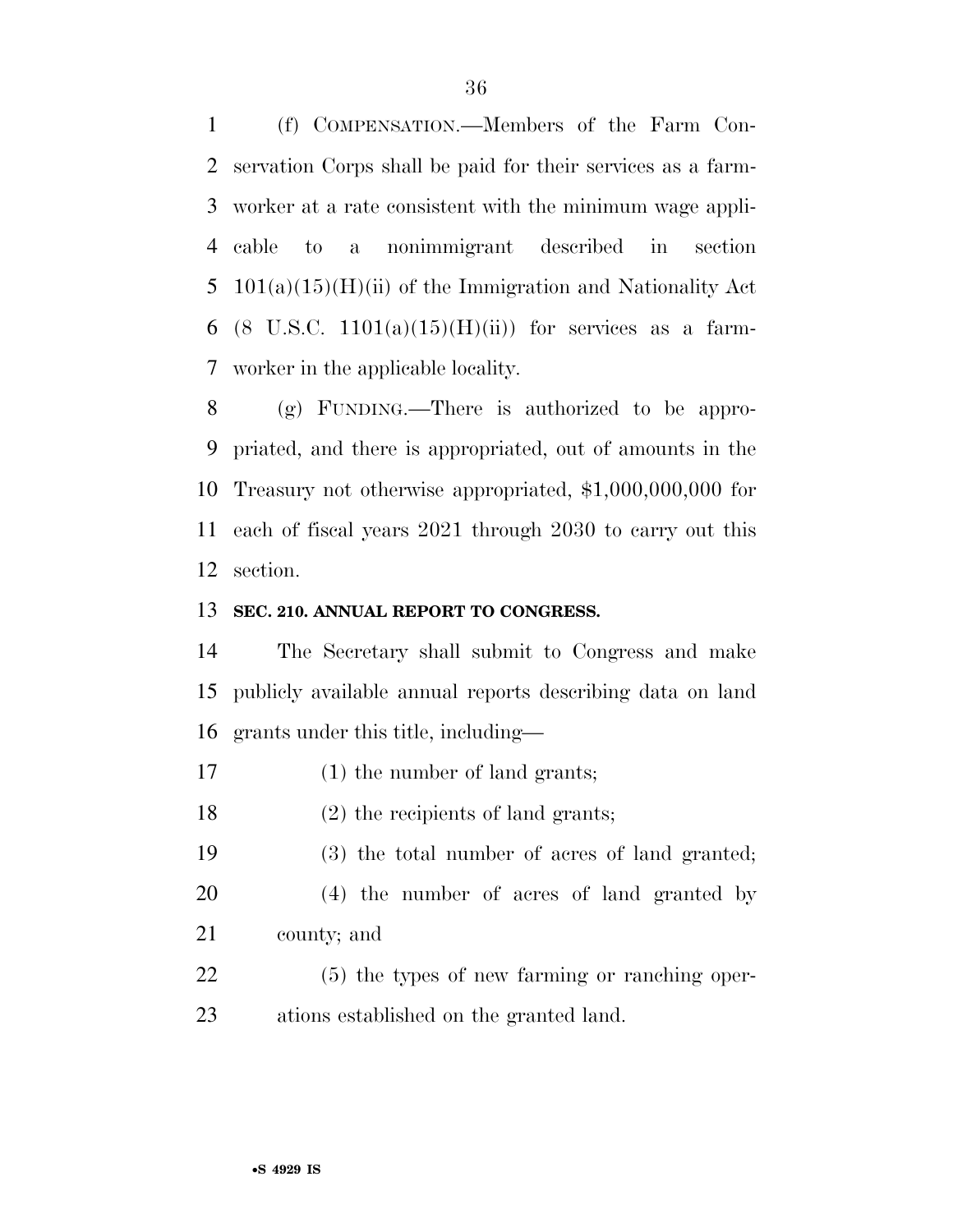## **TITLE III—FUNDING FOR HIS- TORICALLY BLACK COLLEGES AND UNIVERSITIES**

 **SEC. 301. FUNDING FOR HISTORICALLY BLACK COLLEGES AND UNIVERSITIES.** 

 (a) IN GENERAL.—There is authorized to be appro- priated, and there is appropriated, out of amounts in the Treasury not otherwise appropriated, \$500,000,000 for fiscal year 2021 and each of the succeeding 9 fiscal years for the Secretary of Education to provide funding to part B institutions (as defined in section 322 of the Higher Education Act of 1965 (20 U.S.C. 1061)).

 (b) USE OF FUNDING.—The funding provided by subsection (a) shall be used by part B institutions de-scribed in that subsection—

 (1)(A) to commence new courses of study and expand existing courses of study focused on careers in agriculture, agriculture-related fields, or other re-lated disciplines; and

 (B) to recruit students for those courses of study; and

 (2) to commence research to further the study of—

(A) regenerative agricultural practices; and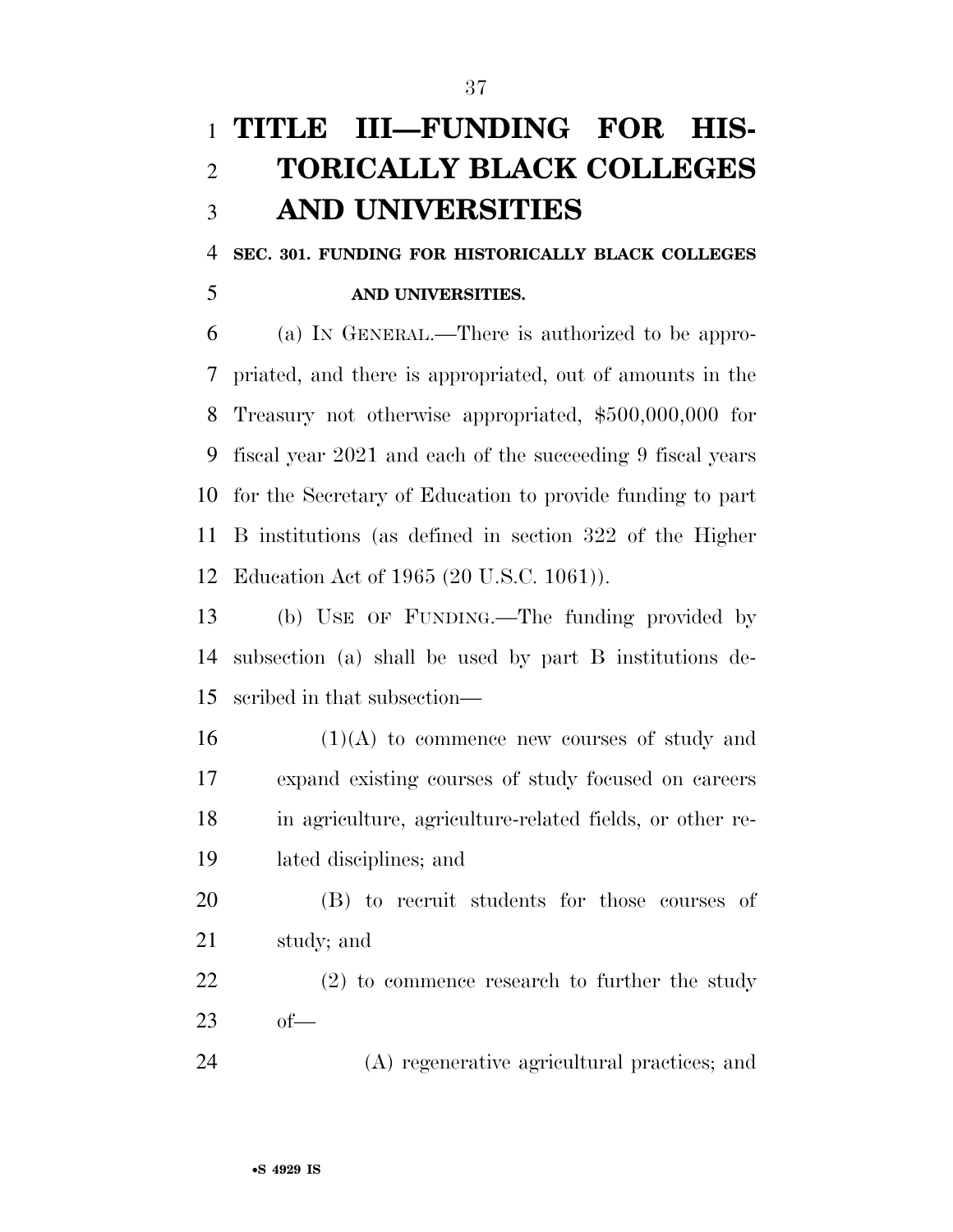| (B) market opportunities for socially dis- |
|--------------------------------------------|
| advantaged farmers and ranchers.           |

### **SEC. 302. USDA/1890 NATIONAL SCHOLARS PROGRAM.**

 The National Agricultural Research, Extension, and Teaching Policy Act of 1977 is amended by inserting after 6 section (7 U.S.C. 3222a) the following:

**''SEC. 1446A. USDA/1890 NATIONAL SCHOLARS PROGRAM.** 

8 "(a) DEFINITION OF PROGRAM.—In this section, the term 'program' means the USDA/1890 National Scholars Program established by the Secretary.

 ''(b) AUTHORIZATION.—The Secretary shall continue to carry out the program.

 ''(c) FUNDING.—There is authorized to be appro- priated, and there is appropriated, out of amounts in the Treasury not otherwise appropriated, \$20,000,000 for each fiscal year to carry out the program.''.

## **TITLE IV—LAND RETENTION**

### **AND CREDIT ASSISTANCE**

**SEC. 401. PROTECTIONS FOR LAND OWNERSHIP.** 

 (a) RELENDING PROGRAM TO RESOLVE OWNERSHIP 21 AND SUCCESSION ON FARMLAND.—Section  $310I(g)$  of the Consolidated Farm and Rural Development Act (7 U.S.C. 23 1936c(g)) is amended by striking "through " and in- serting ''and 2020 and \$50,000,000 for each of fiscal years 2021 through 2023''.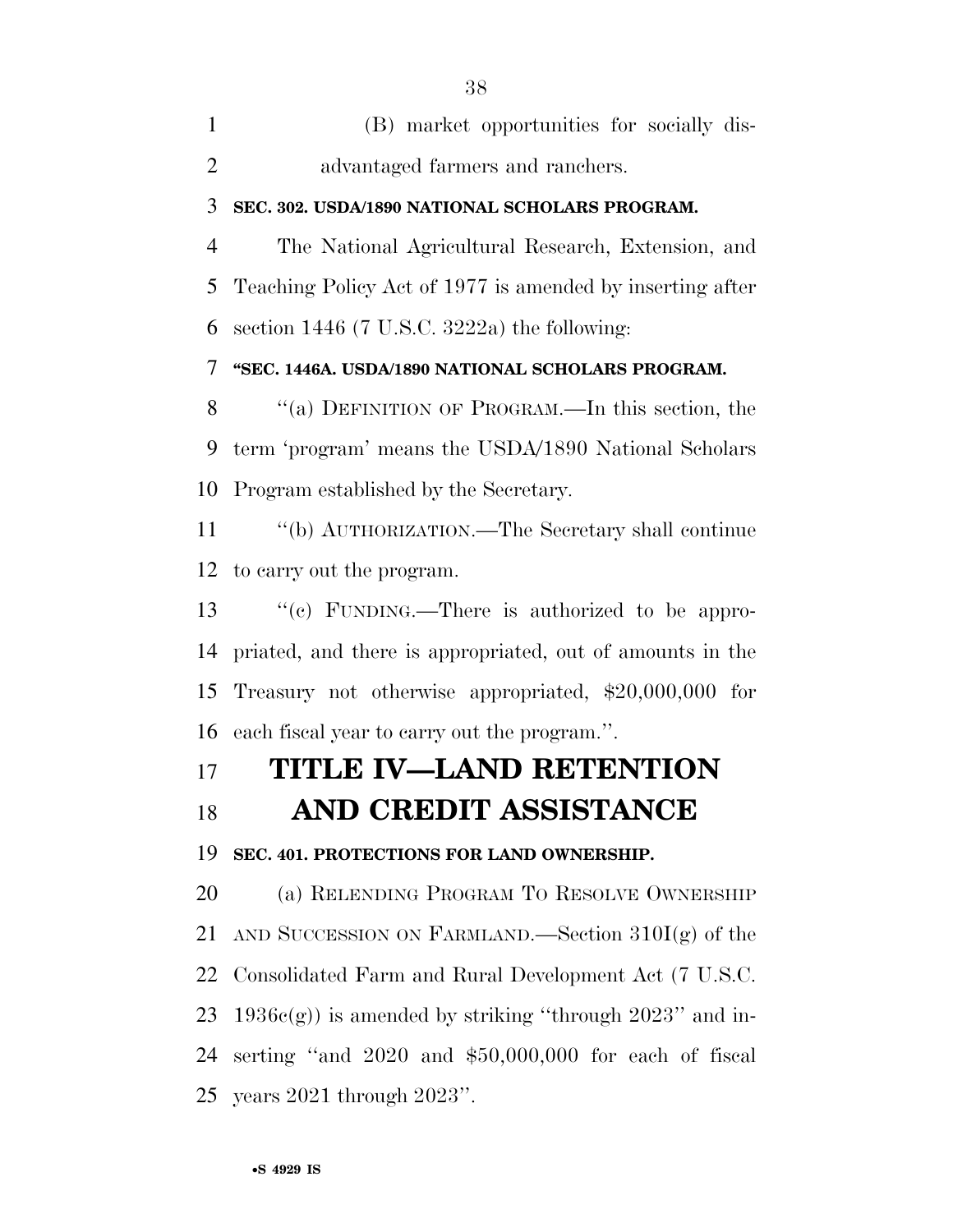(b) REPORTS ON LAND ACCESS AND FARMLAND OWNERSHIP DATA COLLECTION.—Section 12607(c) of the Agriculture Improvement Act of 2018 (7 U.S.C. 2204i(c)) is amended by striking ''through 2023'' and in- serting ''and 2020 and \$10,000,000 for each of fiscal years 2021 through 2023''.

 (c) FAMILY FARMER INCOME.—Section 101(18)(A) of title 11, United States Code, is amended, in the matter preceding clause (i), by striking ''50 percent'' and insert-ing ''30 percent''.

## **SEC. 402. ACCESS TO CREDIT FOR SOCIALLY DISADVAN-TAGED FARMERS AND RANCHERS.**

 (a) NATIONAL SOCIALLY DISADVANTAGED FARMER AND RANCHER BANK.—

(1) DEFINITIONS.—In this subsection—

 (A) the term ''Bank'' means the National Socially Disadvantaged Farmer and Rancher Bank established under paragraph (2);

 (B) the term ''community development fi- nancial institution'' has the meaning given the 21 term in section 103 of the Community Develop- ment Banking and Financial Institutions Act of 1994 (12 U.S.C. 4702); and

24 (C) the term "eligible entity" means—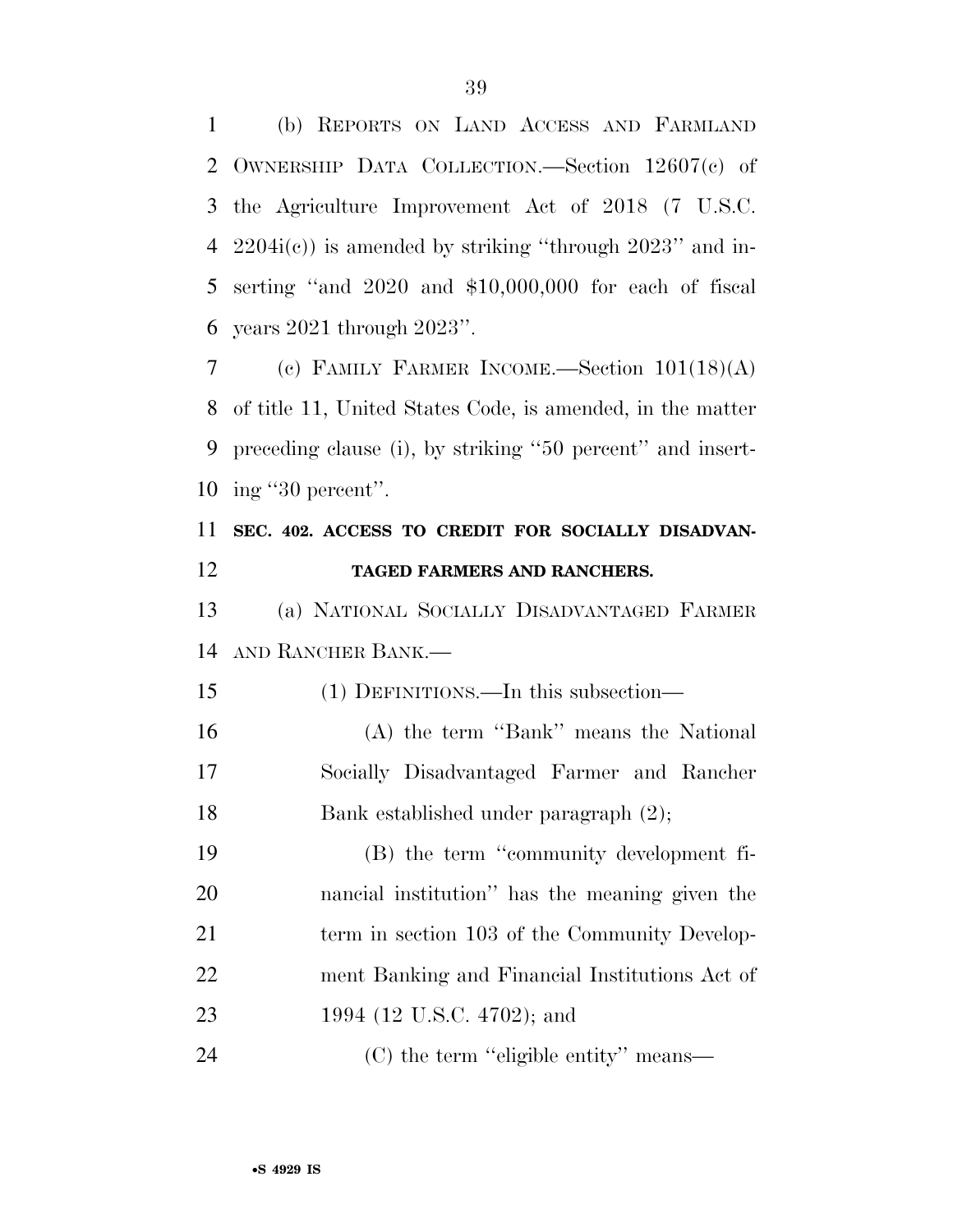- (i) a credit union, mutual savings bank, or mutual savings and loan associa- tion— (I) that— (aa) is operated on a cooper- ative, not-for-profit basis; and (bb) provides financial serv- ices or facilities for the benefit  $9 \t\t of$  (AA) the members of 11 the entity; or 12 (BB) voting stock- holders who are the ultimate recipients of those financial services or facilities; and (II) not less than 60 percent of 17 the members or voting stockholders of which are socially disadvantaged farmers or ranchers; or 20 (ii) a not-for-profit community devel- opment financial institution, if not less 22 than 75 percent of the total dollar value of the loans made by the institution consist of loans made to socially disadvantaged farm-
- ers or ranchers.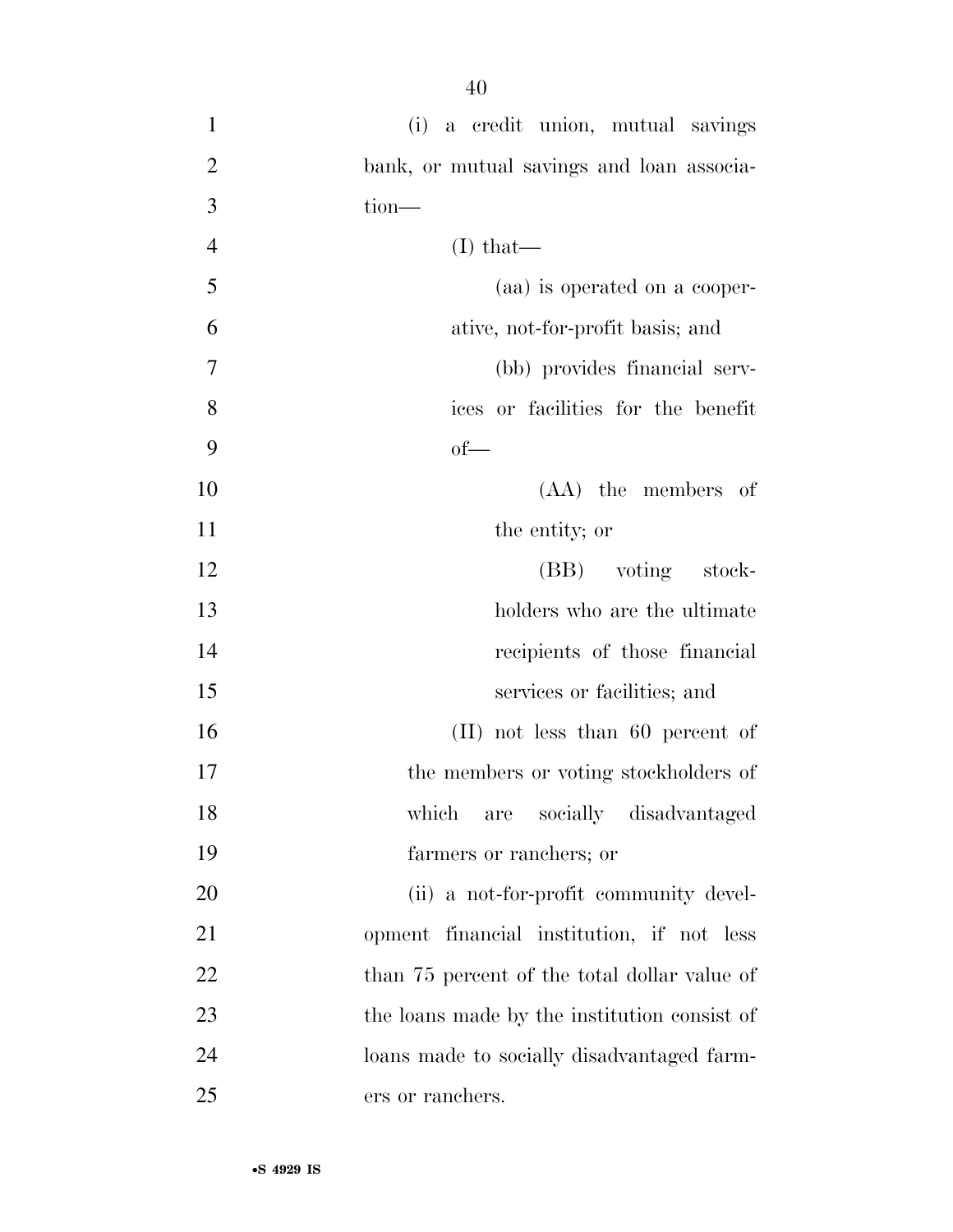| $(2)$ ESTABLISHMENT OF BANK.— |  |
|-------------------------------|--|
|-------------------------------|--|

| $\overline{2}$ | (A) IN GENERAL.—Congress hereby cre-            |
|----------------|-------------------------------------------------|
| 3              | ates and charters a bank to be known as the     |
| $\overline{4}$ | National Socially Disadvantaged Farmer and      |
| 5              | Rancher Bank, the sole mission of which shall   |
| 6              | be to provide financing and other assistance in |
| 7              | accordance with the requirements of this sub-   |
| 8              | section.                                        |
| 9              | (B) BOARD OF DIRECTORS.—                        |
| 10             | (i) IN GENERAL.—The Bank shall be               |
| 11             | governed by a Board of Directors—               |
| 12             | $(I)$ which shall consist of 13                 |
| 13             | members; and                                    |
| 14             | (II) each member of which shall                 |
| 15             | be appointed by the President, by and           |
| 16             | with the advice and consent of the              |
| 17             | Senate.                                         |
| 18             | (ii) TERM.—Each member of the                   |
| 19             | Board of Directors of the Bank shall serve      |
| 20             | for a term of 3 years.                          |
| 21             | $(3)$ LENDING AUTHORITY.—                       |
| 22             | (A) IN GENERAL.—The Bank may make               |
| 23             | loans and loan guarantees to eligible entities. |
| 24             | (B) TERMS.—With respect to a loan made          |
| 25             | by the Bank to an eligible entity—              |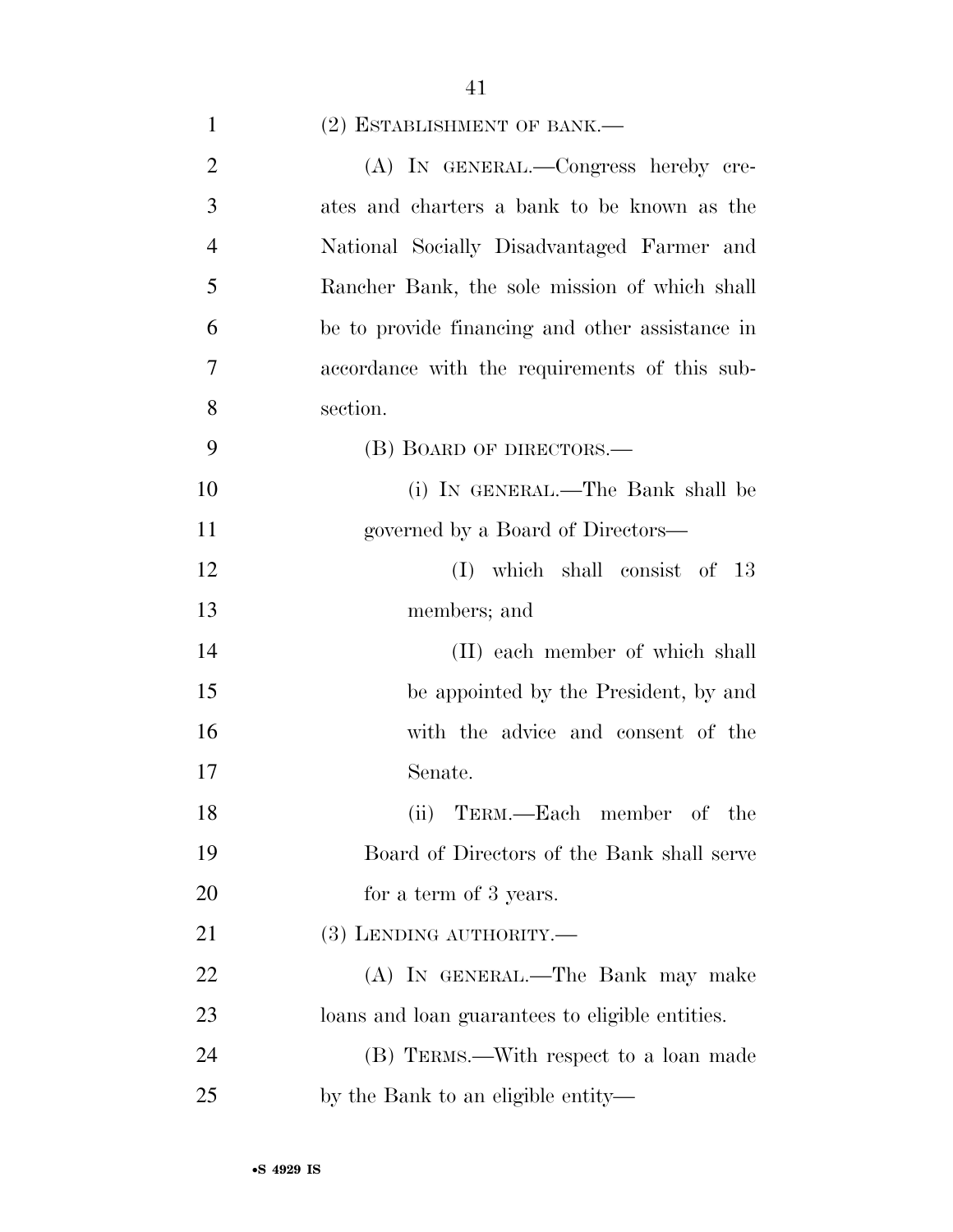- (i) the term of the loan shall be 30 years;
- (ii) the interest rate with respect to the loan shall be the interest rate on 30- year Treasury bonds, as of the date on which the loan is made; and (iii) before the end of the term de-scribed in clause (i), the eligible entity—
- (I) shall not be required to make any principal payments with respect 11 to the loan; and
- 12 (II) shall make interest payments with respect to the loan.

 (C) CONDITION OF FINANCING FOR CER- TAIN ELIGIBLE ENTITIES.—With respect to a loan or loan guarantee made under this para- graph to an eligible entity described in para-18 graph  $(1)(C)(ii)$ , the Bank, as a condition of the financing, shall require the eligible entity to ensure that, for the full term of the loan or loan guarantee made by the Bank, not less than 75 percent of the total dollar value of the loans made by the eligible entity consist of loans made to socially disadvantaged farmers or ranchers.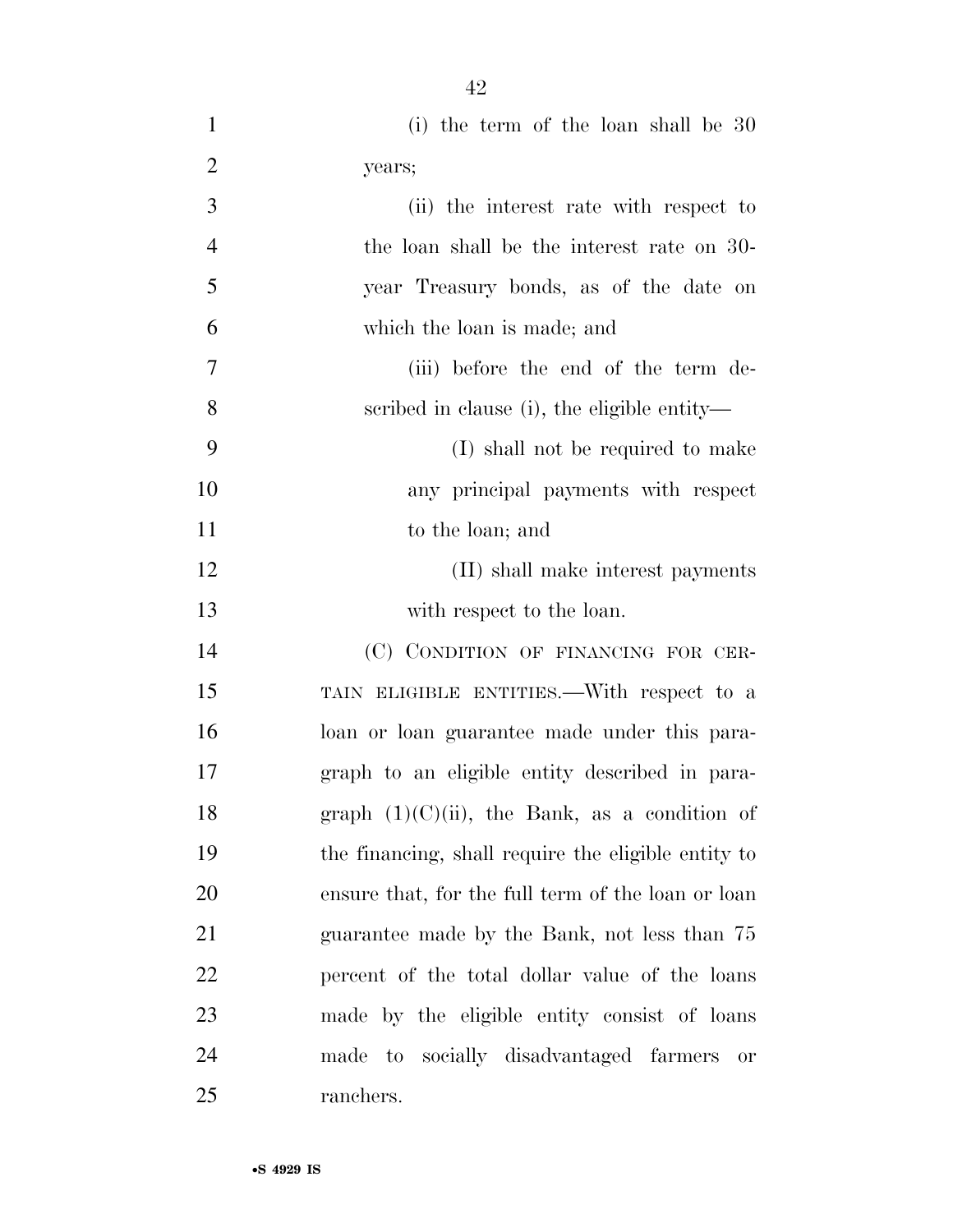| $\mathbf{1}$   | (4) GRANT PROGRAM.—                                   |
|----------------|-------------------------------------------------------|
| $\overline{2}$ | (A) IN GENERAL.—The Bank shall estab-                 |
| $\mathfrak{Z}$ | lish a program through which the Bank may             |
| $\overline{4}$ | make a grant to assist—                               |
| 5              | (i) an entity in becoming an eligible                 |
| 6              | entity; or                                            |
| $\overline{7}$ | (ii) an eligible entity with the com-                 |
| 8              | mencement or expansion of operations of               |
| 9              | the eligible entity, including with respect to        |
| 10             | outreach, education, and training activities.         |
| 11             | (B) GRANT AMOUNT.—The amount of a                     |
| 12             | grant made under the program established              |
| 13             | under subparagraph $(A)$ shall be not more than       |
| 14             | \$3,000,000.                                          |
| 15             | (C) FIRST AWARD.—The first grant made                 |
| 16             | by the Bank under the program established             |
| 17             | under subparagraph (A) shall be to an entity,         |
| 18             | not less than 60 percent of the members or            |
| 19             | stockholders of which are Black farmers or            |
| 20             | ranchers.                                             |
| 21             | (5) TECHNICAL ASSISTANCE.—The Bank shall              |
| 22             | establish a program to provide technical assistance   |
| 23             | to eligible entities, including assistance in obtain- |

ing—

•**S 4929 IS**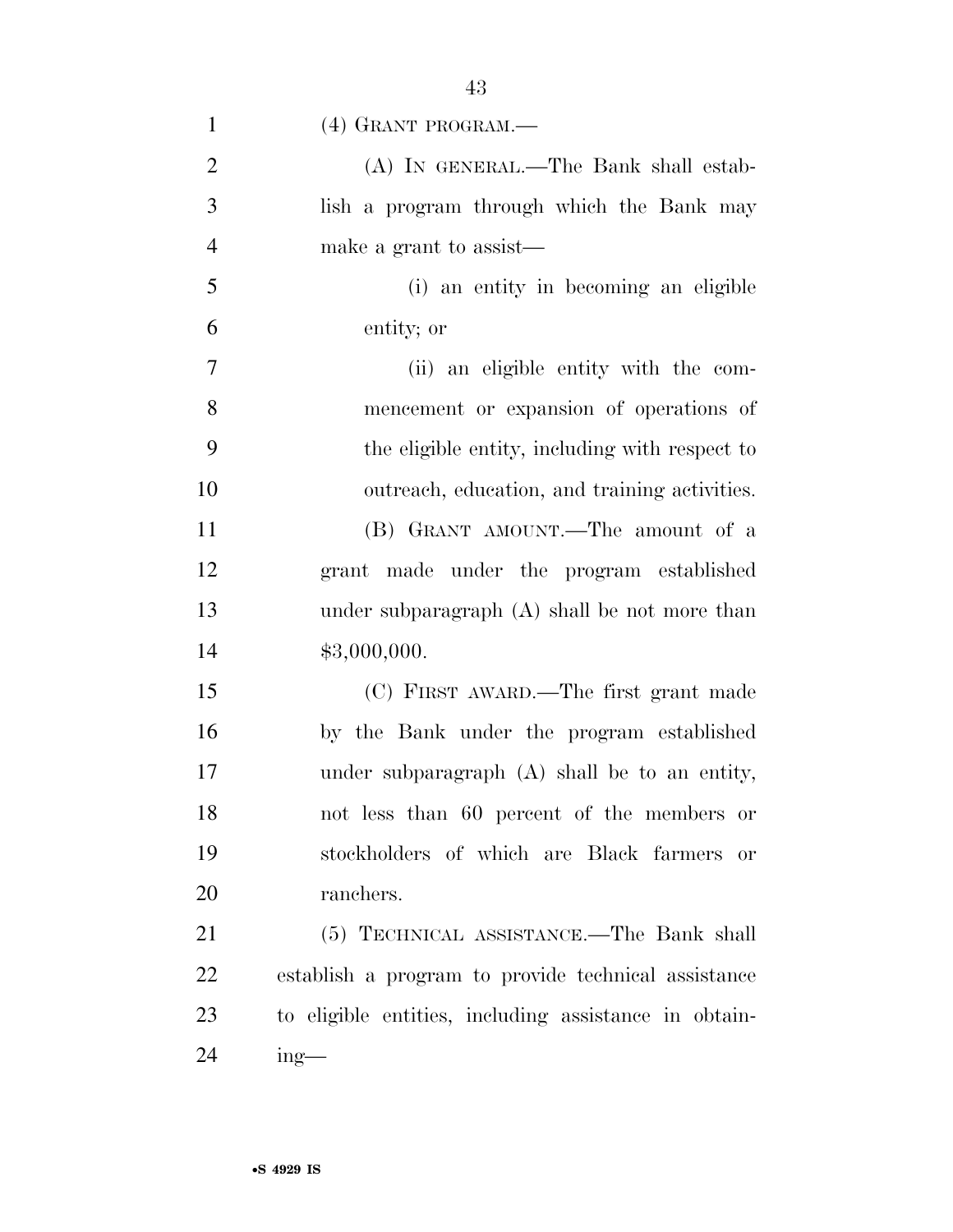| $\mathbf{1}$   | (A) approval from the National Credit           |
|----------------|-------------------------------------------------|
| $\overline{2}$ | Union Administration Board under section 104    |
| 3              | of the Federal Credit Union Act (12 U.S.C.      |
| $\overline{4}$ | $1754$ ; and                                    |
| 5              | (B) certification from the Community De-        |
| 6              | velopment Financial Institutions Fund estab-    |
| 7              | lished under section $104(a)$ of the Community  |
| 8              | Development Banking and Financial Institu-      |
| 9              | tions Act of 1994 (12 U.S.C. 4701 et seq.).     |
| 10             | $(6)$ FUNDING.—                                 |
| 11             | (A) IN GENERAL.—There are appropriated          |
| 12             | to the Bank, out of any amounts in the Treas-   |
| 13             | ury not otherwise appropriated, \$1,000,000,000 |
| 14             | to carry out this subsection—                   |
| 15             | (i) which shall remain available until          |
| 16             | expended; and                                   |
| 17             | $(ii)$ of which—                                |
| 18             | (I) not less than $$50,000,000$                 |
| 19             | shall be used to make grants under              |
| 20             | the program established under para-             |
| 21             | $graph(4)$ ; and                                |
| 22             | (II) not less than $$50,000,000$                |
| 23             | shall be used to provide technical as-          |
| 24             | sistance under paragraph (5).                   |
| 25             | (B) EMERGENCY DESIGNATION.—                     |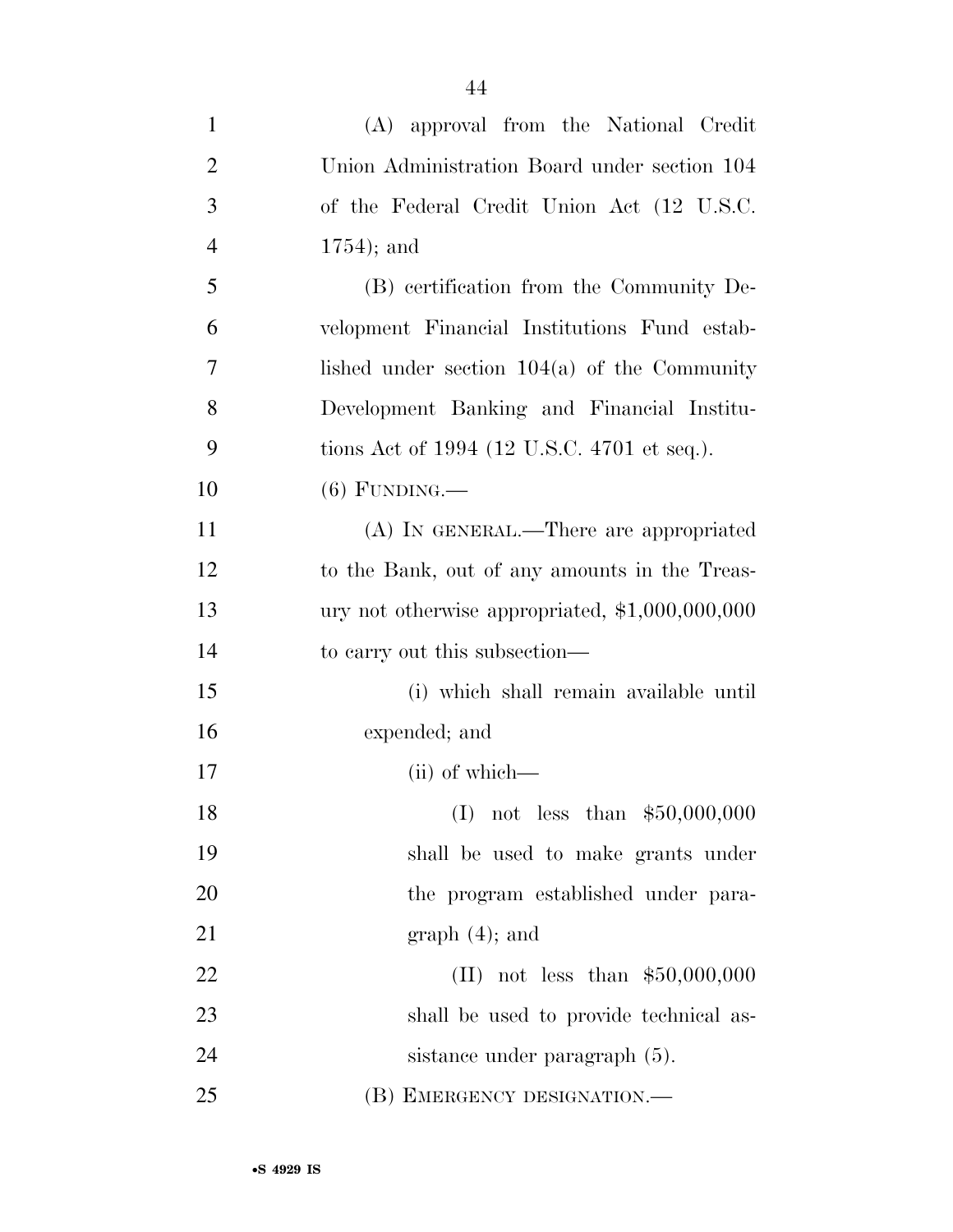| $\mathbf{1}$   | (i) IN GENERAL.—The amounts pro-                            |
|----------------|-------------------------------------------------------------|
| $\overline{2}$ | vided under this paragraph are designated                   |
| 3              | as an emergency requirement pursuant to                     |
| $\overline{4}$ | section $4(g)$ of the Statutory Pay-As-You-                 |
| 5              | Go Act of 2010 (2 U.S.C. 933(g)).                           |
| 6              | (ii) DESIGNATION IN SENATE.—In the                          |
| 7              | Senate, this subsection is designated as an                 |
| 8              | emergency requirement pursuant to section                   |
| 9              | 4112(a) of H. Con. Res. 71 (115th Con-                      |
| 10             | gress), the concurrent resolution on the                    |
| 11             | budget for fiscal year 2018.                                |
| 12             | (b) CFPB AUTHORITY TO INVESTIGATE CLAIMS OF                 |
| 13             | DISCRIMINATION BY FARM CREDIT SYSTEM INSTITU-               |
| 14             | TIONS.—Section 5.31 of the Farm Credit Act of 1971 (12      |
| 15             | U.S.C. 2267) is amended—                                    |
| 16             | $(1)$ in the first sentence, by striking "The               |
| 17             | Farm" and inserting the following:                          |
| 18             | "(a) IN GENERAL.—Except as provided in subsection           |
| 19             | $(b)$ , the Farm"; and                                      |
| 20             | $(2)$ by adding at the end the following:                   |
| 21             | "(b) BUREAU OF CONSUMER FINANCIAL PROTEC-                   |
| 22             | TION.—The Bureau of Consumer Financial Protection           |
| 23             | shall have enforcement authority over institutions and in-  |
| 24             | stitution-affiliated parties with respect to claims of dis- |
| 25             | crimination.".                                              |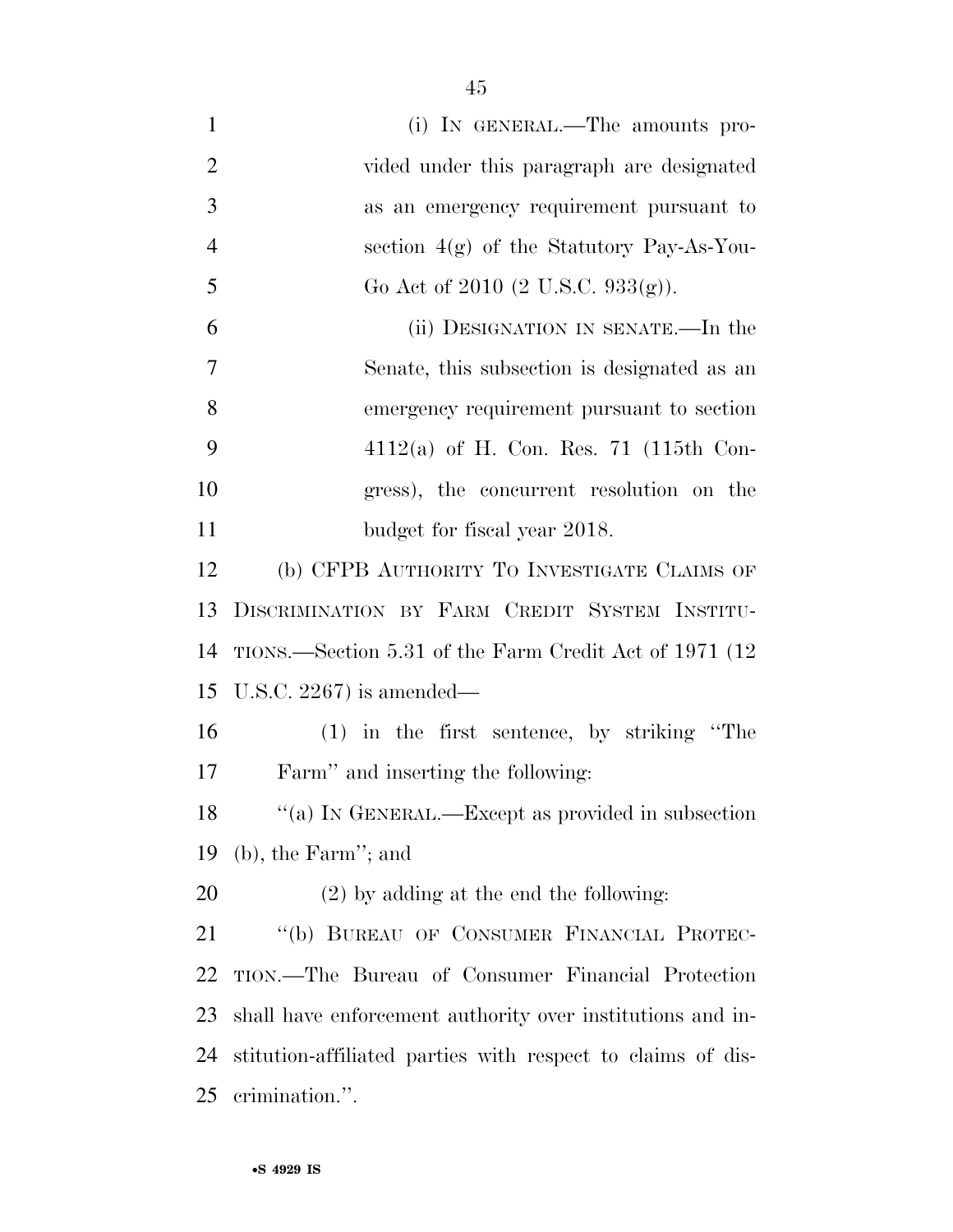(c) ESTABLISHMENT OF FUNDING GOALS.—The Sec- retary shall establish goals for the funding of programs to address racial disparities in the recipients of assistance provided by the Department of Agriculture, including the programs under section 2501 of the Food, Agriculture, Conservation, and Trade Act of 1990 (7 U.S.C. 2279), to ensure that those programs directly support socially dis- advantaged farmers and ranchers. 9 (d) PUBLIC AWARENESS CAMPAIGNS.— (1) IN GENERAL.—The Secretary shall— (A) conduct public awareness campaigns for socially disadvantaged farmers and ranchers relating to programs available for socially dis- advantaged farmers and ranchers through the Department of Agriculture; and (B) use 50 percent of the amount made available under paragraph (2) to provide fund- ing for community organizations with history of working with socially disadvantaged farmers and ranchers to conduct community-based out-21 reach. 22 (2) AUTHORIZATION OF APPROPRIATIONS.— There is authorized to be appropriated to carry out

this subsection \$50,000,000.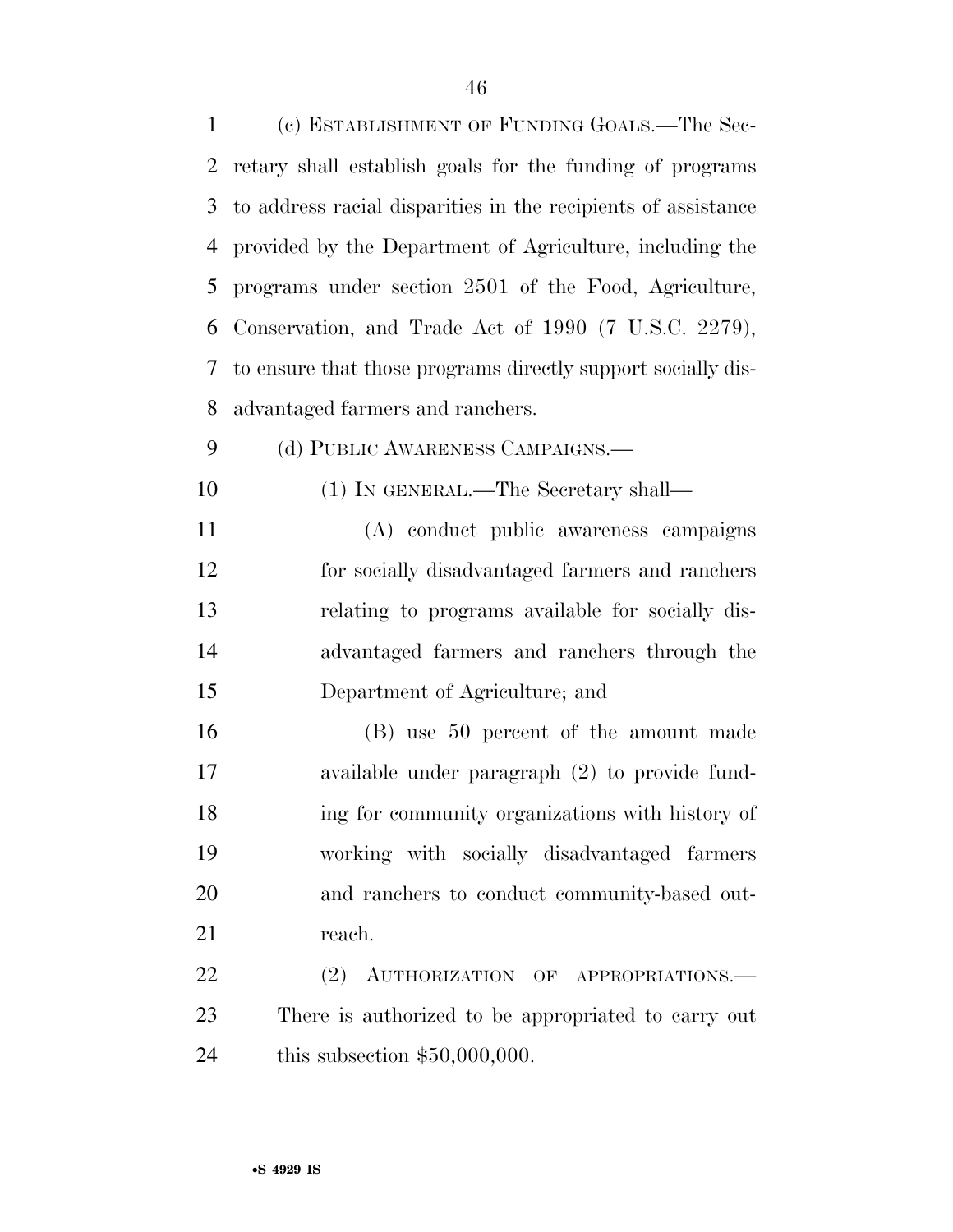| $\mathbf{1}$   | SEC. 403. ADDITIONAL CREDIT ASSISTANCE.                       |
|----------------|---------------------------------------------------------------|
| $\overline{2}$ | (a) REFINANCING OF DEBT WITH FARM LOANS.—                     |
| 3              | (1) PURPOSES OF FARM OWNERSHIP LOANS.-                        |
| 4              | Section $303(a)(1)$ of the Consolidated Farm and              |
| 5              | Rural Development Act $(7 \text{ U.S.C. } 1923(a)(1))$ is     |
| 6              | amended by striking subparagraph (E) and inserting            |
| 7              | the following:                                                |
| 8              | $"E$ ) refinancing indebtedness.".                            |
| 9              | (2) PURPOSES OF OPERATING LOANS.—Section                      |
| 10             | $312(a)$ of the Consolidated Farm and Rural Devel-            |
| 11             | opment Act $(7 \text{ U.S.C. } 1942(a))$ is amended by strik- |
| 12             | ing paragraph (9) and inserting the following:                |
| 13             | $\lq(9)$ refinancing the indebtedness of a borrower;          |
| 14             | $\mathrm{or}''$ .                                             |
| 15             | (b) REMOVAL OF ELIGIBILITY RESTRICTION BASED                  |
| 16             | ON PREVIOUS DEBT WRITE-DOWN OR OTHER LOSS.-                   |
| 17             | Section 373 of the Consolidated Farm and Rural Develop-       |
|                | 18 ment Act (7 U.S.C. 2008h) is amended—                      |
| 19             | $(1)$ in subsection $(b)$ —                                   |
| 20             | $(A)$ in paragraph $(1)$ , in the matter pre-                 |
| 21             | ceding subparagraph $(A)$ , by inserting "and                 |
| 22             | subsection (d)" after "paragraph $(2)$ "; and                 |
| 23             | (B) in paragraph $(2)(A)$ —                                   |
| 24             | $(i)$ by striking clause $(i)$ ;                              |
| 25             | (ii) in clause (ii), by striking "chap-                       |
| 26             | ters 11, 12, or 13 of Title 11 of the" and                    |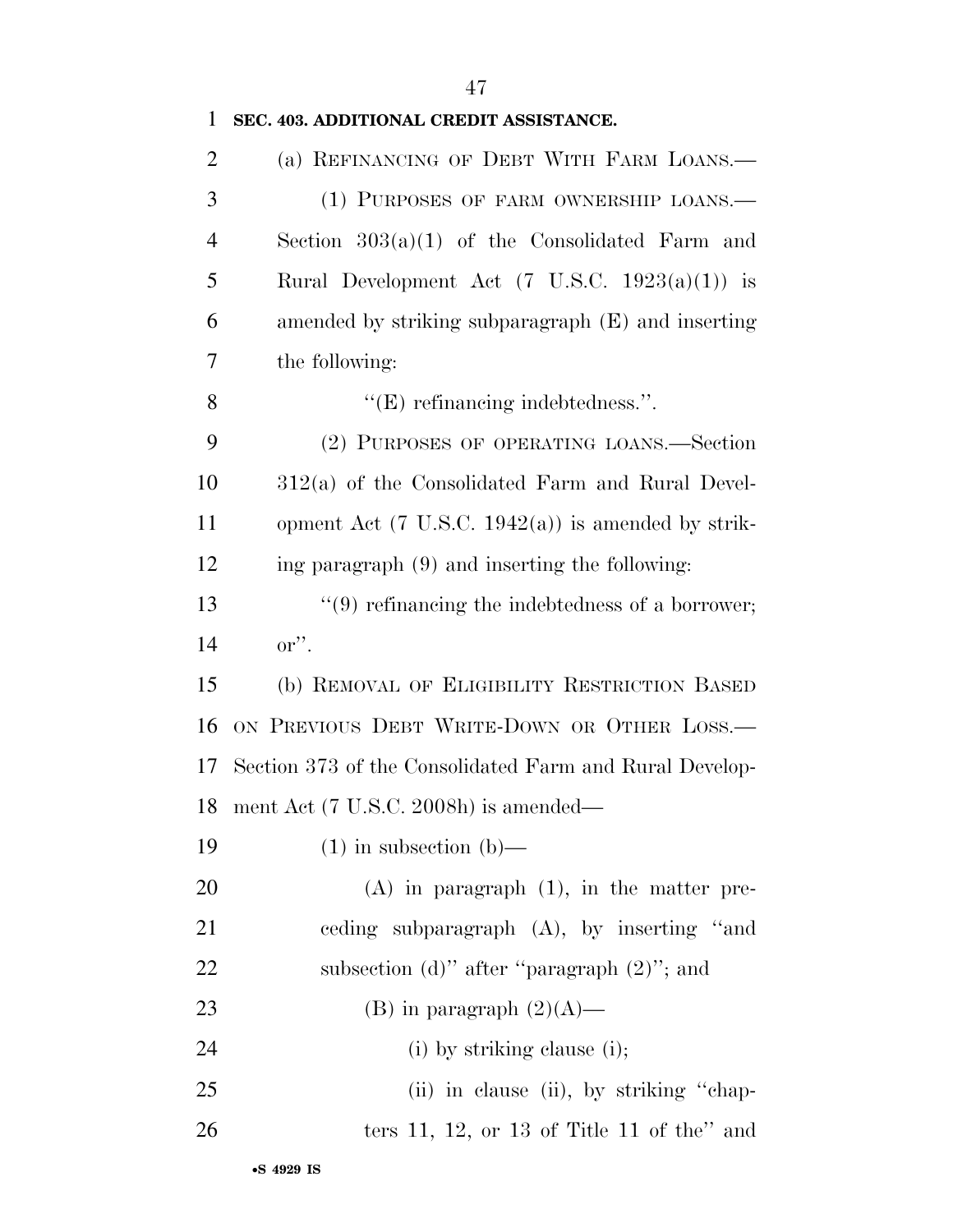| $\mathbf{1}$   | inserting "chapter 11, 12, or 13 of title                      |
|----------------|----------------------------------------------------------------|
| $\overline{2}$ | $11,$ "; and                                                   |
| 3              | (iii) by redesignating clauses (ii) and                        |
| $\overline{4}$ | (iii) as clauses (i) and (ii), respectively;                   |
| 5              | and                                                            |
| 6              | $(2)$ by adding at the end the following:                      |
| 7              | "(d) PROHIBITION ON ELIGIBILITY RESTRICTION                    |
| 8              | BASED ON DEBT WRITE-DOWN OR OTHER LOSS.-The                    |
| 9              | Secretary shall not restrict the eligibility of a borrower for |
| 10             | a farm ownership or operating loan under subtitle A or         |
| 11             | B based on a previous debt write-down or other loss to         |
| 12             | the Secretary.".                                               |
| 13             | (c) AUTHORIZATION FOR LOANS.—Section $346(b)(1)$               |
| 14             | of the Consolidated Farm and Rural Development Act (7)         |
| 15             | U.S.C. $1994(b)(1)$ is amended—                                |
| 16             | $(1)$ in the matter preceding subparagraph $(A)$ ,             |
| 17             | striking " $$10,000,000,000$ for each of fiscal<br>$\rm{bv}$   |
| 18             | $2019$ through $2023"$ and<br>years<br><i>inserting</i>        |
| 19             | "\$20,000,000,000 for each of fiscal years 2021                |
| 20             | through $2023$ "; and                                          |
| 21             | $(2)$ by striking subparagraphs $(A)$ and $(B)$ and            |
| 22             | inserting the following:                                       |
| 23             | "(A) $$10,000,000,000$ shall be for farm                       |
| 24             | ownership loans under subtitle A; and                          |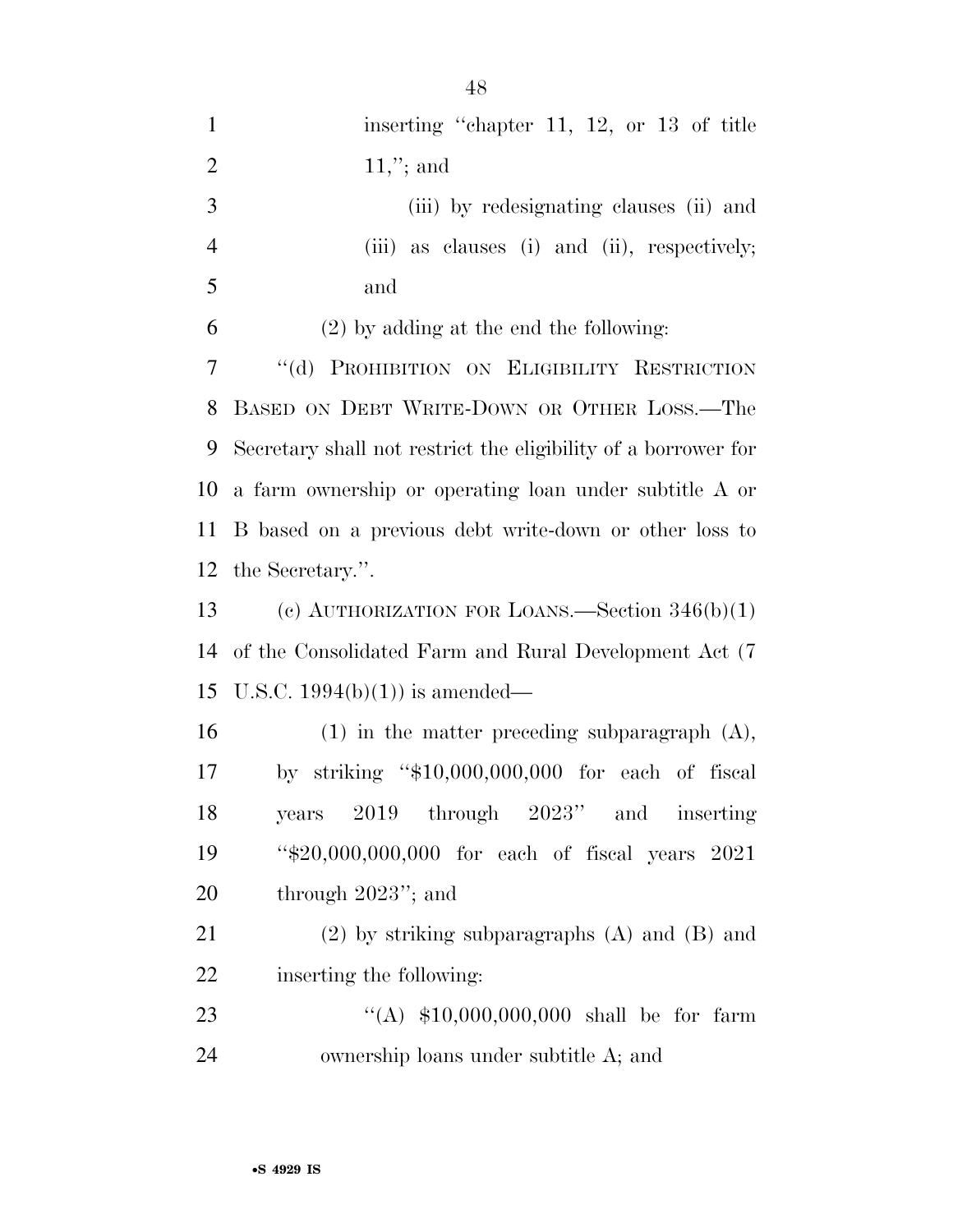| $\mathbf{1}$   | "(B) $$10,000,000,000$ shall be for oper-           |
|----------------|-----------------------------------------------------|
| $\overline{2}$ | ating loans under subtitle B.".                     |
| 3              | (d) LOAN FORGIVENESS FOR SETTLEMENTS APPLI-         |
| $\overline{4}$ | CANTS IN PIGFORD I.—                                |
| 5              | (1) DEFINITION OF COVERED BORROWER.-In              |
| 6              | this subsection, the term "covered borrower" means  |
| 7              | a Black farmer or rancher that—                     |
| 8              | (A) submitted a claim under the settlement          |
| 9              | agreement and consent decree in Pigford v.          |
| 10             | Glickman, 185 F.R.D. 82 (D.D.C. 1999); and          |
| 11             | (B) as of the date of enactment of this             |
| 12             | Act, has indebtedness on a loan made or guar-       |
| 13             | anteed by the Secretary.                            |
| 14             | LOAN FORGIVENESS.—The<br>(2)<br>Secretary           |
| 15             | shall—                                              |
| 16             | (A) forgive the indebtedness of a covered           |
| 17             | borrower on a loan made by the Secretary; and       |
| 18             | (B) require a lender of a loan guaranteed           |
| 19             | by the Secretary for a covered borrower to for-     |
| 20             | give the indebtedness of that covered borrower      |
| 21             | on that loan.                                       |
| 22             | $(3)$ TAX TREATMENT.—For purposes of the In-        |
| 23             | ternal Revenue Code of 1986, no amount shall be in- |
| 24             | cludible in gross income of a covered borrower by   |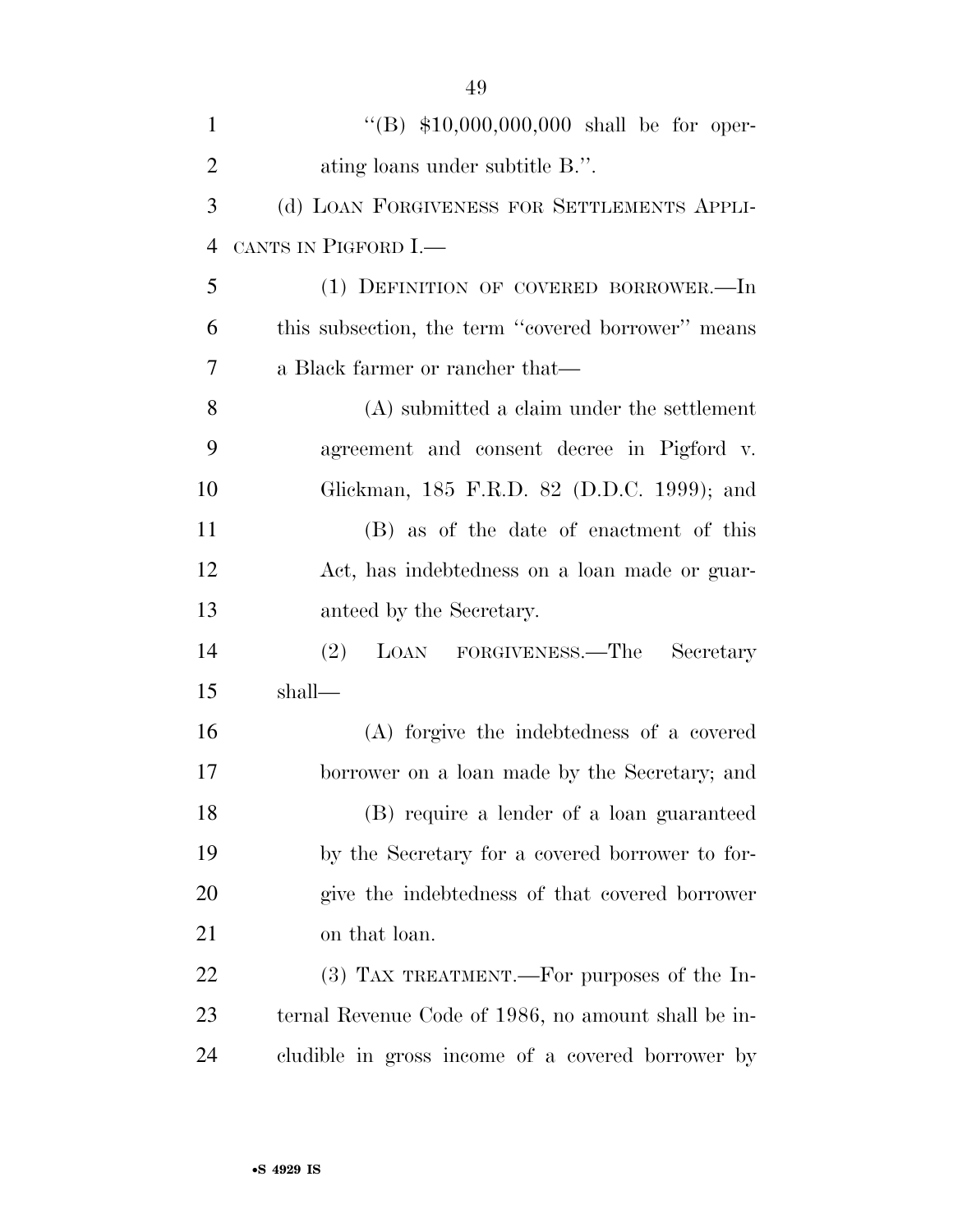reason of the receipt of any loan forgiveness or pay-ment under this subsection.

 (e) FARM SERVICE AGENCY LOAN ELIGIBILITY FOR HEIRS WITH UNDIVIDED PROPERTY OWNERSHIP INTER- ESTS.—Subtitle D of the Consolidated Farm and Rural Development Act is amended by inserting after section 331F (7 U.S.C. 1981f) the following:

### **''SEC. 331G. ELIGIBILITY OF TENANTS IN COMMON FOR LOANS.**

 ''Notwithstanding any other provision of law, a ten- ant in common shall be eligible for a direct or guaranteed farm ownership loan under subtitle A, a direct or guaran- teed operating loan under subtitle B, or a direct or guar- anteed emergency loan under subtitle C if the tenant in common submits to the Secretary an agreement—

 $\frac{16}{10}$  <sup>''</sup>(1) entered into by each person that owns a property interest in or to the applicable property; and

19  $\frac{1}{2}$  that includes—

20  $\langle (A)$  clear identification of

21 ''(i) the owners of the property, as of 22 the date on which the agreement is sub-mitted; and

24 ''(ii) the percentages of ownership of each owner described in clause (i);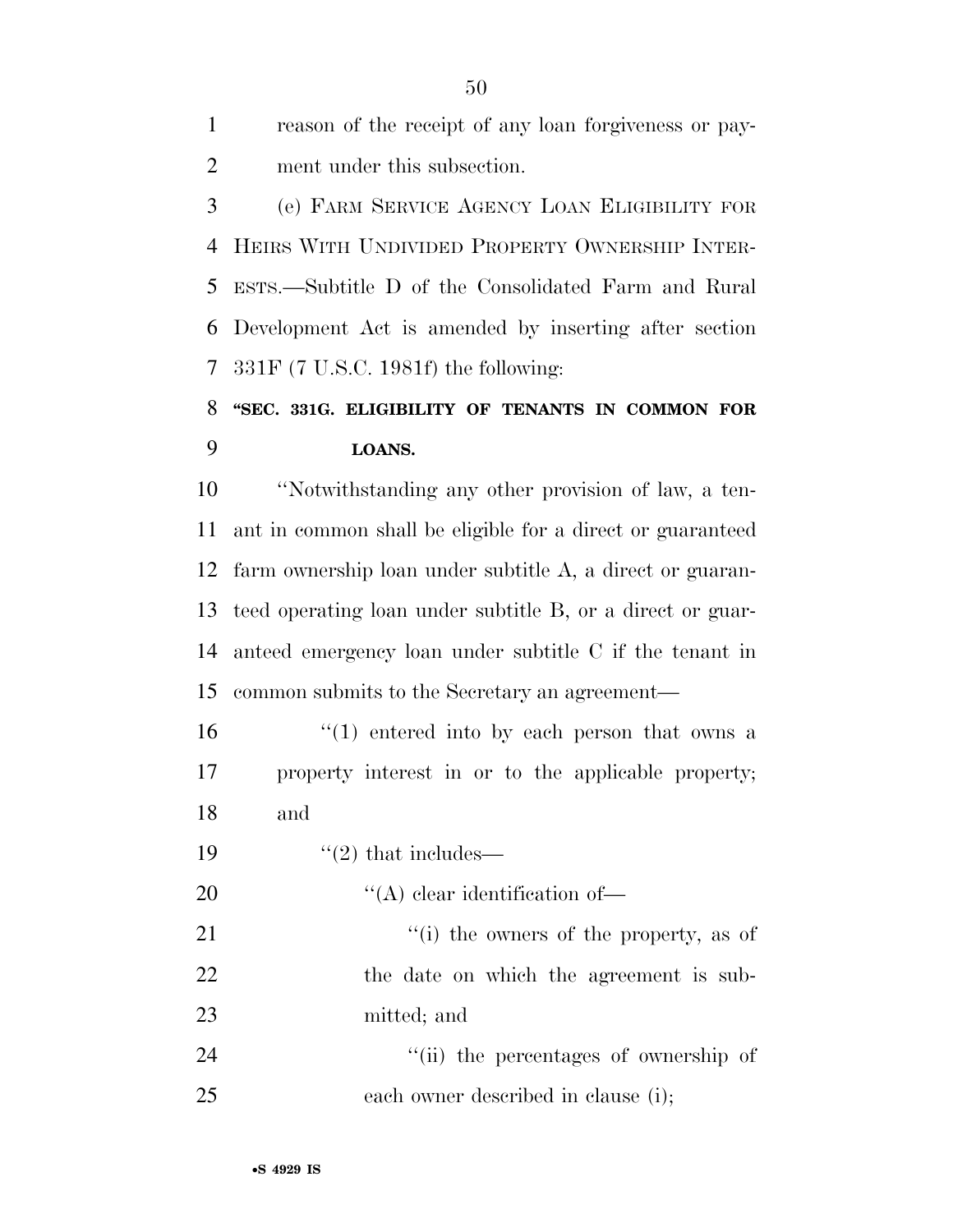| $\mathbf{1}$   | "(B) identification of the property and a                   |
|----------------|-------------------------------------------------------------|
| $\overline{2}$ | description of the proposed use of the property;            |
| 3              | "(C) a process for payment of expenses                      |
| $\overline{4}$ | and application and disbursement of any pro-                |
| 5              | ceeds or profits among the owners of the prop-              |
| 6              | erty;                                                       |
| 7              | "(D) appointment of a lead responsible                      |
| 8              | person for farm management;                                 |
| 9              | $\lq\lq(E)$ a dispute resolution process; and               |
| 10             | "(F) a buy-out provision that allows an                     |
| 11             | heir of the property to sell the property interest          |
| 12             | of the heir in and to the property.".                       |
| 13             | SEC. 404. FORECLOSURE MORATORIUM.                           |
| 14             | Effective during the period beginning on the date of        |
| 15             | enactment of this Act and ending on the date that is 1      |
| 16             | year after the date on which the public health emergency    |
| 17             | declared by the Secretary of Health and Human Services      |
| 18             | under section 319 of the Public Health Service Act (42      |
| 19             | U.S.C. 247d) on January 31, 2020, with respect to           |
| 20             | COVID-19 is lifted, there shall be a moratorium on the      |
| 21             | Department of Agriculture instituting or completing any     |
| 22             | foreclosure action on a loan secured by a first or subordi- |
| 23             | nate lien on real property that includes a residence and    |

farmland.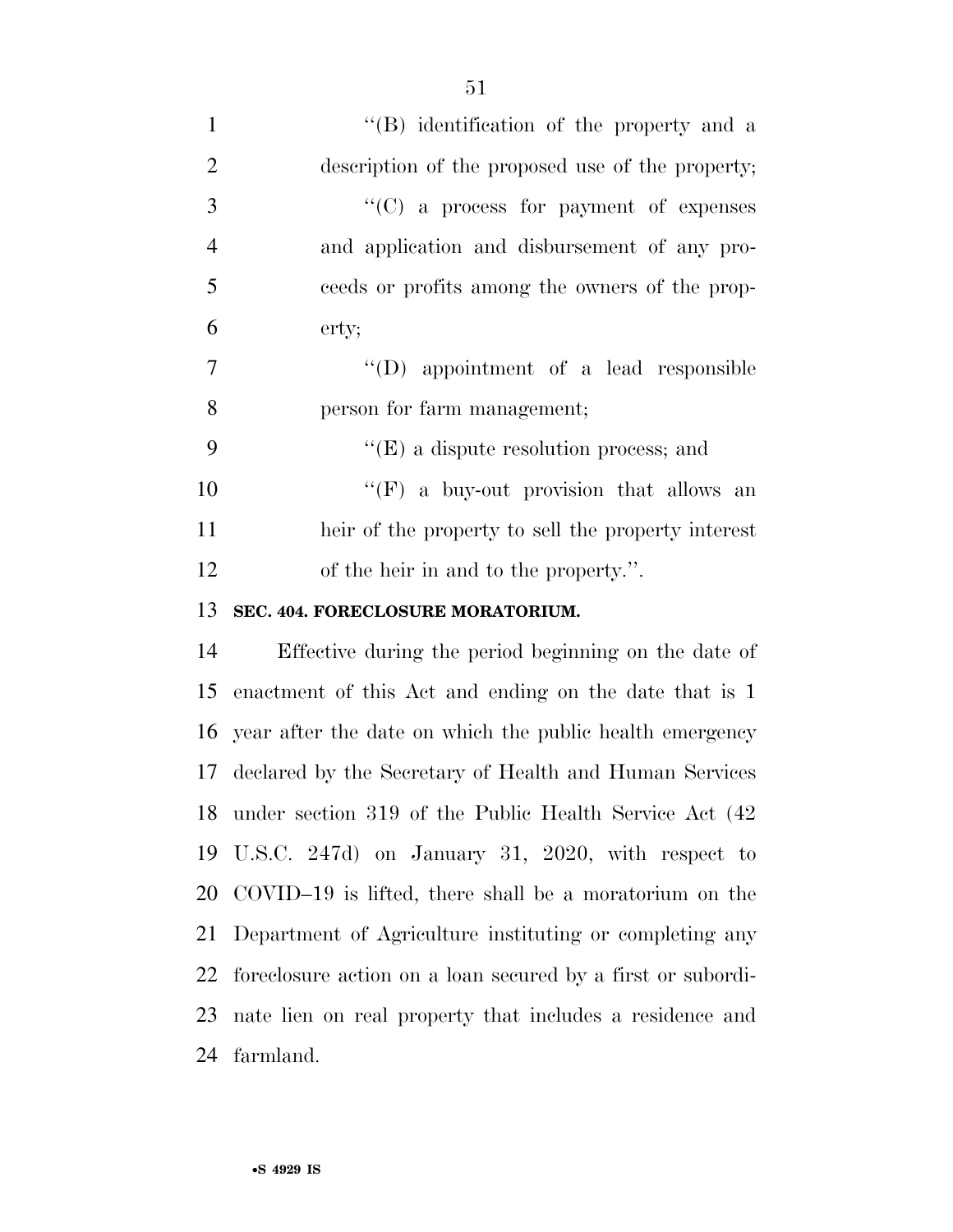# **TITLE V—AGRICULTURAL SYSTEM REFORMS Subtitle A—Amendments to Packers and Stockyards Act, 1921**

**SEC. 501. DEFINITIONS.** 

 Section 2(a) of the Packers and Stockyards Act, 1921 (7 U.S.C. 182(a)) is amended—

 (1) in paragraph (8), by striking ''for slaugh- ter'' and all that follows through ''of such poultry'' and inserting ''under a poultry growing arrange- ment, regardless of whether the poultry is owned by 12 that person or another person";

 (2) in paragraph (9), by striking ''and cares for live poultry for delivery, in accord with another's in- structions, for slaughter'' and inserting ''or cares for live poultry in accordance with the instructions of another person'';

 (3) in each of paragraphs (1) through (9), by striking the semicolon at the end and inserting a pe-riod;

21  $(4)$  in paragraph  $(10)$ —

 (A) by striking ''for the purpose of either slaughtering it or selling it for slaughter by an-other''; and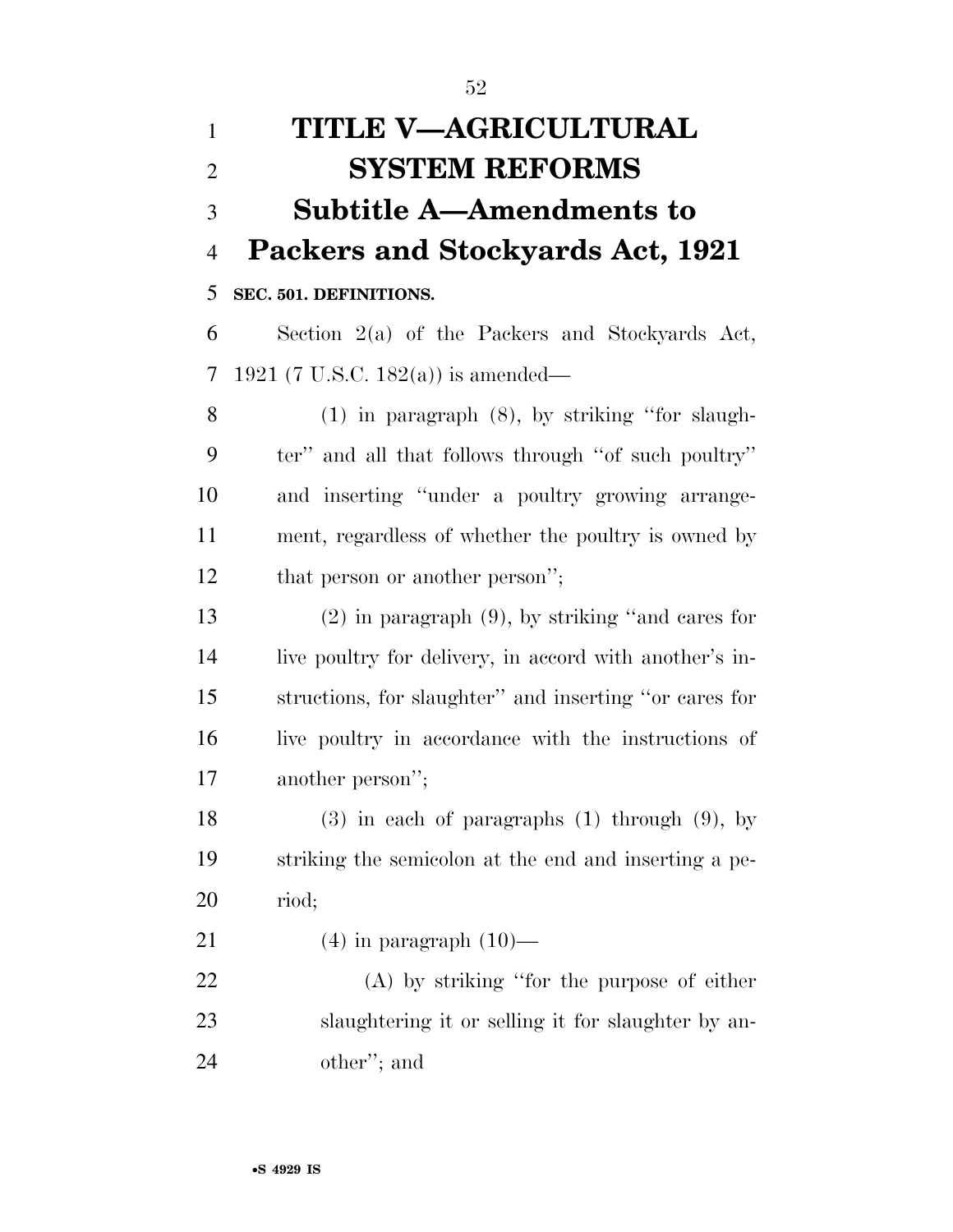| $\mathbf{1}$   | (B) by striking "; and" at the end and in-             |
|----------------|--------------------------------------------------------|
| $\overline{2}$ | serting a period; and                                  |
| 3              | $(5)$ by adding at the end the following:              |
| $\overline{4}$ | $``(15)$ FORMULA PRICE.—                               |
| 5              | "(A) IN GENERAL.—The term 'formula                     |
| 6              | price' means any price term that establishes a         |
| 7              | base from which a purchase price is calculated         |
| 8              | on the basis of a price that will not be deter-        |
| 9              | mined or reported until a date that is after the       |
| 10             | date on which the forward price is established.        |
| 11             | "(B) EXCLUSION.—The term 'formula                      |
| 12             | price' does not include—                               |
| 13             | "(i) any price term that establishes a                 |
| 14             | base from which a purchase price is cal-               |
| 15             | culated on the basis of a futures market               |
| 16             | price; or                                              |
| 17             | "(ii) any adjustment to the base for                   |
| 18             | quality, grade, or other factors relating to           |
| 19             | the value of livestock or livestock products           |
| 20             | that are readily verifiable market factors             |
| 21             | and are outside the control of the packer.             |
| 22             | $``(16)$ FORWARD CONTRACT.—The term 'for-              |
| 23             | ward contract' means an oral or written contract for   |
| 24             | the purchase of livestock that provides for the deliv- |
| 25             | ery of the livestock to a packer at a date that is     |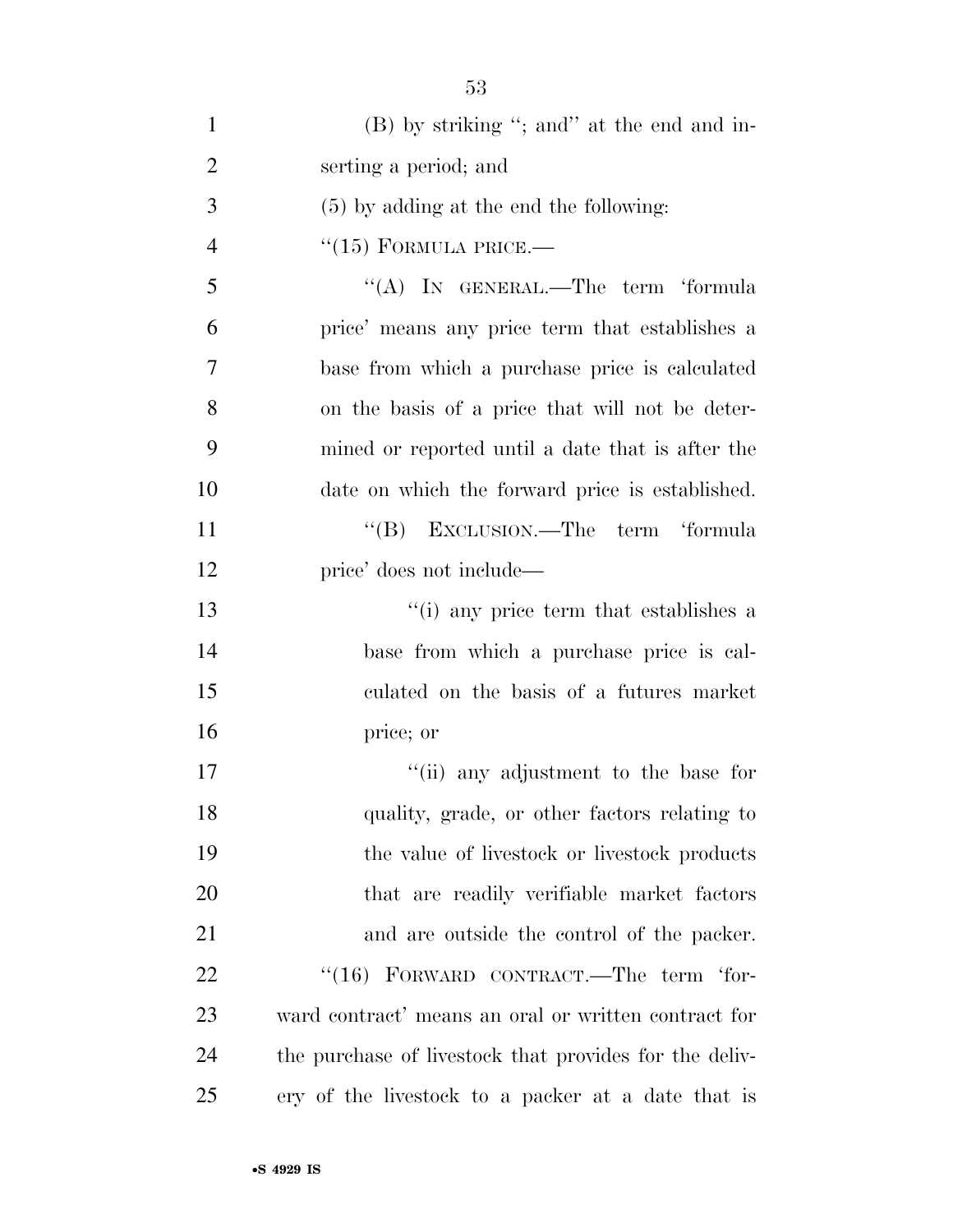| 1              | more than 7 days after the date on which the con-          |
|----------------|------------------------------------------------------------|
| $\overline{2}$ | tract is entered into, without regard to whether the       |
| 3              | contract is for-                                           |
| $\overline{4}$ | $\lq\lq$ a specified lot of livestock; or                  |
| 5              | $\lq\lq$ (B) a specified number of livestock over a        |
| 6              | certain period of time.".                                  |
| 7              | SEC. 502. UNLAWFUL PRACTICES.                              |
| 8              | (a) IN GENERAL.—Section 202 of the Packers and             |
| 9              | Stockyards Act, 1921 (7 U.S.C. 192) is amended—            |
| 10             | $(1)$ by redesignating subsections (a) through $(f)$       |
| 11             | and (g) as paragraphs $(1)$ through $(6)$ and $(10)$ , re- |
| 12             | spectively, and indenting appropriately;                   |
| 13             | (2) by striking the section designation and all            |
| 14             | that follows through "It shall be" in the matter pre-      |
| 15             | ceding paragraph (1) (as so redesignated) and in-          |
| 16             | serting the following:                                     |
| 17             | "SEC. 202. UNLAWFUL ACTS.                                  |
| 18             | "(a) IN GENERAL.—It shall be";                             |
| 19             | $(3)$ in subsection $(a)$ —                                |
| 20             | $(A)$ in the matter preceding paragraph $(1)$              |
| 21             | (as so redesignated), by striking "to:" and in-            |
| 22             | serting "to do any of the following:";                     |
| 23             | $(B)$ in each of paragraphs $(1)$ through $(6)$            |
| 24             | (as so redesignated), by striking "; or" each              |
| 25             | place it appears and inserting a period;                   |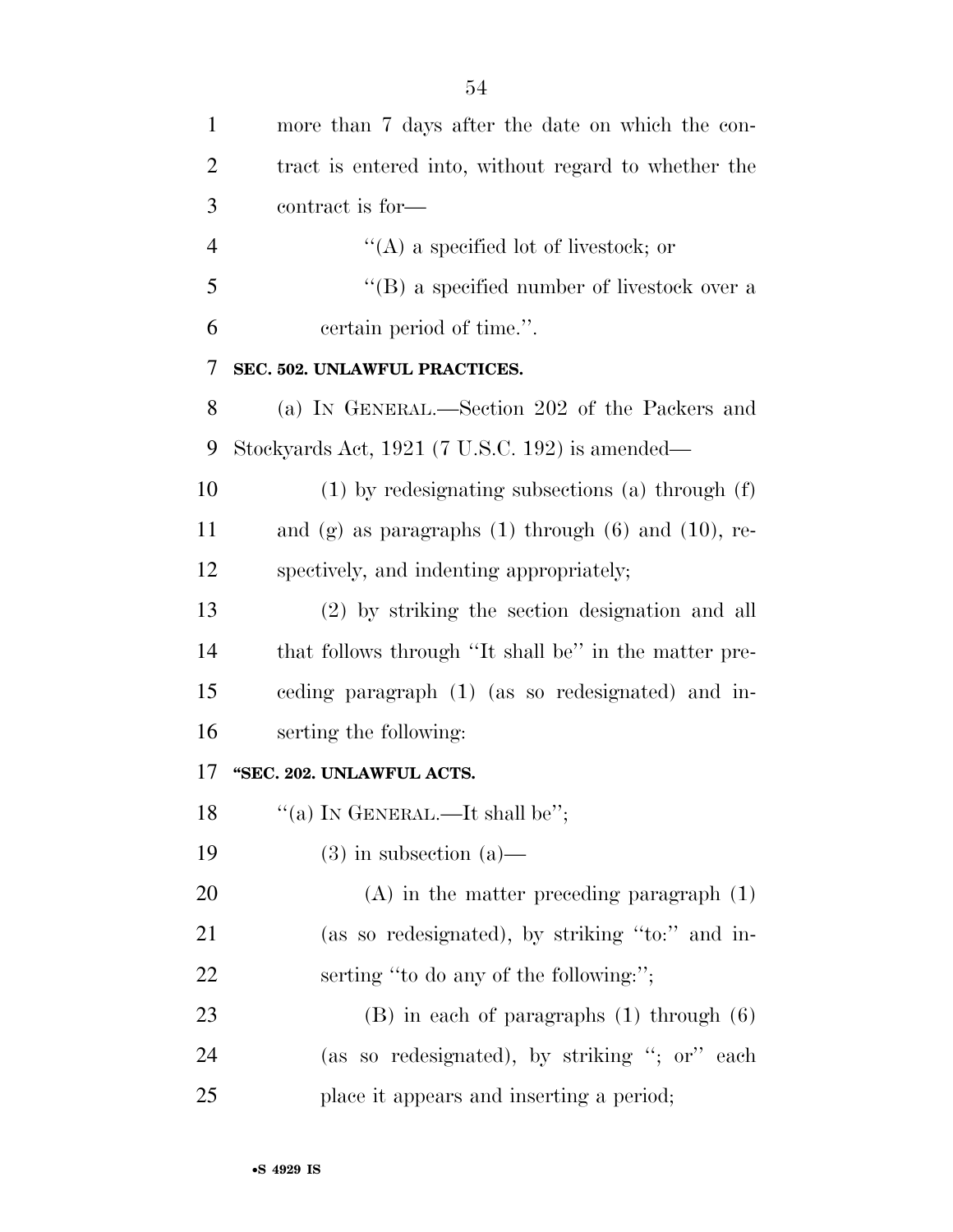| $\mathbf{1}$   | $(C)$ in paragraph $(6)$ (as so redesig-             |
|----------------|------------------------------------------------------|
| $\overline{2}$ | $nated)$ —                                           |
| 3              | (i) by striking " $(1)$ " and inserting              |
| $\overline{4}$ | $``(A)''$ ;                                          |
| 5              | (ii) by striking " $(2)$ " and inserting             |
| 6              | $\lq\lq(B)$ "; and                                   |
| 7              | (iii) by striking " $(3)$ " and inserting            |
| 8              | ``(C)''                                              |
| 9              | $(D)$ by inserting after paragraph $(6)$ the         |
| 10             | following:                                           |
| 11             | "(7) Use, in effectuating any sale of livestock,     |
| 12             | a forward contract that—                             |
| 13             | "(A) does not contain a firm base price              |
| 14             | that may be equated to a fixed dollar amount         |
| 15             | on the date on which the forward contract is         |
| 16             | entered into;                                        |
| 17             | $\lq\lq (B)$ is not offered for bid in an open, pub- |
| 18             | lic manner under which-                              |
| 19             | "(i) buyers and sellers have the oppor-              |
| 20             | tunity to participate in the bid;                    |
| 21             | "(ii) more than 1 blind bid is solic-                |
| 22             | ited; and                                            |
| 23             | "(iii) buyers and sellers may witness                |
| 24             | bids that are made and accepted;                     |
| 25             | $\lq\lq$ (C) is based on a formula price; or         |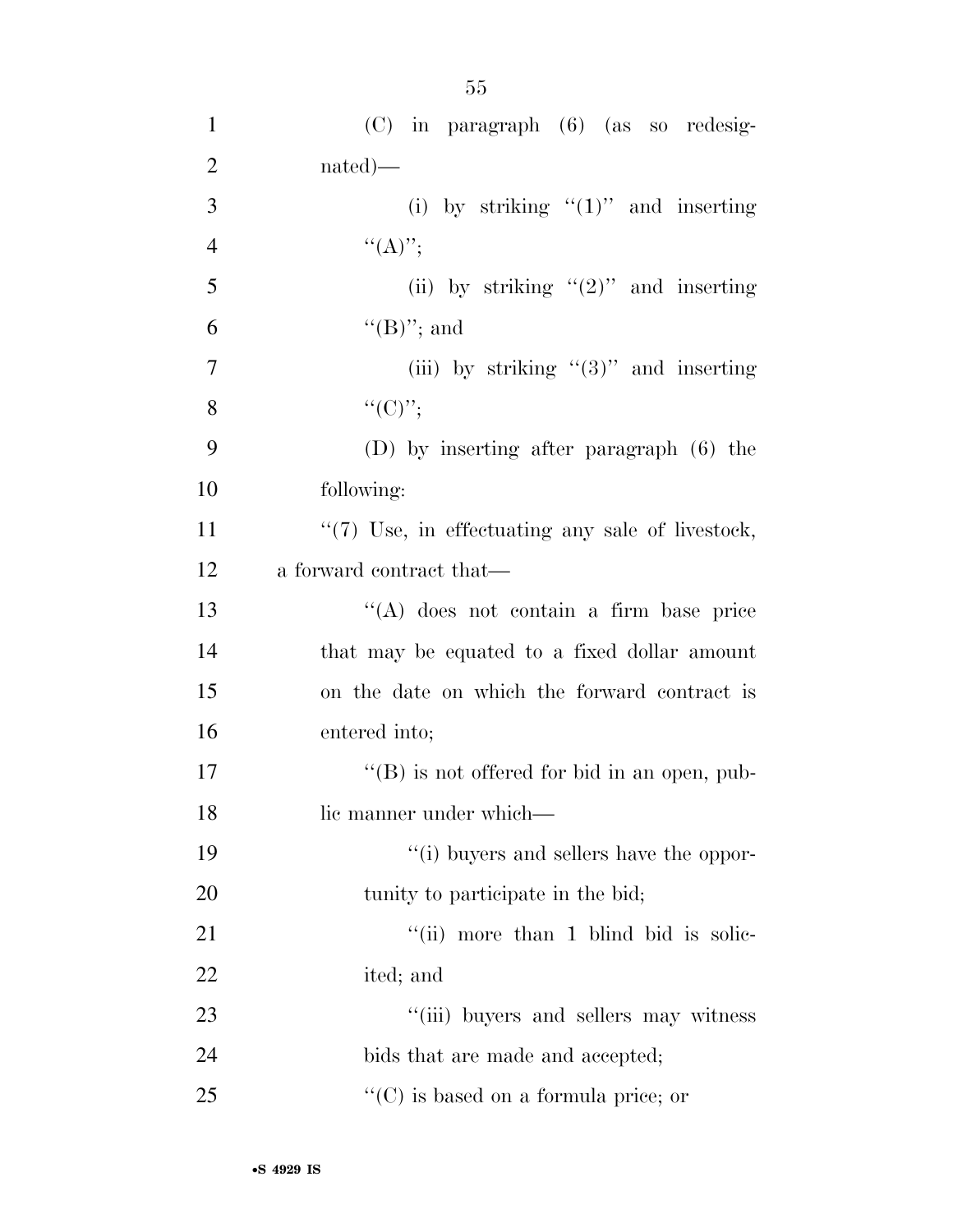| $\mathbf{1}$   | "(D) provides for the sale of livestock in a               |
|----------------|------------------------------------------------------------|
| $\overline{2}$ | quantity in excess of—                                     |
| 3              | $\cdot$ <sup>"</sup> (i) in the case of cattle, 40 cattle; |
| $\overline{4}$ | "(ii) in the case of swine, $30$ swine;                    |
| 5              | and                                                        |
| 6              | "(iii) in the case of another type of                      |
| $\overline{7}$ | livestock, a comparable quantity of that                   |
| 8              | type of livestock, as determined by the Sec-               |
| 9              | retary.                                                    |
| 10             | "(8) Own or feed livestock directly, through a             |
| 11             | subsidiary, or through an arrangement that gives a         |
| 12             | packer operational, managerial, or supervisory con-        |
| 13             | trol over the livestock, or over the farming operation     |
| 14             | that produces the livestock, to such an extent that        |
| 15             | the producer of the livestock is not materially par-       |
| 16             | ticipating in the management of the operation with         |
| 17             | respect to the production of the livestock, except         |
| 18             | that this paragraph shall not apply to-                    |
| 19             | $\lq\lq$ an arrangement entered into not                   |
| 20             | more than 7 business days before slaughter of              |
| 21             | the livestock by a packer, a person acting                 |
| 22             | through the packer, or a person that directly or           |
| 23             | indirectly controls, or is controlled by or under          |
| 24             | common control with, the packer;                           |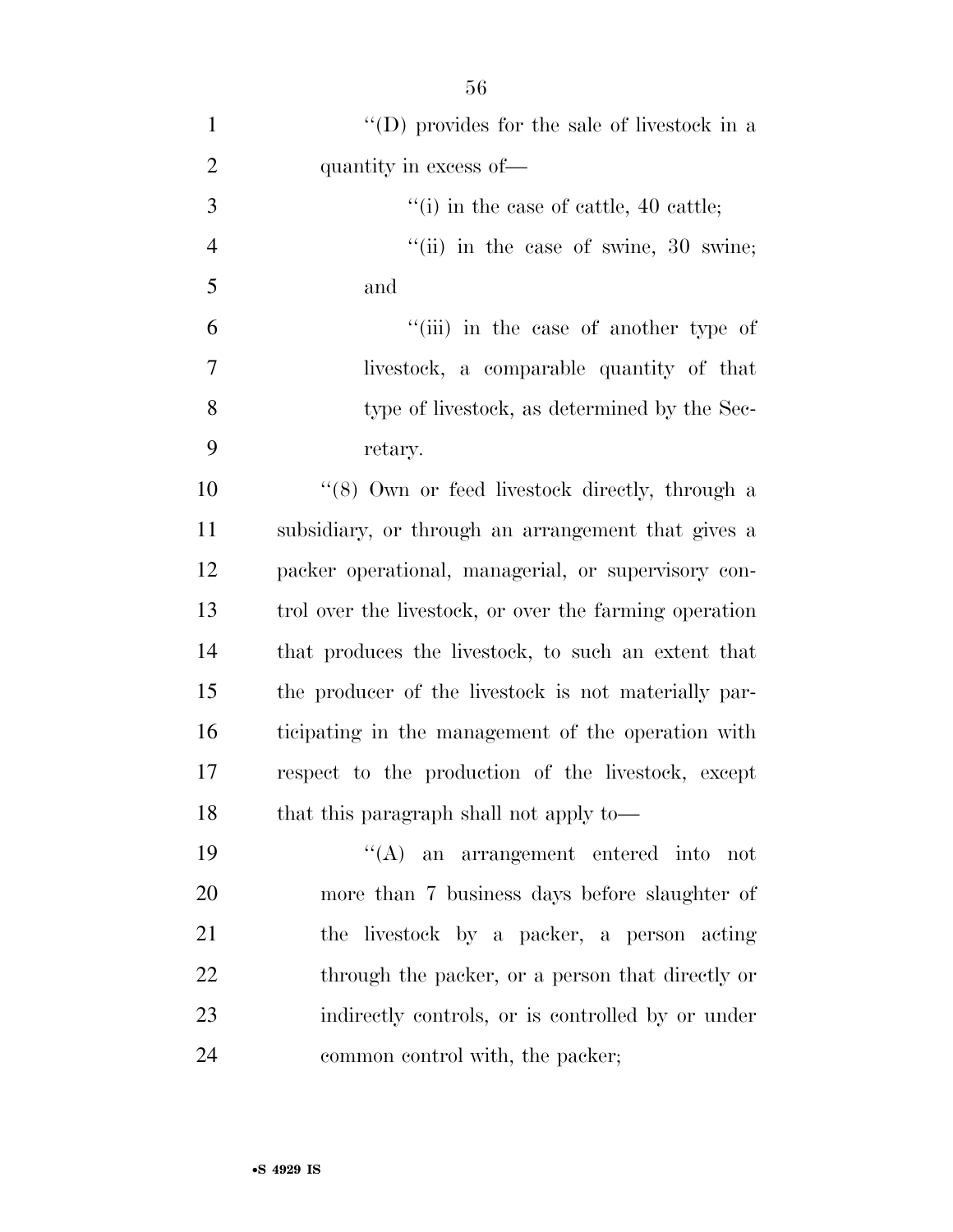| $\mathbf{1}$   | "(B) a cooperative or entity owned by a co-              |
|----------------|----------------------------------------------------------|
| $\overline{2}$ | operative, if a majority of the ownership inter-         |
| 3              | est in the cooperative is held by active coopera-        |
| $\overline{4}$ | tive members that—                                       |
| 5              | $"(i)$ own, feed, or control the livestock;              |
| 6              | and                                                      |
| 7              | "(ii) provide the livestock to the coop-                 |
| 8              | erative for slaughter;                                   |
| 9              | $\lq\lq$ (C) a packer that is not required to re-        |
| 10             | port to the Secretary on each reporting day (as          |
| 11             | defined in section 212 of the Agricultural Mar-          |
| 12             | keting Act of $1946$ (7 U.S.C. 1635a)) informa-          |
| 13             | tion on the price and quantity of livestock pur-         |
| 14             | chased by the packer; or                                 |
| 15             | "(D) a packer that owns only 1 livestock                 |
| 16             | processing plant.                                        |
| 17             | $\lq(9)$ Take any action that adversely affects or       |
| 18             | is likely to adversely affect competition, regardless of |
| 19             | whether there is a business justification for the ac-    |
| 20             | tion."; and                                              |
| 21             | $(E)$ in paragraph $(10)$ (as so redesig-                |
| 22             | nated), by striking "subdivision $(a)$ , $(b)$ , $(c)$ , |
| 23             | (d), or $(e)$ " and inserting "paragraphs $(1)$          |
| 24             | through $(9)$ "; and                                     |
| 25             | (4) by adding at the end the following:                  |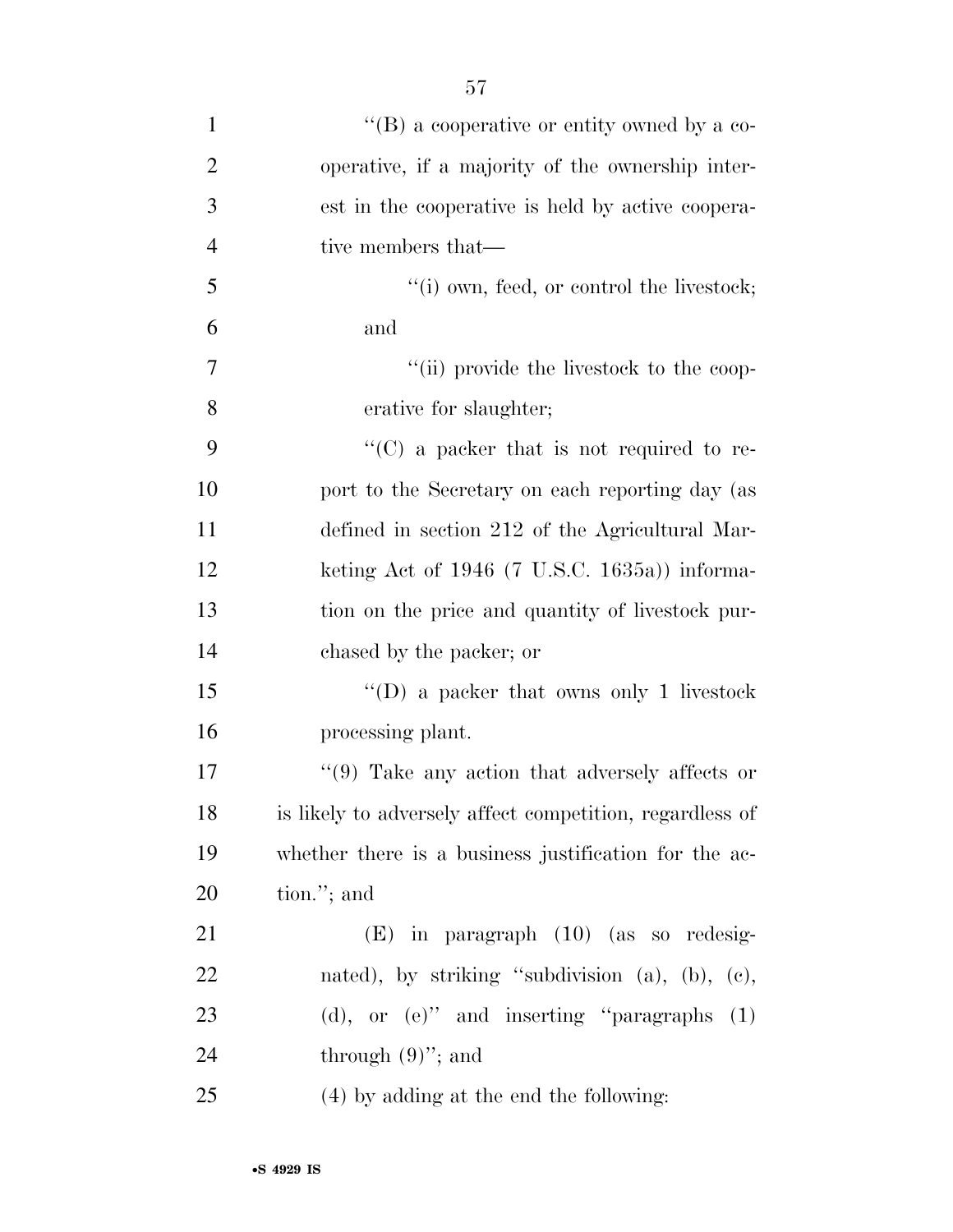''(b) UNFAIR, DISCRIMINATORY, AND DECEPTIVE PRACTICES AND DEVICES.—Acts by a packer, swine con-3 tractor, or live poultry dealer that violate subsection  $(a)(1)$ include the following:

5 "(1) Refusal to provide, on the request of a livestock producer, swine production contract grow- er, or poultry grower with which the packer, swine contractor, or live poultry dealer has a marketing or delivery contract, the relevant statistical information and data used to determine the compensation paid to the livestock producer, swine production contract grower, or poultry grower, as applicable, under the contract, including—

14  $\langle (A) \rangle$  feed conversion rates by house, lot, or pen;

''(B) feed analysis;

17  $\text{``(C) breeder history;}$ 

18  $\text{``(D) quality grade;}$ 

19  $"({\rm E})$  yield grade; and

20 "'(F) delivery volume for any certified branding program (such as programs for angus beef or certified grassfed or Berkshire pork).

23 ''(2) Conduct or action that limits or attempts to limit by contract the legal rights and remedies of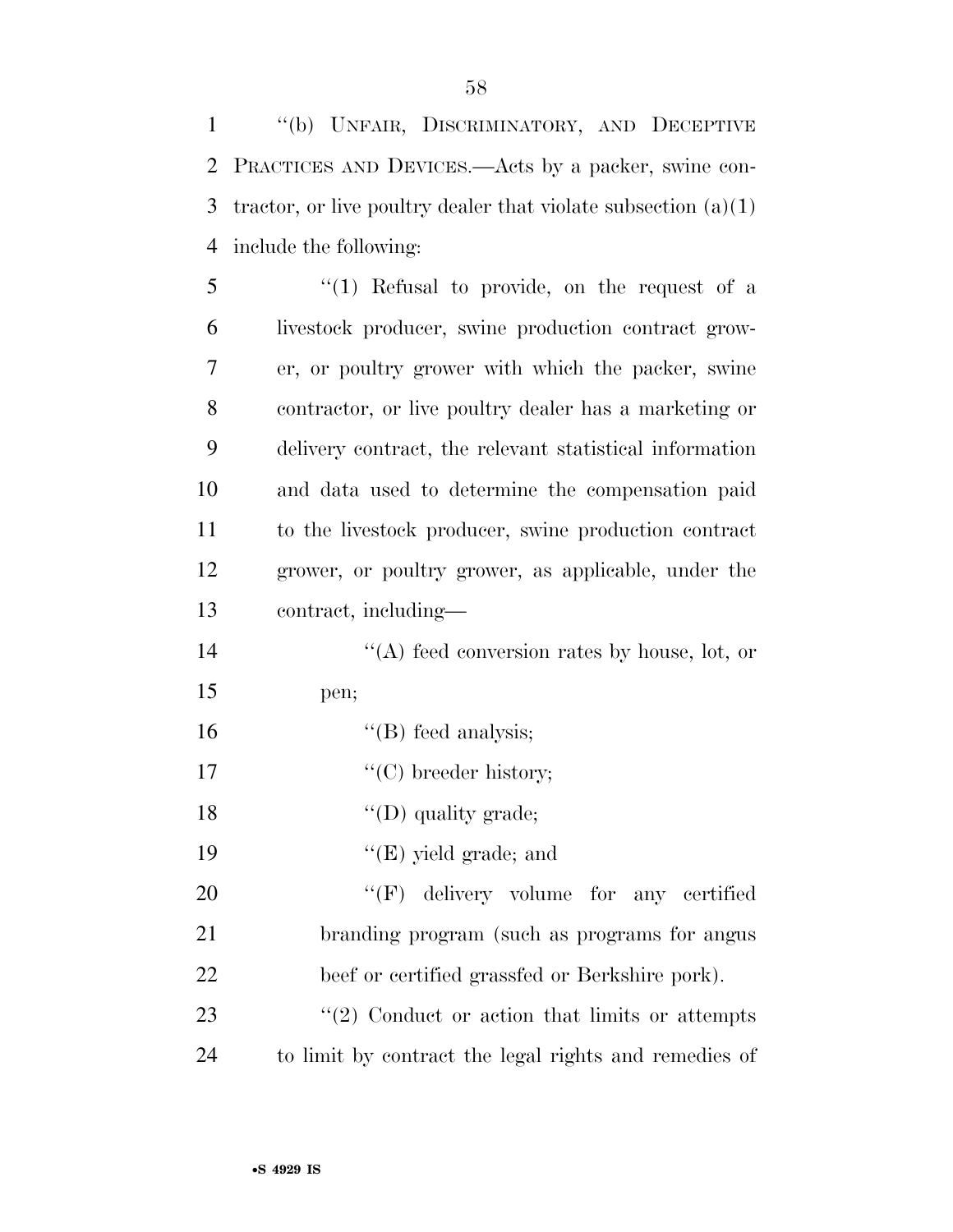| $\mathbf{1}$   | a livestock producer, swine production contract       |
|----------------|-------------------------------------------------------|
| $\overline{2}$ | grower, or poultry grower, including the right—       |
| 3              | " $(A)$ to a trial by jury, unless the livestock      |
| $\overline{4}$ | producer, swine production contract grower, or        |
| 5              | poultry grower, as applicable, is voluntarily         |
| 6              | bound by an arbitration provision in a contract;      |
| $\overline{7}$ | $\lq\lq$ (B) to pursue all damages available under    |
| 8              | applicable law; and                                   |
| 9              | "(C) to seek an award of attorneys' fees,             |
| 10             | if available under applicable law.                    |
| 11             | "(3) Termination of a poultry growing arrange-        |
| 12             | ment or swine production contract with no basis       |
| 13             | other than an allegation that the poultry grower or   |
| 14             | swine production contract grower failed to comply     |
| 15             | with an applicable law, rule, or regulation.          |
| 16             | $\lq(4)$ A representation, omission, or practice      |
| 17             | that is likely to mislead a livestock producer, swine |
| 18             | production contract grower, or poultry grower re-     |
| 19             | garding a material condition or term in a contract    |
| 20             | or business transaction.                              |
| 21             | "(c) UNDUE OR UNREASONABLE PREFERENCES, AD-           |
| 22             | VANTAGES, PREJUDICES, AND DISADVANTAGES.-             |
| 23             | "(1) IN GENERAL.—Acts by a packer, swine              |
| 24             | contractor, or live poultry dealer that violate sub-  |
| 25             | section $(a)(2)$ include the following:               |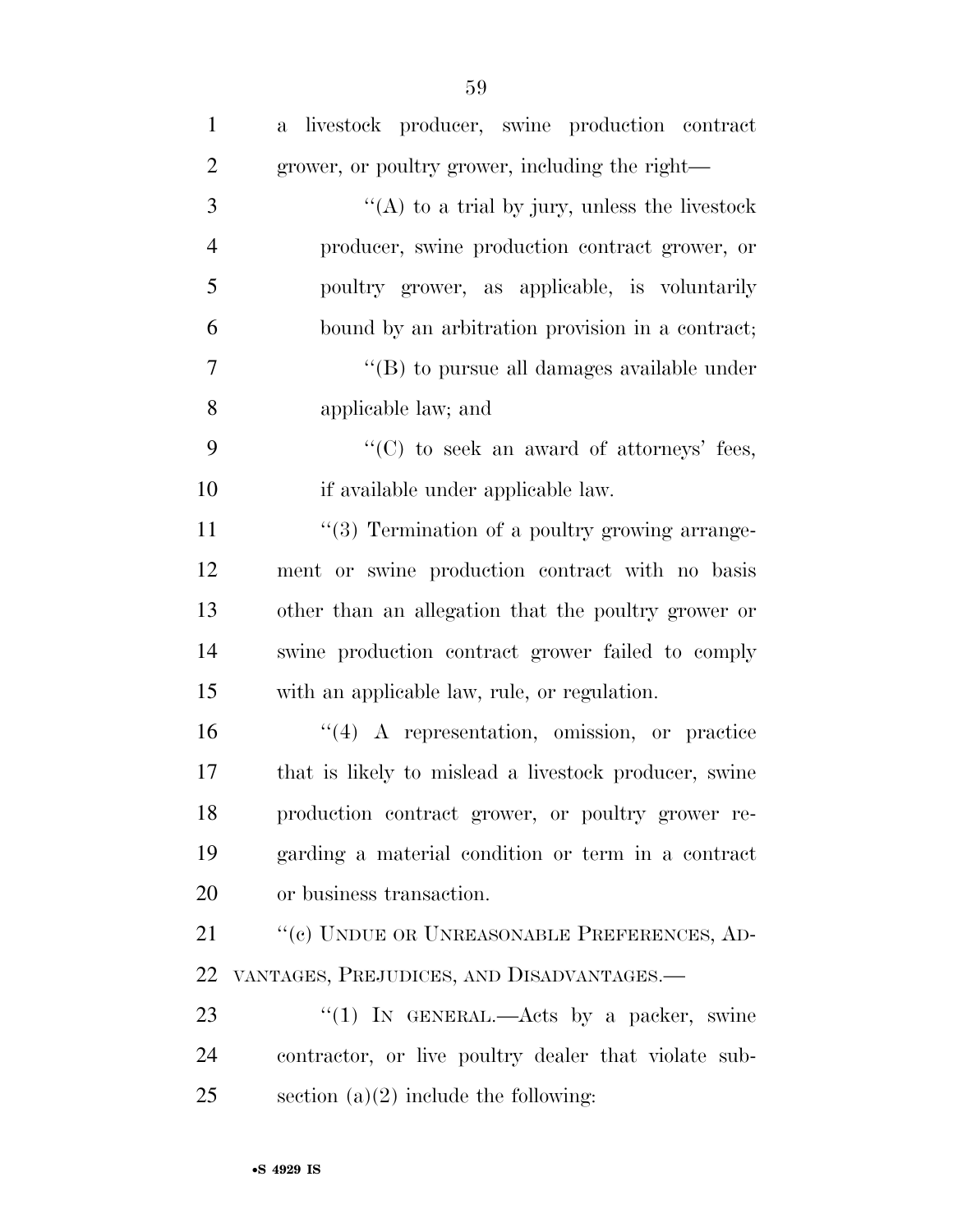| $\mathbf{1}$   | $\lq\lq$ A retaliatory action (including coer-     |
|----------------|----------------------------------------------------|
| $\overline{2}$ | cion or intimidation) or the threat of retaliatory |
| 3              | action—                                            |
| $\overline{4}$ | "(i) in connection with the execution,             |
| 5              | termination, extension, or renewal of a            |
| 6              | contract or agreement with a livestock pro-        |
| $\overline{7}$ | ducer, swine production contract grower,           |
| 8              | or poultry grower aimed to discourage the          |
| 9              | exercise of the rights of the livestock pro-       |
| 10             | ducer, swine production contract grower,           |
| 11             | or poultry grower under this Act or any            |
| 12             | other law; and                                     |
| 13             | "(ii) in response to lawful communica-             |
| 14             | tion (including as described in paragraph)         |
| 15             | $(2)$ ), association, or assertion of rights by    |
| 16             | a livestock producer, swine production con-        |
| 17             | tract grower, or poultry grower.                   |
| 18             | "(B) Use of the tournament system for              |
| 19             | poultry as described in paragraph (3).             |
| 20             | "(2) LAWFUL COMMUNICATION DESCRIBED. $-A$          |
| 21             | lawful communication referred to in paragraph      |
| 22             | $(1)(A)(ii)$ includes—                             |
| 23             | $\lq\lq$ (A) a communication with officials of a   |
| 24             | Federal agency or Members of Congress;             |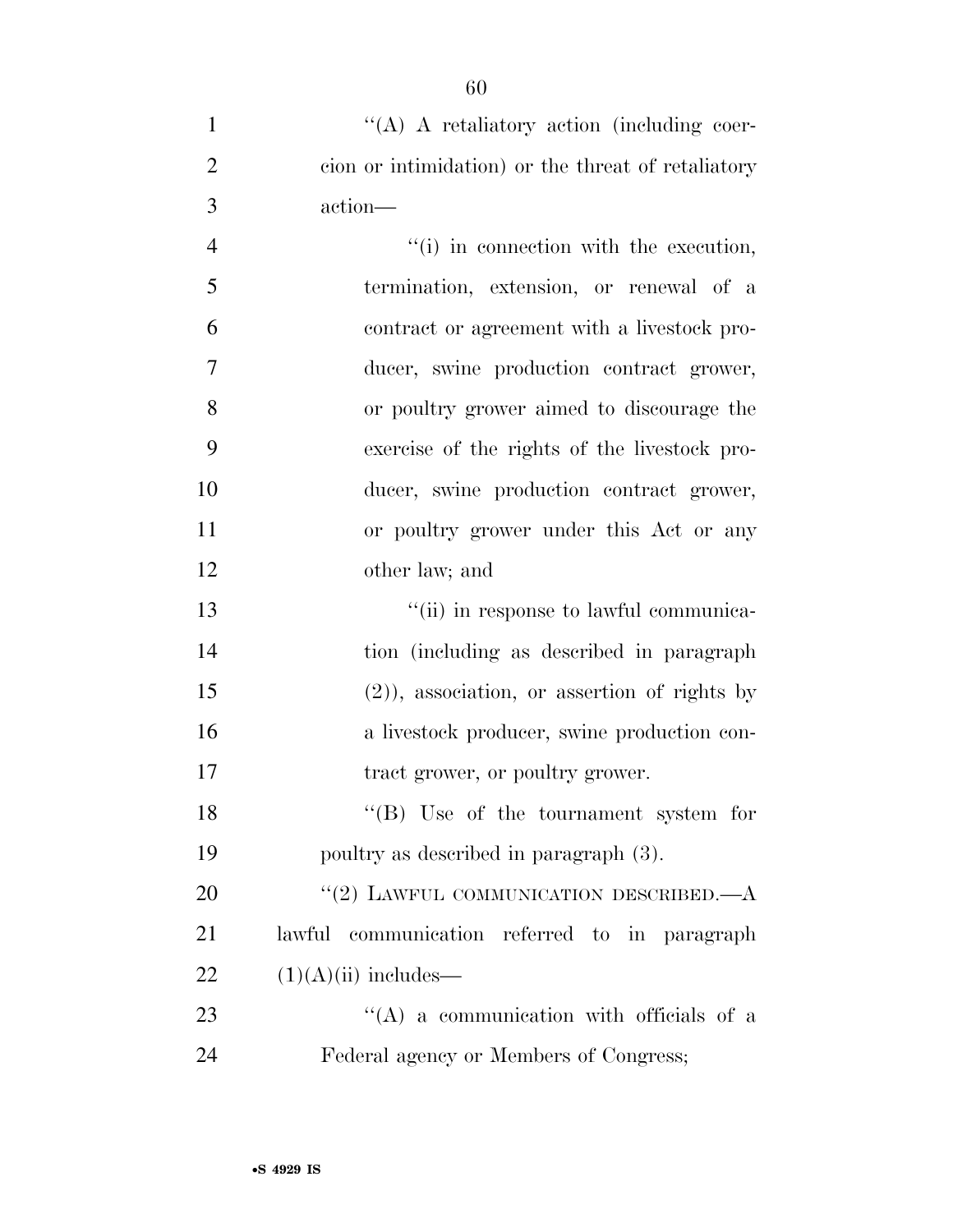| $\mathbf{1}$   | $\lq\lq(B)$ any lawful disclosure that dem-          |
|----------------|------------------------------------------------------|
| $\overline{2}$ | onstrates a reasonable belief of a violation of      |
| 3              | this Act or any other law; and                       |
| $\overline{4}$ | $\lq\lq$ (C) any other communication that assists    |
| 5              | in carrying out the purposes of this Act.            |
| 6              | "(3) USE OF TOURNAMENT SYSTEM FOR POUL-              |
| $\overline{7}$ | $TRY$ .                                              |
| 8              | "(A) IN GENERAL.—Subject to subpara-                 |
| 9              | $graph$ (B), a live poultry dealer shall be in vio-  |
| 10             | lation of subsection $(a)(2)$ if the live poultry    |
| 11             | dealer determines the formula for calculating        |
| 12             | the pay of a poultry grower in a tournament          |
| 13             | group by comparing the performance of the            |
| 14             | birds of other poultry growers in the group          |
| 15             | using factors outside the control of the poultry     |
| 16             | grower and within the control of the live poultry    |
| 17             | dealer.                                              |
| 18             | "(B) EXCEPTION.—Under subparagraph                   |
| 19             | $(A)$ , a live poultry dealer shall not be found in  |
| 20             | violation of subsection $(a)(2)$ if the live poultry |
| 21             | dealer demonstrates through clear and con-           |
| 22             | vincing evidence that the inputs and services        |
| 23             | described in subparagraph (C) that were used         |
| 24             | in the comparative evaluation were substantially     |
| 25             | the same in quality, quantity, and timing, as        |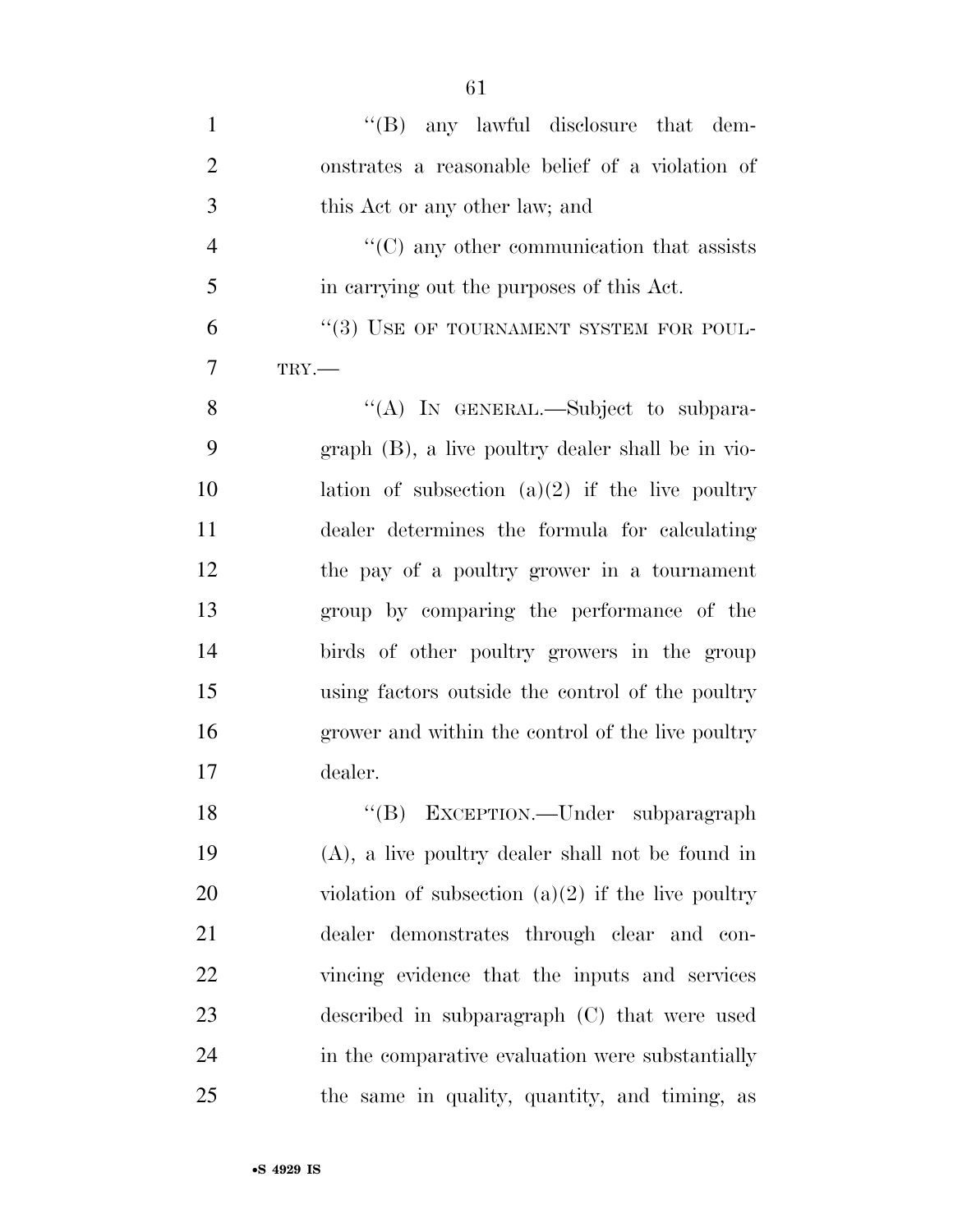| $\mathbf{1}$   | applicable, for all poultry growers in the tour- |
|----------------|--------------------------------------------------|
| $\overline{2}$ | nament group.                                    |
| 3              | $\lq\lq(C)$ INPUTS AND SERVICES DESCRIBED.—      |
| $\overline{4}$ | The inputs and services referred to in subpara-  |
| 5              | graph (B) include, with respect to poultry grow- |
| 6              | ers in the same tournament group—                |
| 7              | "(i) the quantity, breed, sex, and age           |
| 8              | of chicks delivered to each poultry grower;      |
| 9              | "(ii) the breed and age of the breeder           |
| 10             | flock from which chicks are drawn for each       |
| 11             | poultry grower;                                  |
| 12             | "(iii) the quality, type (such as starter)       |
| 13             | feed), and quantity of feed delivered to         |
| 14             | each poultry grower;                             |
| 15             | "(iv) the quality of and access to               |
| 16             | medications for the birds of each poultry        |
| 17             | grower;                                          |
| 18             | $f'(v)$ the number of birds in a flock de-       |
| 19             | livered to each poultry grower;                  |
| 20             | $\lq\lq$ (vi) the timing of the pick-up of       |
| 21             | birds for processing (including the age of       |
| 22             | the birds and the number of days that the        |
| 23             | birds are in the care of the poultry grower)     |
| 24             | for each poultry grower;                         |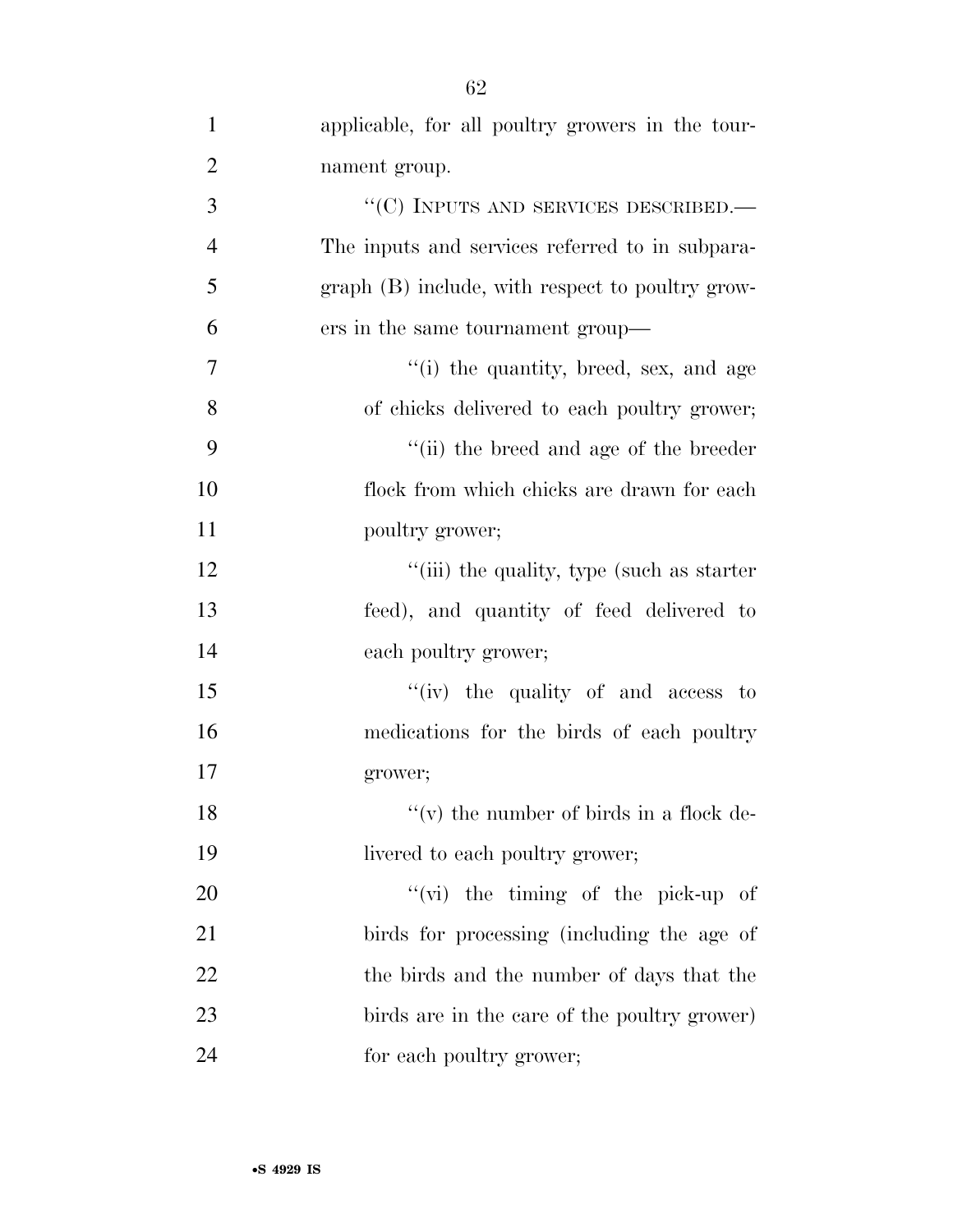63

| $\mathbf{1}$   | "(vii) the death loss of birds during                             |
|----------------|-------------------------------------------------------------------|
| $\overline{2}$ | pick-up, transport, and time spent at the                         |
| 3              | processing plant for each poultry grower;                         |
| $\overline{4}$ | "(viii) condemnations of parts of birds                           |
| 5              | due to actions in processing for each poul-                       |
| 6              | try grower;                                                       |
| $\overline{7}$ | "(ix) condemnations of whole birds                                |
| 8              | due to the fault of the poultry grower;                           |
| 9              | "(x) the death loss of birds due to the                           |
| 10             | fault of the poultry grower;                                      |
| 11             | " $(xi)$ the stated reasons for the cause                         |
| 12             | of the death losses and condemnations de-                         |
| 13             | scribed in clauses (vii) through $(x)$ ;                          |
| 14             | "(xii) the type and classification of                             |
| 15             | each poultry grower; and                                          |
| 16             | "(xiii) any other input or service that                           |
| 17             | may have an impact on feed conversion to                          |
| 18             | weight gain efficiency or the life span of                        |
| 19             | the birds of each poultry grower.                                 |
| 20             | "(d) HARM TO COMPETITION NOT REQUIRED.—In                         |
| 21             | determining whether an act, device, or conduct is a viola-        |
| 22             | tion under paragraph $(1)$ or $(2)$ of subsection $(a)$ , a find- |
| 23             | ing that the act, device, or conduct adversely affected or        |
| 24             | is likely to adversely affect competition is not required.".      |
| 25             | (b) EFFECTIVE DATE.-                                              |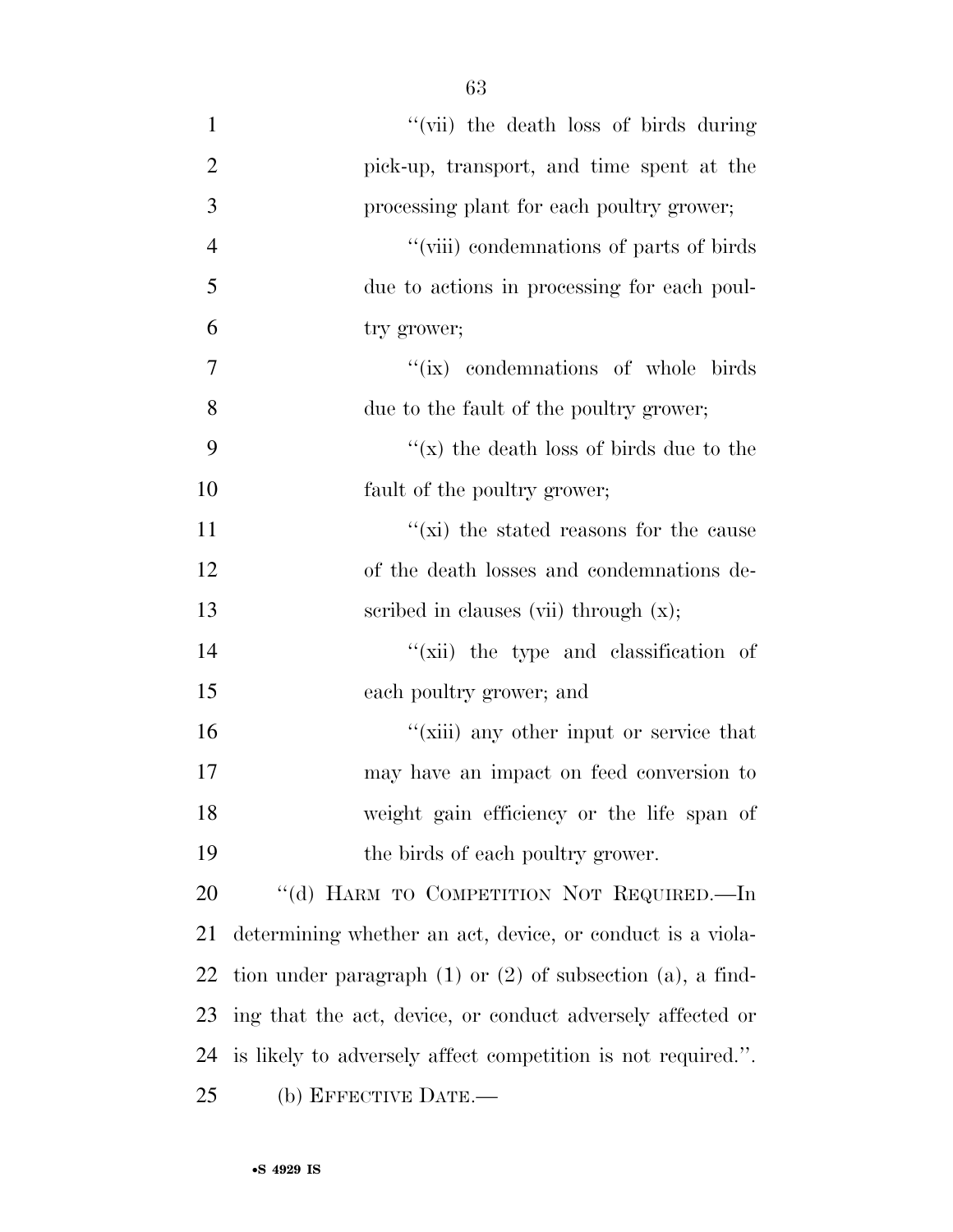| $\mathbf{1}$   | (1) IN GENERAL.—Subject to paragraph $(2)$ ,             |
|----------------|----------------------------------------------------------|
| $\overline{2}$ | paragraph $(8)$ of section $202(a)$ of the Packers and   |
| 3              | Stockyards Act, 1921 (7 U.S.C. 192) (as designated       |
| $\overline{4}$ | by subsection $(a)(2)$ shall take effect on the date of  |
| 5              | enactment of this Act.                                   |
| 6              | (2) TRANSITION RULES.—In the case of a pack-             |
| 7              | er that, on the date of enactment of this Act, owns,     |
| 8              | feeds, or controls livestock intended for slaughter in   |
| 9              | violation of paragraph $(8)$ of section $202(a)$ of the  |
| 10             | Packers and Stockyards Act, 1921 (7 U.S.C. 192)          |
| 11             | (as designated by subsection $(a)(2)$ ), that paragraph  |
| 12             | shall take effect—                                       |
| 13             | $(A)$ in the case of a packer of swine, begin-           |
| 14             | ning on the date that is 18 months after the             |
| 15             | date of enactment of this Act; and                       |
| 16             | (B) in the case of a packer of any other                 |
| 17             | type of livestock, beginning not later than 180          |
| 18             | days after the date of enactment of this Act, as         |
| 19             | determined by the Secretary.                             |
| 20             | SEC. 503. SPOT MARKET PURCHASES OF LIVESTOCK BY          |
| 21             | PACKERS.                                                 |
| 22             |                                                          |
|                | The Packers and Stockyards Act, 1921, is amended         |
| 23             | by inserting after section $202$ (7 U.S.C. 192) the fol- |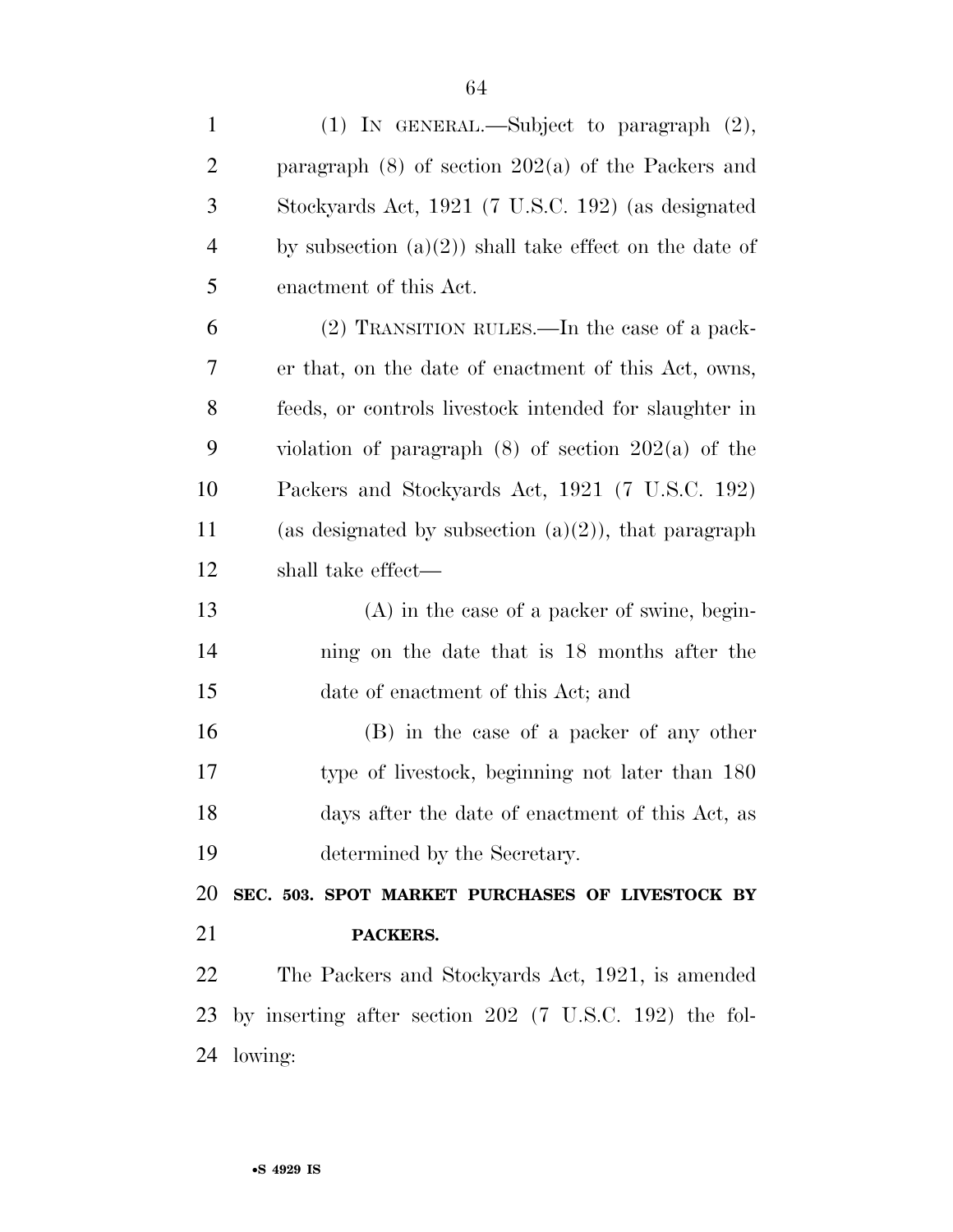| $\mathbf{1}$   | "SEC. 202A. SPOT MARKET PURCHASES OF LIVESTOCK BY              |
|----------------|----------------------------------------------------------------|
| $\overline{2}$ | PACKERS.                                                       |
| 3              | "(a) DEFINITIONS.—In this section:                             |
| $\overline{4}$ | $``(1)$ COVERED PACKER.—                                       |
| 5              | "(A) IN GENERAL.—The term 'covered                             |
| 6              | packer' means a packer that is required under                  |
| 7              | subtitle B of the Agricultural Marketing Act of                |
| 8              | 1946 (7 U.S.C. 1635 et seq.) to report to the                  |
| 9              | Secretary each reporting day information on the                |
| 10             | price and quantity of livestock purchased by the               |
| 11             | packer.                                                        |
| 12             | "(B) EXCLUSION.—The term 'covered                              |
| 13             | packer' does not include a packer that owns                    |
| 14             | only 1 livestock processing plant.                             |
| 15             | "(2) NONAFFILIATED PRODUCER.—The term                          |
| 16             | 'nonaffiliated producer' means a producer of live-             |
| 17             | stock—                                                         |
| 18             | "(A) that sells livestock to a packer;                         |
| 19             | "(B) that has less than 1 percent equity                       |
| 20             | interest in the packer;                                        |
| 21             | $\lq\lq$ <sup>"</sup> (C) that has no officers, directors, em- |
| 22             | ployees, or owners that are officers, directors,               |
| 23             | employees, or owners of the packer;                            |
| 24             | $\lq\lq$ that has no fiduciary responsibility to               |
| 25             | the packer; and                                                |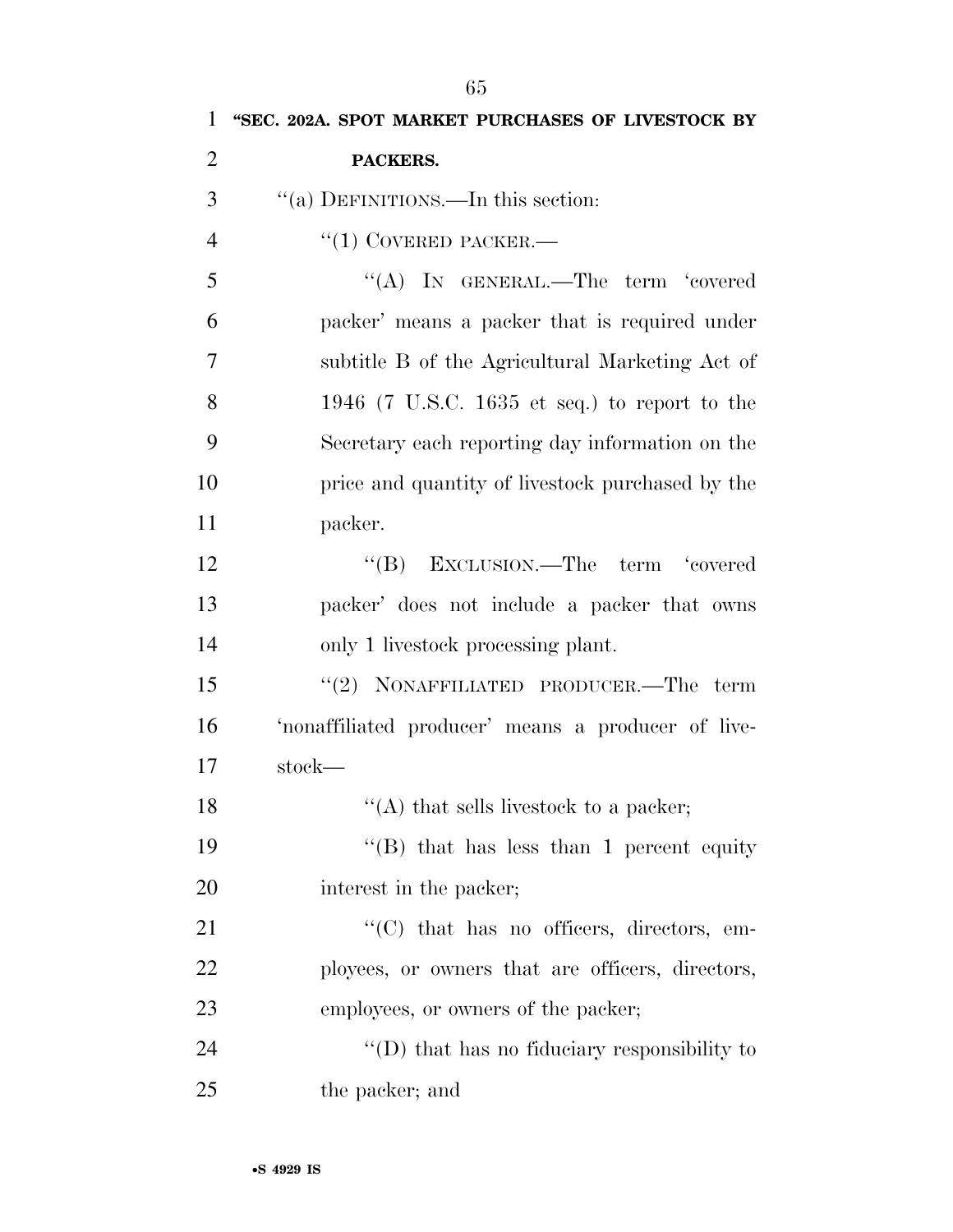| $\mathbf{1}$   | $\lq\lq(E)$ in which the packer has no equity in-   |
|----------------|-----------------------------------------------------|
| $\overline{2}$ | terest.                                             |
| 3              | $\cdot$ (3) SPOT MARKET SALE.—                      |
| $\overline{4}$ | "(A) IN GENERAL.—The term 'spot mar-                |
| 5              | ket sale' means a purchase and sale of livestock    |
| 6              | by a packer from a producer—                        |
| 7              | "(i) under an agreement that specifies              |
| 8              | a firm base price that may be equated with          |
| 9              | a fixed dollar amount on the date the               |
| 10             | agreement is entered into;                          |
| 11             | "(ii) under which the livestock are                 |
| 12             | slaughtered not more than 7 days after the          |
| 13             | date on which the agreement is entered              |
| 14             | into; and                                           |
| 15             | "(iii) under circumstances in which a               |
| 16             | reasonable competitive bidding opportunity          |
| 17             | exists on the date on which the agreement           |
| 18             | is entered into.                                    |
| 19             | "(B) REASONABLE COMPETITIVE BIDDING                 |
| 20             | OPPORTUNITY.—For the purposes of subpara-           |
| 21             | $graph (A)(iii)$ , a reasonable competitive bidding |
| 22             | opportunity shall be considered to exist if—        |
| 23             | "(i) no written or oral agreement pre-              |
| 24             | cludes the producer from soliciting or re-          |
| 25             | ceiving bids from other packers; and                |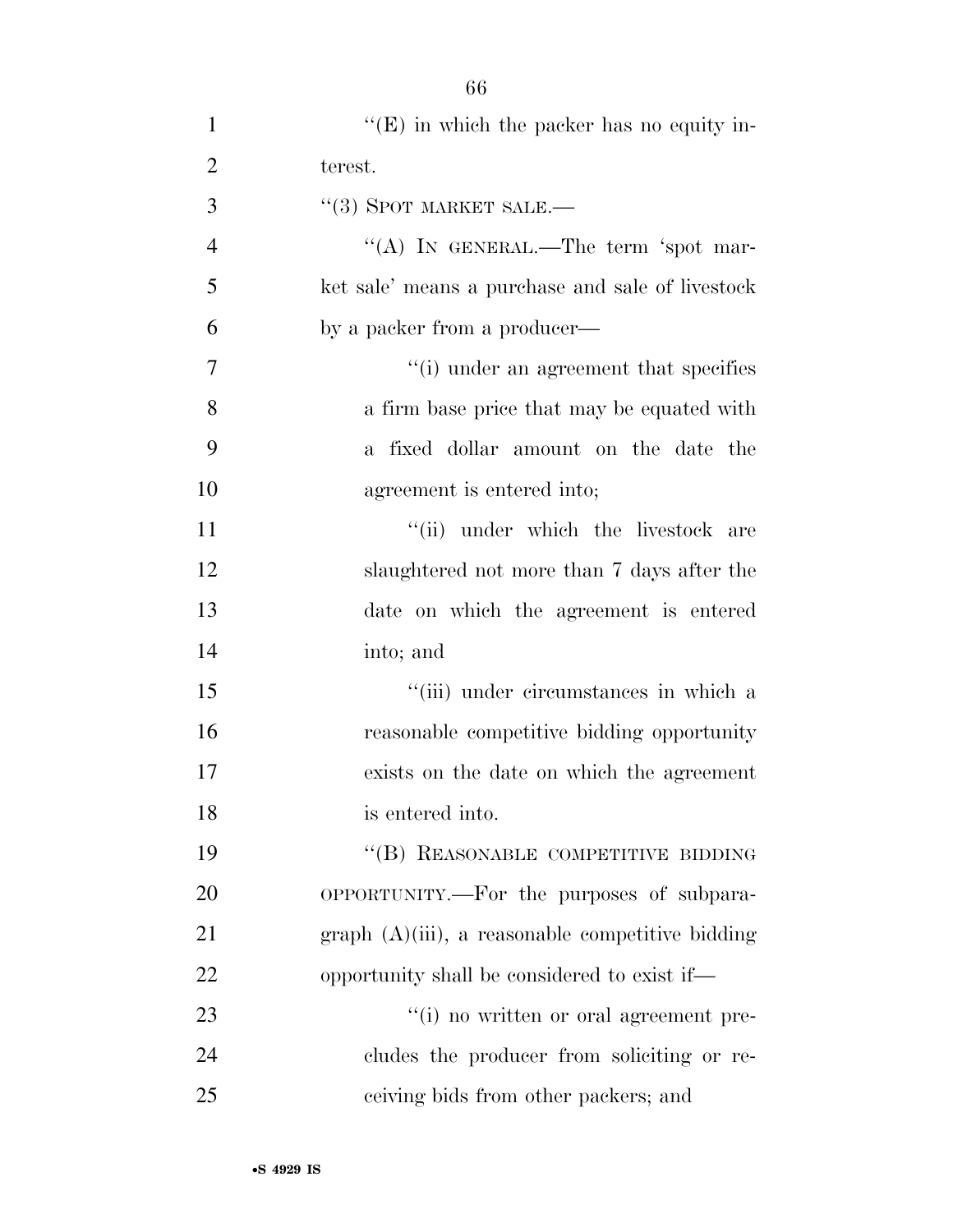| $\mathbf{1}$   | "(ii) no circumstance, custom, or                           |
|----------------|-------------------------------------------------------------|
| $\overline{2}$ | practice exists that—                                       |
| 3              | $\lq\lq$ establishes the existence of                       |
| $\overline{4}$ | an implied contract (as determined in                       |
| 5              | accordance with the Uniform Com-                            |
| 6              | mercial Code); and                                          |
| 7              | $\lq\lq$ (II) precludes the producer from                   |
| 8              | soliciting or receiving bids from other                     |
| 9              | packers.                                                    |
| 10             | "(b) GENERAL RULE.—Of the quantity of livestock             |
| 11             | that is slaughtered by a covered packer during each re-     |
| 12             | porting day in each plant, the covered packer shall slaugh- |
| 13             | ter not less than the applicable percentage specified in    |
| 14             | subsection (c) of the quantity through spot market sales    |
| 15             | from nonaffiliated producers.                               |
| 16             | "(c) APPLICABLE PERCENTAGES.—                               |
| 17             | "(1) IN GENERAL.—Except as provided in para-                |
| 18             | graph $(2)$ , the applicable percentage shall be 50 per-    |
| 19             | cent.                                                       |
| 20             | "(2) EXCEPTIONS.—In the case of a covered                   |
| 21             | packer that reported to the Secretary in the 2018           |
| 22             | annual report that more than 60 percent of the live-        |
| 23             | stock of the covered packer were committed procure-         |
| 24             | ment livestock, the applicable percentage shall be the      |
| 25             | greater of-                                                 |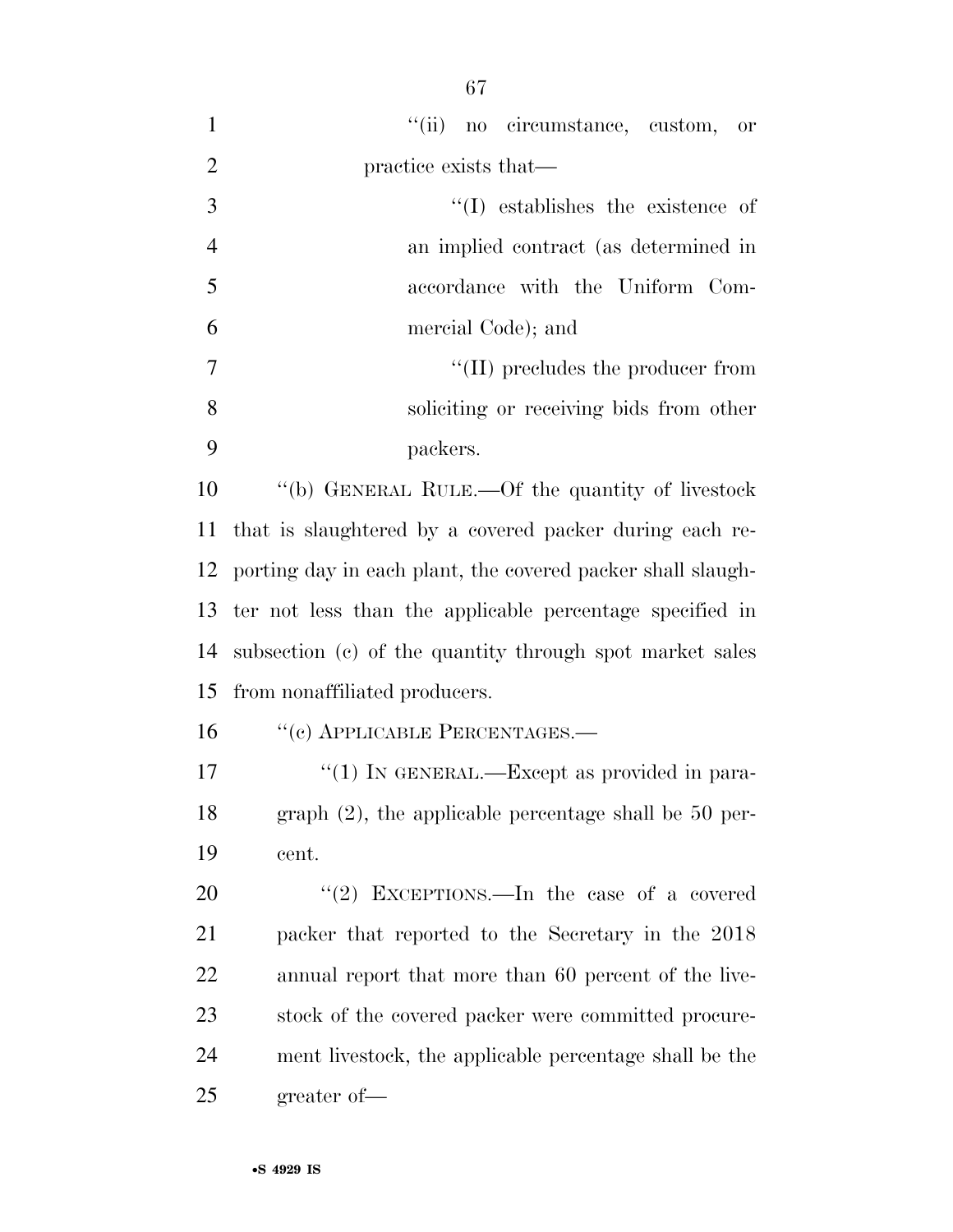| $\mathbf{1}$   | $\lq\lq$ the difference between the percentage                 |
|----------------|----------------------------------------------------------------|
| $\overline{2}$ | of committed procurement so reported and 100                   |
| 3              | percent; and                                                   |
| $\overline{4}$ | $\rm ^{\prime\prime}(B)(i)$ during each of calendar years 2020 |
| 5              | and $2021$ , $20$ percent;                                     |
| 6              | "(ii) during each of calendar years $2022$                     |
| $\overline{7}$ | and $2023$ , $30$ percent; and                                 |
| 8              | "(iii) during calendar year 2024 and each                      |
| 9              | calendar year thereafter, 50 percent.                          |
| 10             | "(d) NONPREEMPTION.—This section does not pre-                 |
| 11             | empt any requirement of a State or political subdivision       |
|                | 12 of a State that requires a covered packer to purchase on    |
| 13             | the spot market a greater percentage of the livestock pur-     |
| 14             | chased by the covered packer than is required under this       |
| 15             | section.".                                                     |
| 16             | SEC. 504. INVESTIGATION OF LIVE POULTRY DEALERS.               |
| 17             | (a) ADMINISTRATIVE ENFORCEMENT AUTHORITY                       |
| 18             | OVER LIVE POULTRY DEALERS.—Sections 203, 204, and              |
| 19             | 205 of the Packers and Stockyards Act, 1921 (7 U.S.C.          |
| 20             | 193, 194, 195) are amended by inserting ", live poultry        |
| 21             | dealer," after "packer" each place it appears.                 |
| $\mathbf{A}$   | $(1)$ A very optimy $\pi$ . Drover $\pi$ Drug $\pi$            |

 (b) AUTHORITY TO REQUEST TEMPORARY INJUNC- TION OR RESTRAINING ORDER.—Section 408(a) of the Packers and Stockyards Act, 1921 (7 U.S.C. 228a(a)) is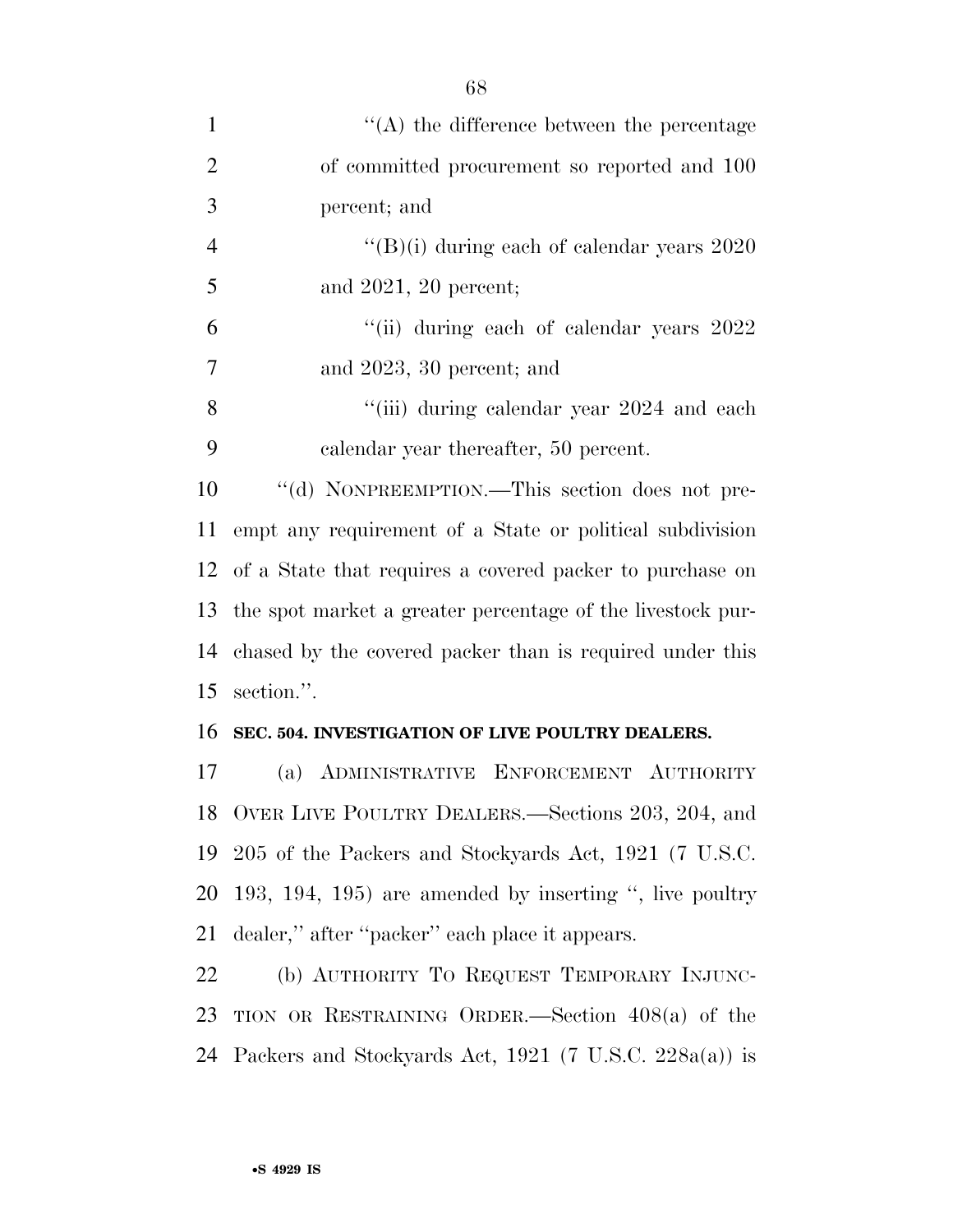amended by inserting ''or poultry care'' after ''on account of poultry''.

 (c) VIOLATIONS BY LIVE POULTRY DEALERS.—Sec- tion 411 of the Packers and Stockyards Act, 1921 (7 U.S.C. 228b–2) is amended—

 (1) in subsection (a), in the first sentence, by striking ''any provision of section 207 or section 410 of''; and

 (2) in subsection (b), in the first sentence, by striking ''any provisions of section 207 or section 11 410" and inserting "any provision".

### **SEC. 505. AWARD OF ATTORNEY FEES.**

 Section 204 of the Packers and Stockyards Act, 1921 (7 U.S.C. 194) is amended by adding at the end the fol-lowing:

 ''(i) ATTORNEY'S FEE.—The court shall award a rea- sonable attorney's fee as part of the costs to a prevailing plaintiff in a civil action under this section.''.

#### **SEC. 506. TECHNICAL AMENDMENTS.**

 (a) Section 203 of the Packers and Stockyards Act, 1921 (7 U.S.C. 193) is amended—

(1) in subsection (a), in the first sentence—

 (A) by striking ''he shall cause'' and in-serting ''the Secretary shall cause''; and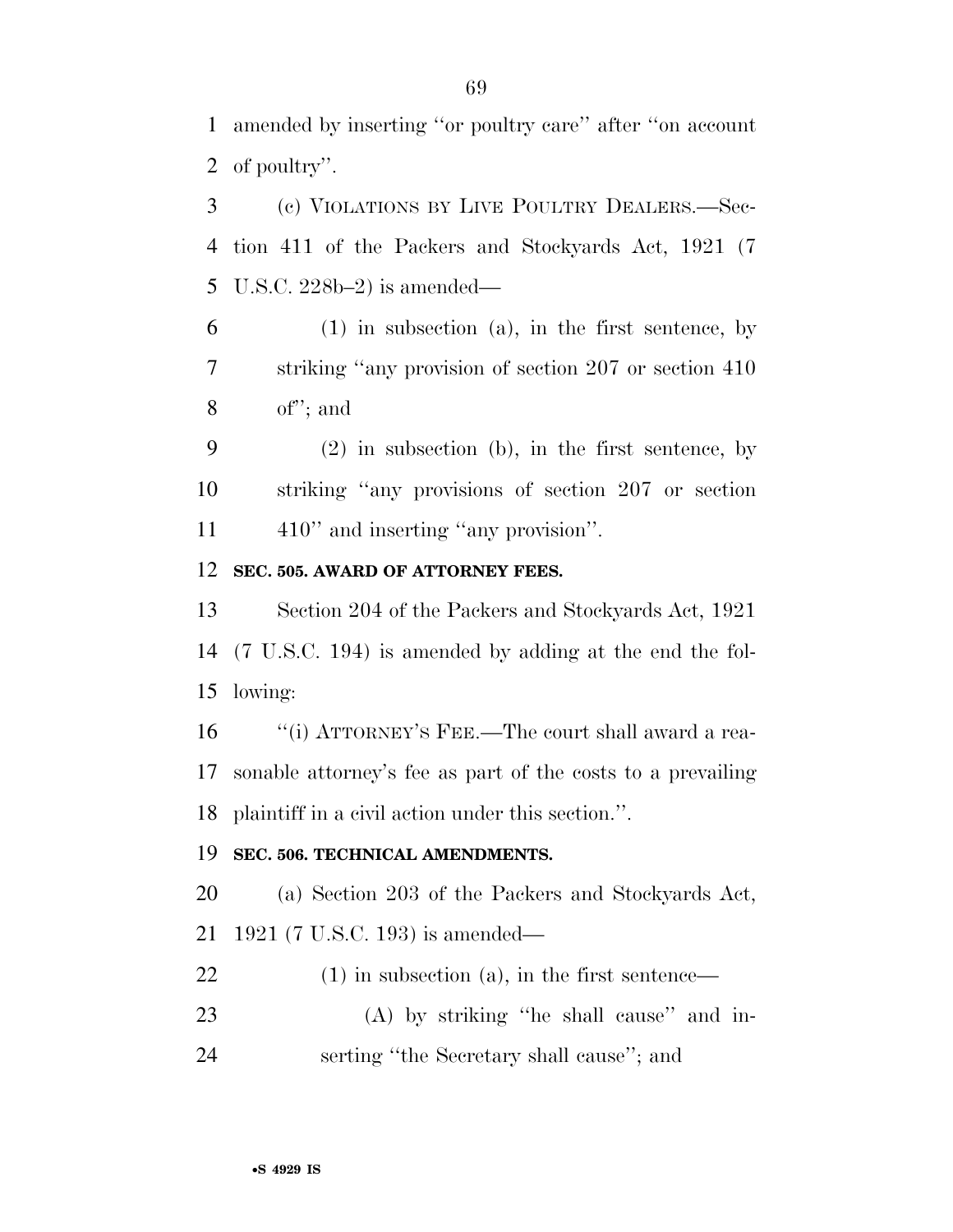| $\mathbf{1}$   | (B) by striking "his charges" and inserting            |
|----------------|--------------------------------------------------------|
| $\overline{2}$ | "the charges";                                         |
| 3              | $(2)$ in subsection $(b)$ , in the first sentence, by  |
| $\overline{4}$ | striking "he shall make a report in writing in which   |
| 5              | he shall state his findings" and inserting "the Sec-   |
| 6              | retary shall make a report in writing in which the     |
| 7              | Secretary shall state the findings of the Secretary";  |
| 8              | and                                                    |
| 9              | $(3)$ in subsection (c), by striking "he" and in-      |
| 10             | serting "the Secretary".                               |
| 11             | (b) Section 204 of the Packers and Stockyards Act,     |
| 12             | $1921$ (7 U.S.C. 194) is amended—                      |
| 13             | $(1)$ in subsection (a), by striking "he has his"      |
| 14             | and inserting "the packer, live poultry dealer, or     |
| 15             | swine contractor has the";                             |
| 16             | $(2)$ in subsection $(c)$ , by striking "his officers, |
| 17             | directors, agents, and employees" and inserting "the   |
| 18             | officers, directors, agents, and employees of the      |
| 19             | packer, live poultry dealer, or swine packer";         |
| 20             | $(3)$ in subsection $(f)$ , in the second sentence—    |
| 21             | $(A)$ by striking "his findings" and insert-           |
| 22             | ing "the findings of the Secretary"; and               |
| 23             | (B) by striking "he" and inserting "the                |
| 24             | Secretary"; and                                        |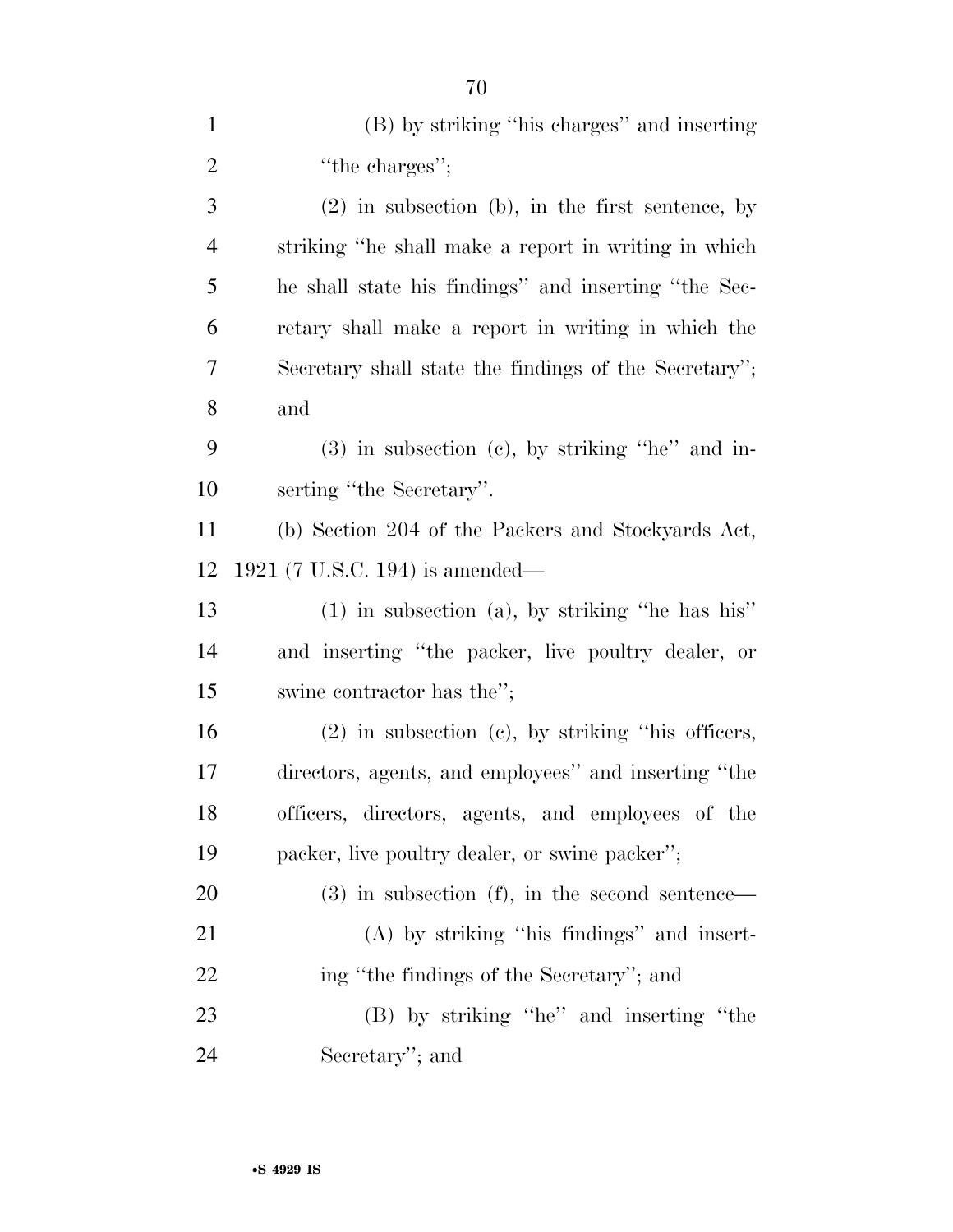(4) in subsection (g), by striking ''his officers, directors, agents, and employees'' and inserting ''the officers, directors, agents, and employees of the packer, live poultry dealer, or swine packer''. **Subtitle B—Local Agriculture Market Program SEC. 511. LOCAL AGRICULTURE MARKET PROGRAM.**  Section 210A(i)(1) of the Agricultural Marketing Act 9 of 1946 (7 U.S.C. 1627 $c(i)(1)$ ) is amended by striking ''2019 and'' and inserting ''2019, and \$500,000,000 for''. **Subtitle C—Conservation and Renewable Energy Programs SEC. 521. CONSERVATION TECHNICAL ASSISTANCE.**  Section 6 of the Soil Conservation and Domestic Al- lotment Act (16 U.S.C. 590f) is amended— (1) by striking the section designation and heading and all that follows through ''There is'' in subsection (a) and inserting the following: **''SEC. 6. FUNDING; CONSERVATION TECHNICAL ASSIST- ANCE FUND.**   $\frac{u}{a}$  FUNDING. 22 "(1) MANDATORY FUNDING.—Of the funds of the Commodity Credit Corporation, the Secretary of Agriculture shall use to carry out this Act \$2,100,000,000 for each fiscal year.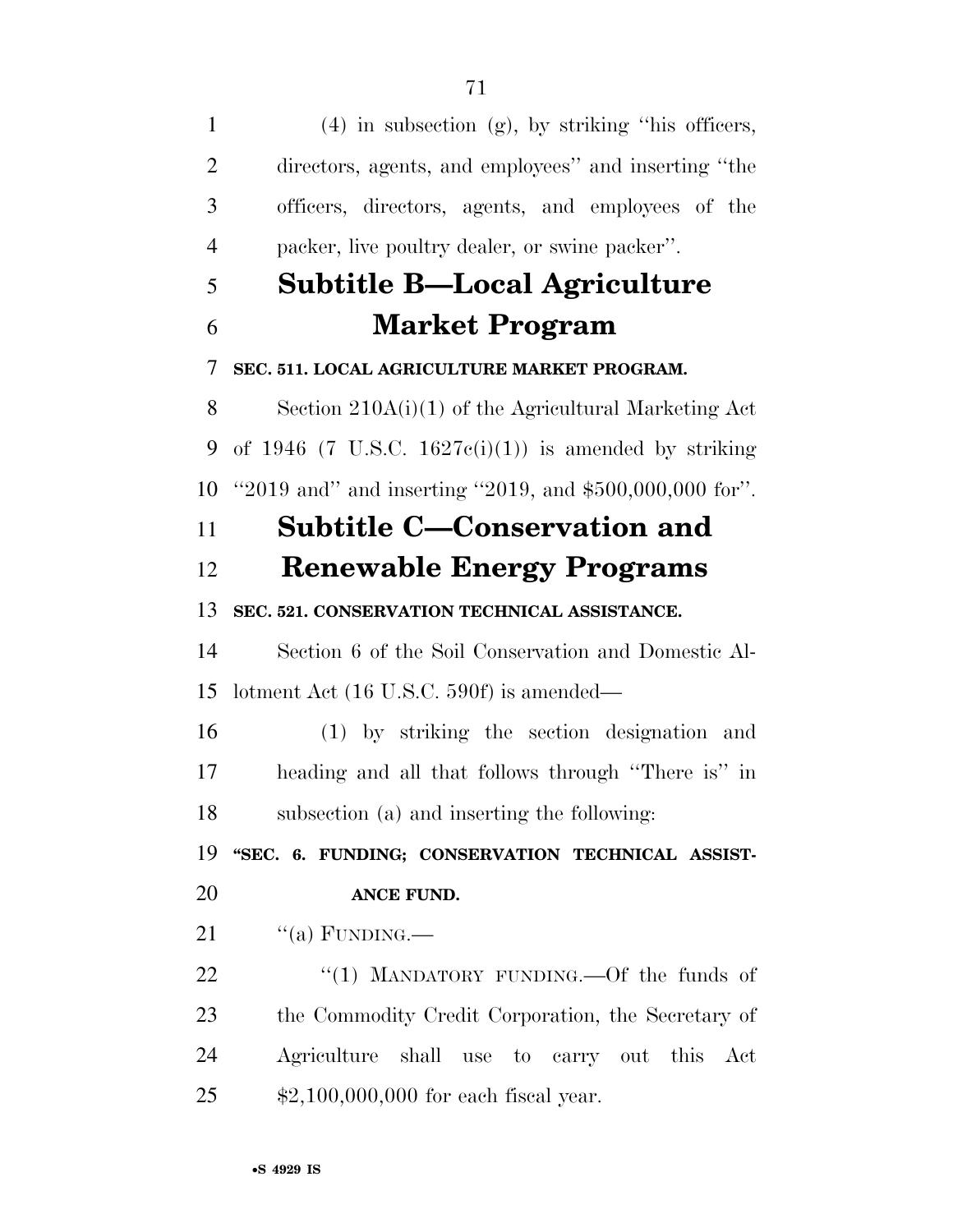(2) in the undesignated matter following para- graph (2) (as so designated) of subsection (a), by striking ''Appropriations'' and inserting the fol-lowing:

7 "(3) AVAILABILITY OF APPROPRIATIONS FOR NURSERY STOCK.—Appropriations''.

### **SEC. 522. CONSERVATION STEWARDSHIP PROGRAM.**

 (a) SUPPLEMENTAL PAYMENTS FOR CLIMATE STEW- ARDSHIP PRACTICES.—Section 1240L(d) of the Food Se- curity Act of 1985 (16 U.S.C. 3839aa–24(d)) is amend-ed—

 (1) in the subsection heading, by striking ''RO- TATIONS AND ADVANCED GRAZING MANAGEMENT'' and inserting ''ROTATIONS, ADVANCED GRAZING MANAGEMENT, AND CLIMATE STEWARDSHIP PRAC-18 TICES";

19  $(2)$  in paragraph  $(1)$ —

 (A) by redesignating subparagraphs (B) 21 and (C) as subparagraphs (C) and (D), respec-tively; and

 (B) by inserting after subparagraph (A) the following: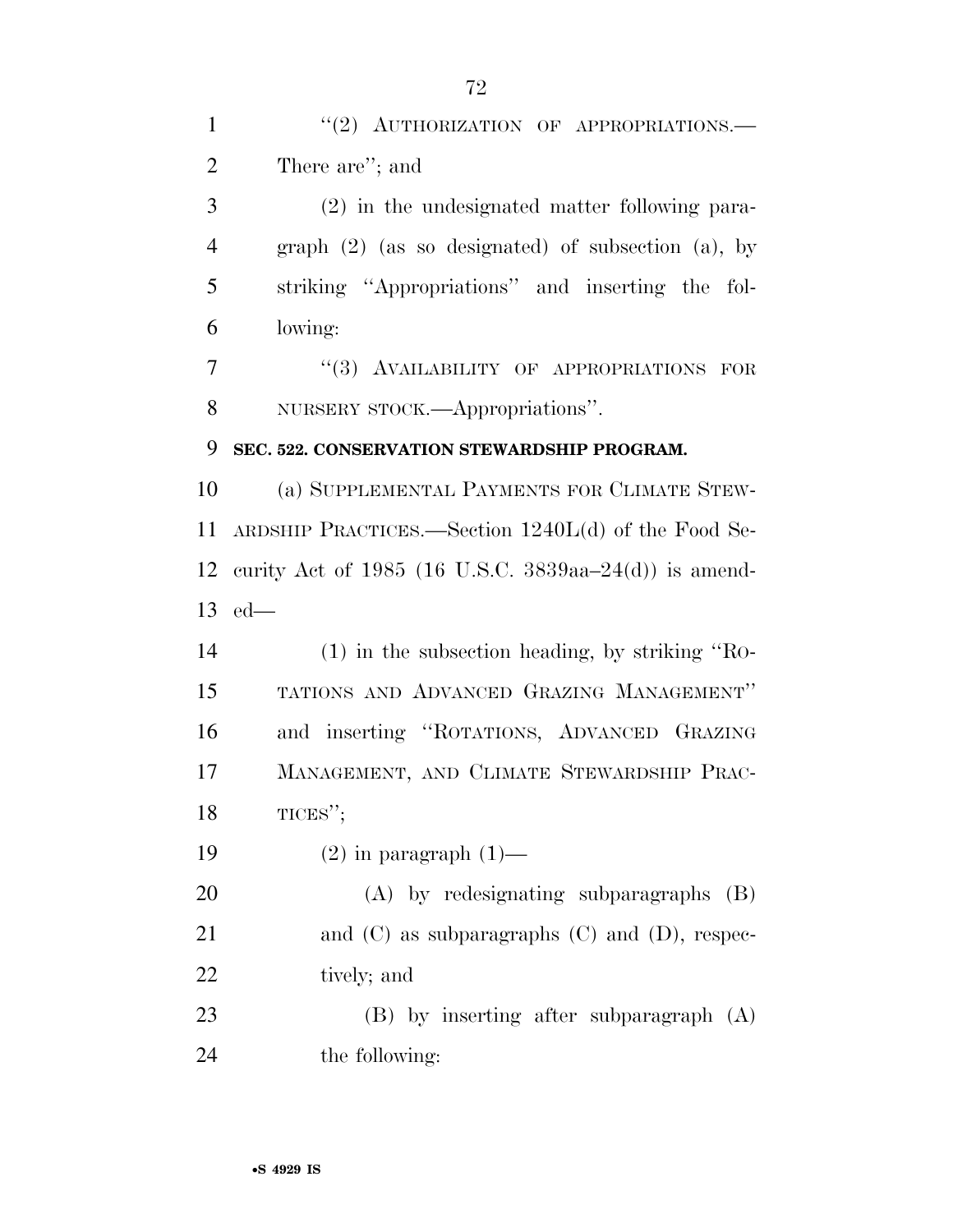| $\mathbf{1}$   | $``$ (B) CLIMATE STEWARDSHIP PRACTICE.—       |
|----------------|-----------------------------------------------|
| $\overline{2}$ | The term 'climate stewardship practice' means |
| 3              | any of the following practices:               |
| $\overline{4}$ | $\lq\lq$ (i) Alley cropping.                  |
| 5              | "(ii) Biochar incorporation.                  |
| 6              | "(iii) Conservation cover.                    |
| 7              | "(iv) Conservation crop rotation.             |
| 8              | $f'(v)$ Contour buffer strips.                |
| 9              | $\lq\lq$ (vi) Contour farming.                |
| 10             | "(vii) Cover crops.                           |
| 11             | "(viii) Critical area planting.               |
| 12             | "(ix) Cross wind trap strips.                 |
| 13             | $``(x)$ Field borders.                        |
| 14             | $\lq\lq$ (xi) Filter strips.                  |
| 15             | "(xii) Forage and biomass planting,           |
| 16             | including the use of native prairie seed      |
| 17             | mixtures.                                     |
| 18             | "(xiii) Forest stand improvements.            |
| 19             | "(xiv) Grassed waterways.                     |
| 20             | $\lq\lq$ (xv) Hedgerow planting.              |
| 21             | "(xvi) Herbaceous wind barriers.              |
| 22             | "(xvii) Multistory cropping.                  |
| 23             | "(xviii) Nutrient management, includ-         |
| 24             | ing nitrogen stewardship activities.          |
| 25             | "(xix) Prescribed grazing.                    |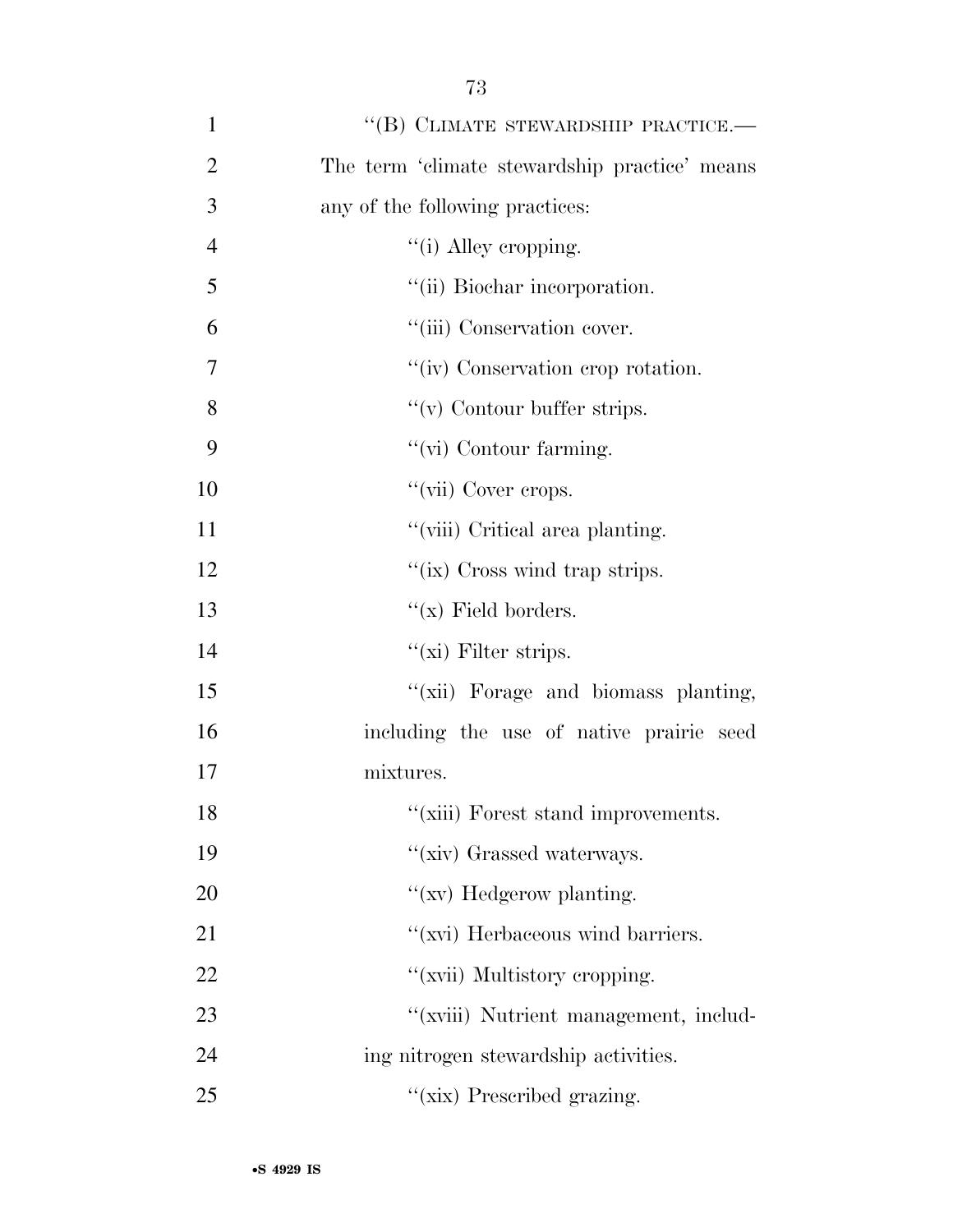| 1              | " $(xx)$ Range planting.                    |
|----------------|---------------------------------------------|
| $\overline{2}$ | "(xxi) Residue and tillage manage-          |
| 3              | ment with no till.                          |
| $\overline{4}$ | "(xxii) Residue and tillage manage-         |
| 5              | ment with reduced till.                     |
| 6              | "(xxiii) Riparian forest buffers.           |
| 7              | "(xxiv) Riparian herbaceous buffers.        |
| 8              | "(xxv) Silvopasture establishment.          |
| 9              | "(xxvi) Striperopping.                      |
| 10             | "(xxvii) Tree and shrub establish-          |
| 11             | ment, including planting for a high rate of |
| 12             | carbon sequestration.                       |
| 13             | "(xxviii) Upland wildlife habitat.          |
| 14             | "(xxix) Vegetative barriers.                |
| 15             | "(xxx) Wetland restoration.                 |
| 16             | "(xxxi) Windbreak renovation.               |
| 17             | "(xxxii) Windbreaks and shelterbelts.       |
| 18             | "(xxxiii) Woody residue treatment.          |
| 19             | "(xxxiv) Any other vegetative or man-       |
| 20             | agement conservation activity that signifi- |
| 21             | cantly—                                     |
| 22             | $\lq\lq$ reduces greenhouse<br>gas          |
| 23             | emissions;                                  |
| 24             | "(II) increases carbon sequestra-           |
| 25             | tion; or                                    |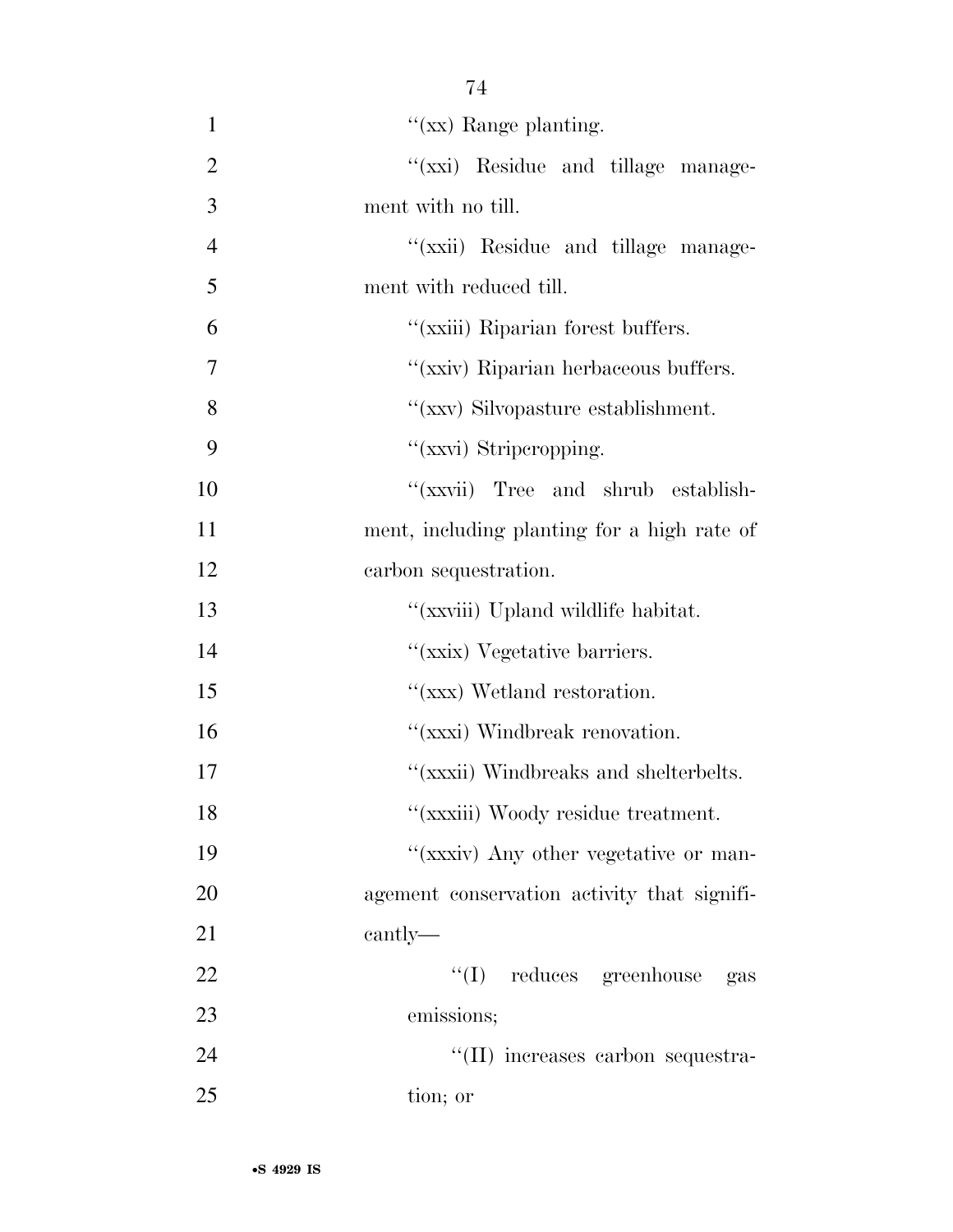| $\mathbf{1}$   | "(III) enhances resilience to in-                              |
|----------------|----------------------------------------------------------------|
| $\overline{2}$ | creased weather volatility.";                                  |
| 3              | $(3)$ in paragraph $(2)$ —                                     |
| $\overline{4}$ | $(A)$ in subparagraph $(A)$ , by striking "or"                 |
| 5              | at the end;                                                    |
| 6              | $(B)$ in subparagraph $(B)$ , by striking the                  |
| 7              | period at the end and inserting "; or"; and                    |
| 8              | (C) by adding at the end the following:                        |
| 9              | "(C) conservation activities relating to cli-                  |
| 10             | mate stewardship practices."; and                              |
| 11             | $(4)$ in paragraph $(3)$ , by striking "rotations or           |
| 12             | advanced grazing management" and inserting "rota-              |
| 13             | tions, advanced grazing management, or conserva-               |
| 14             | tion activities relating to climate stewardship prac-          |
| 15             | tices".                                                        |
| 16             | (b) PAYMENT LIMITATIONS.—Section 1240L(f) of                   |
| 17             | the Food Security Act of 1985 (16 U.S.C. 3839aa–24(f))         |
|                | 18 is amended by striking "fiscal years 2019 through 2023"     |
| 19             | and inserting "the period of fiscal years 2019 through         |
| 20             | $2023$ , the period of fiscal years $2024$ through $2028$ , or |
| 21             | the period of fiscal years 2029 through 2033".                 |
| 22             | (c) FUNDING.—Section 1241 of the Food Security                 |
| 23             | Act of $1985$ (16 U.S.C. 3841) is amended—                     |
| 24             | $(1)$ in subsection $(a)$ —                                    |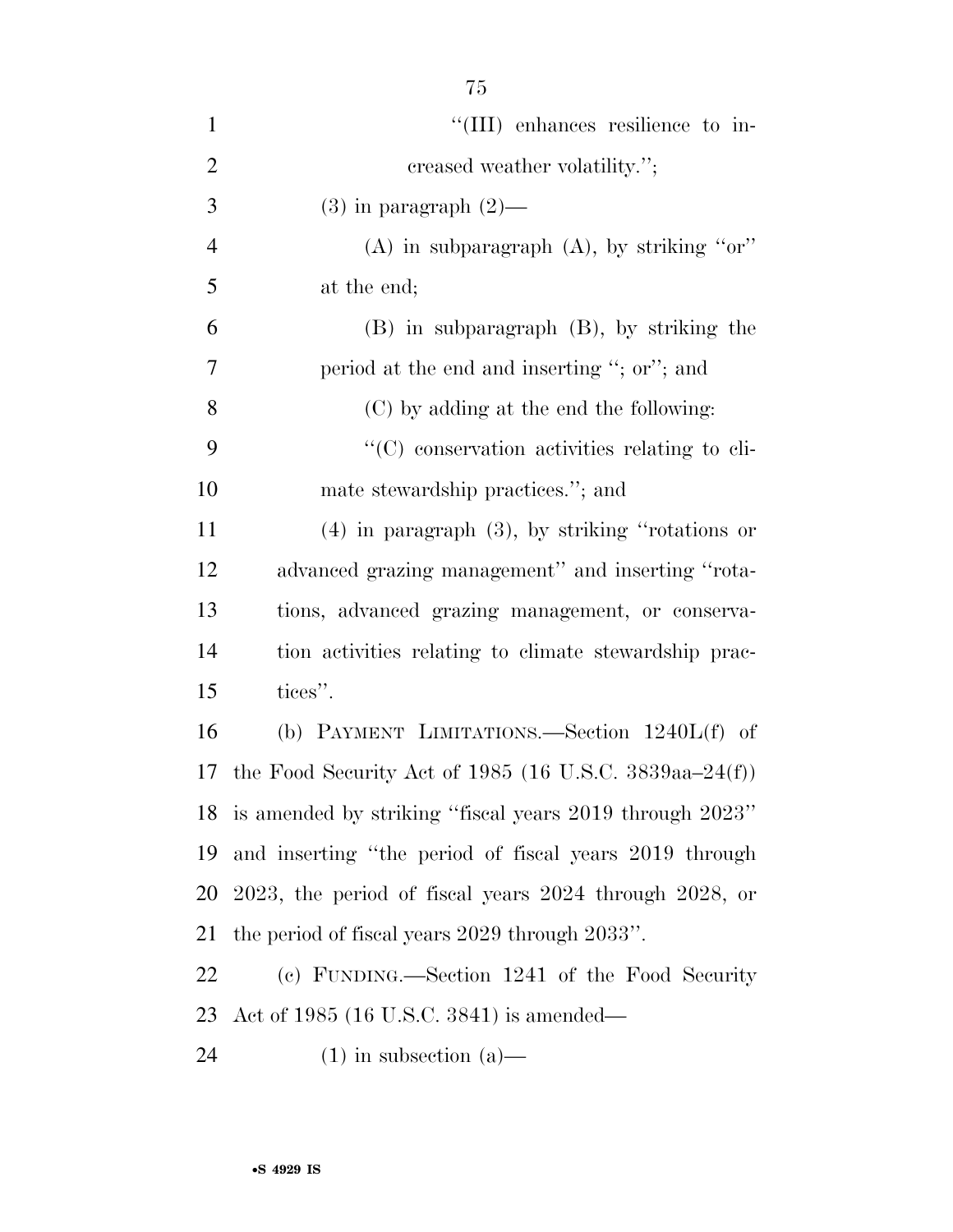| $\mathbf{1}$   | $(A)$ in the matter preceding paragraph $(1)$ ,                 |
|----------------|-----------------------------------------------------------------|
| $\overline{2}$ | by striking "2023" and inserting "2030"; and                    |
| 3              | (B) in paragraph $(3)(B)$ —                                     |
| $\overline{4}$ | (i) in clause (iii), by striking                                |
| 5              | "\$750,000,000"<br>and<br>inserting                             |
| 6              | " $$2,750,000,000$ ";                                           |
| $\tau$         | $(ii)$ in clause $(iv)$ —                                       |
| 8              | (I) by striking " $$800,000,000"$                               |
| 9              | and inserting " $$2,800,000,000$ "; and                         |
| 10             | (II) by striking "and" at the end;                              |
| 11             | (iii) in clause $(v)$ —                                         |
| 12             | (I) by striking " $$1,000,000,000$ "                            |
| 13             | and inserting " $$3,000,000,000$ "; and                         |
| 14             | (II) by striking the period at the                              |
| 15             | end and inserting "; and"; and                                  |
| 16             | (iv) by adding at the end the fol-                              |
| 17             | lowing:                                                         |
| 18             | "(vi) $$3,000,000,000$ for each of fiscal                       |
| 19             | years $2024$ through $2030$ .";                                 |
| 20             | $(2)$ in subsection (b), by striking "2023" and                 |
| 21             | inserting "2030"; and                                           |
| 22             | (3) by adding at the end the following:                         |
| 23             | "(k) FUNDING FOR CLIMATE STEWARDSHIP PRAC-                      |
| 24             | TICES.—Of the funds made available under subsection             |
| 25             | $(a)(3)(B)$ , the Secretary shall set aside \$2,000,000,000 for |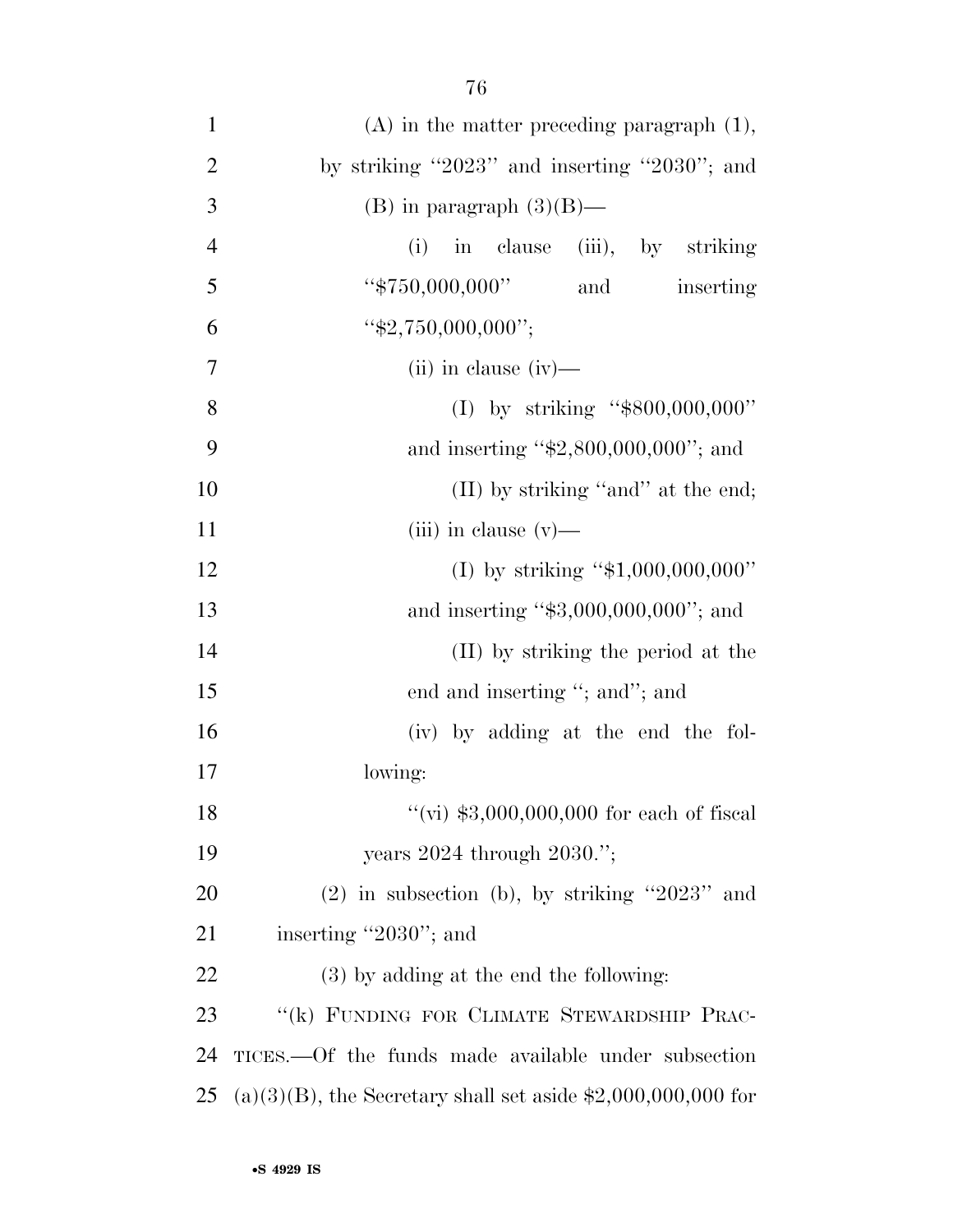each of fiscal years 2021 through 2030 to be used exclu- sively to enroll in the conservation stewardship program contracts comprised predominantly of conservation activi- ties relating to climate stewardship practices (as defined 5 in section  $1240L(d)(1)$  or bundles of practices comprised predominantly of conservation activities relating to climate stewardship practices (as so defined).''.

## **SEC. 523. RURAL ENERGY FOR AMERICA PROGRAM.**

 Section 9007 of the Farm Security and Rural Invest-ment Act of 2002 (7 U.S.C. 8107) is amended—

| 11 | (1) in subsection (c)(3)(A), by striking "25" |
|----|-----------------------------------------------|
| 12 | and inserting " $40$ "; and                   |
| 13 | $(2)$ in subsection $(f)(1)$ —                |
| 14 | $(A)$ in subparagraph $(D)$ , by striking     |
| 15 | "and" at the end;                             |

 (B) in subparagraph (E), by striking ''for fiscal'' and all that follows through the period at the end and inserting ''for each of fiscal years 2014 through 2020; and''; and (C) by adding at the end the following:

21 ''(F) \$500,000,000 for fiscal year 2021 and each fiscal year thereafter.''.